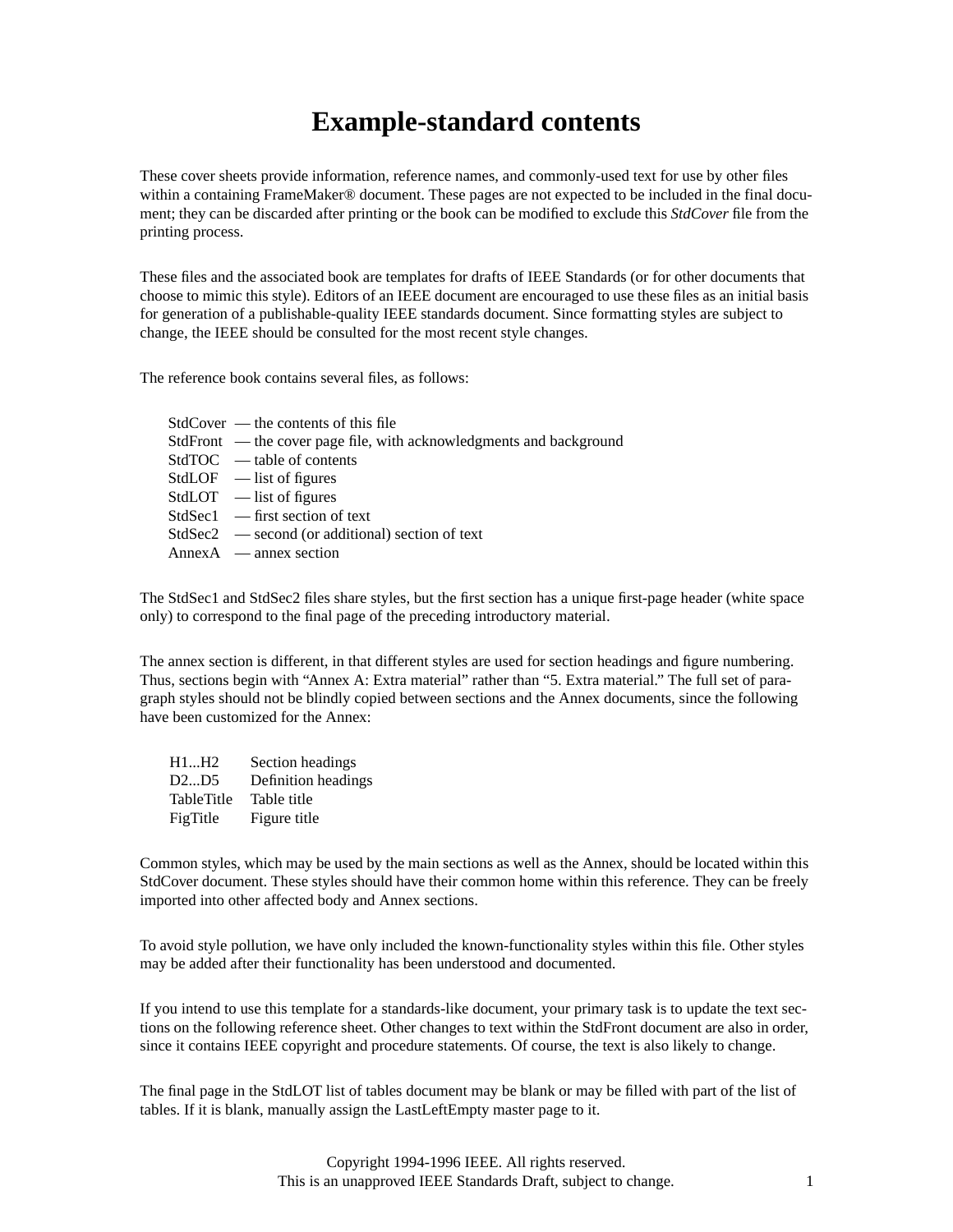## **Reference names**

Locating reference names on one printable page simplifies resolution of inconsistent definitions. Items that are commonly referenced in the remainder of the document are included on this page. A unique style name, *RefTarget*, allows these names to be readily crossreferenced in other book-affiliated files. Each reference name follows a descriptive line, whichis in italics.

Draft information, which is not included within the final draft:

*Following "Draft n.nn" string should be a blank space in final draft:* Draft 0.36 *Following "Month dd, 199x" should be a blank space in final draft:* November 18, 1996

Title information, which runs across the top of adjacent pages:

*Following left-page title, continues across two pages:* IEEE STANDARD FOR CACHE OPTIMIZATIONS FOR LARGE NUMBERS *Following right-page title, continues across two pages:* OF PROCESSORS USING THE SCALABLE COHERENT INTERFACE (SCI)

Standard number, included on the outside top of each page:

*Following is standards-body label, top of each page:* IEEE *Following is standard's number, top of each page:* P1596.2-1996

Standards board reference lead-in, change to "Approved by the" when completed:

*Following line precedes statement of "IEEE Standards Board".* Not Yet Approved by the *ISBN number, appears on the cover sheet, and should be replaced with proper number.* 1-55937-xxxx

Copyright notice, printed at the bottom of each page:

*Following is 1st line of copyright notice, included at bottom of each page.* Copyright 1994-1996 IEEE. All rights reserved. *Following is 2nd line of copyright notice, included at bottom of each page.* This is an unapproved IEEE Standards Draft, subject to change.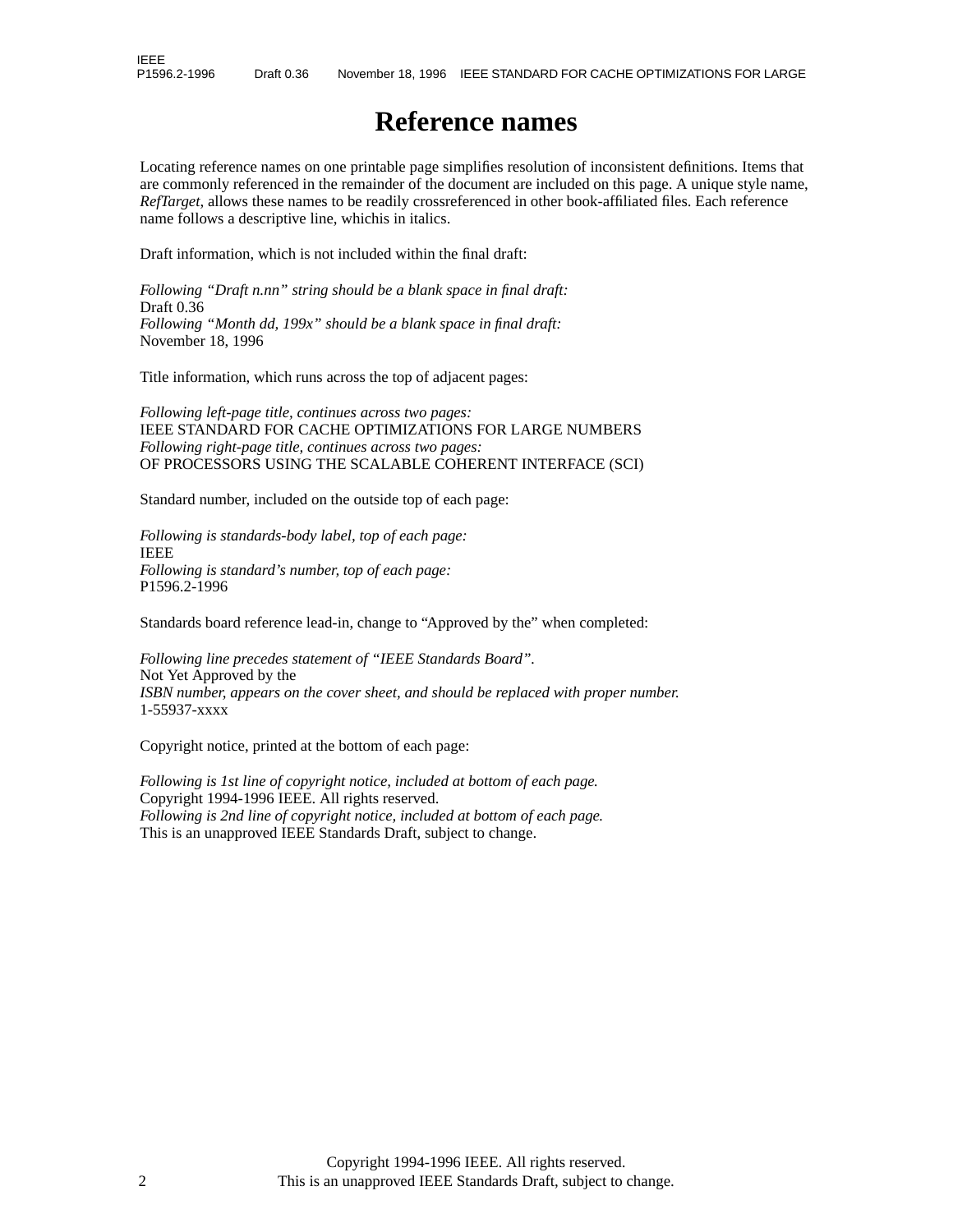## **Reference text**

Frame recommends that commonly used references be included within the master pages, so they can be readily copied into new documents. We do not recommend this practice, as it increases the number of master pages. The propagation of multiple copies of master pages as the number of sections and document files increases makes it harder to maintain consistent update to such material. Instead, we recommend that the common references be included within this cover document, as is done here.

AEIC publications are available from the Association of Edison Illuminating Companies, 600 N. 18th Street, P. O. Box 2641, Birmingham, AL 35291-0992, USA.

ANSI publications are available from the Sales Department, American National Standards Institute, 11 West 42nd Street, 13th Floor, New York, NY 10036, USA.

API historical materials can be obtained (for a fee) from the American Petroleum Institute Library, 1200 L Street NW, Washington, DC 20005, USA.

API publications are available from the Publications Section, American Petroleum Institute, 1200 L Street NW, Washington, DC 20005, USA.

ASME publications are available from the American Society of Mechanical Engineers, 22 Law Drive, Fairfield, NJ 07007, USA.

ASTM publications are available from the Customer Service Department, American Society for Testing and Materials, 1916 Race Street, Philadelphia, PA 19103, USA.

AWEA publications are available from the American Wind Energy Association, Standards Program, 777 North Capital Street NE, #805, Washington, DC 20002, USA.

CSA publications are available from the Canadian Standards Association (Standards Sales), 178 Rexdale Blvd., Rexdale, Ontario, Canada M9W 193.

CCITT publications are available from the CCITT General Secretariat, International Telecommunications Union, Sales Section, Place des Nations, CH-1211, Genève 20, Switzerland/Suisse.

CFR publications are available from the Superintendent of Documents, US Government Printing Office, P.O. Box 37082, Washington, DC 20013-7082, USA.

CISPR documents are available from the International Electrotechnical Commission, 3 rue de Varembé, Case Postale 131, CH 1211, Genève 20, Switzerland/Suisse. CISPR documents are also available in the United States from the Sales Department, American National Standards Institute, 11 West 42nd Street, 13th Floor, New York, NY 10036, USA.

EIA publications are available from Global Engineering, 1990 M Street NW, Suite 400, Washington, DC, 20036, USA.

ICEA publications are available from ICEA, P.O. Box 411, South Yarmouth, MA 02664, USA.

ICRU publications are available from the National Council on Radiation Protection and Measurements, 7910 Woodmont Avenue, Suite 800, Bethesda, MD 20814, USA.

IEC publications are available from IEC Sales Department, Case Postale 131, 3 rue de Varembé, CH-1211, Genève 20, Switzerland/Suisse. IEC publications are also available in the United States from the Sales Department, American National Standards Institute, 11 West 42nd Street, 13th Floor, New York, NY 10036, USA.

> Copyright 1994-1996 IEEE. All rights reserved. This is an unapproved IEEE Standards Draft, subject to change.  $3$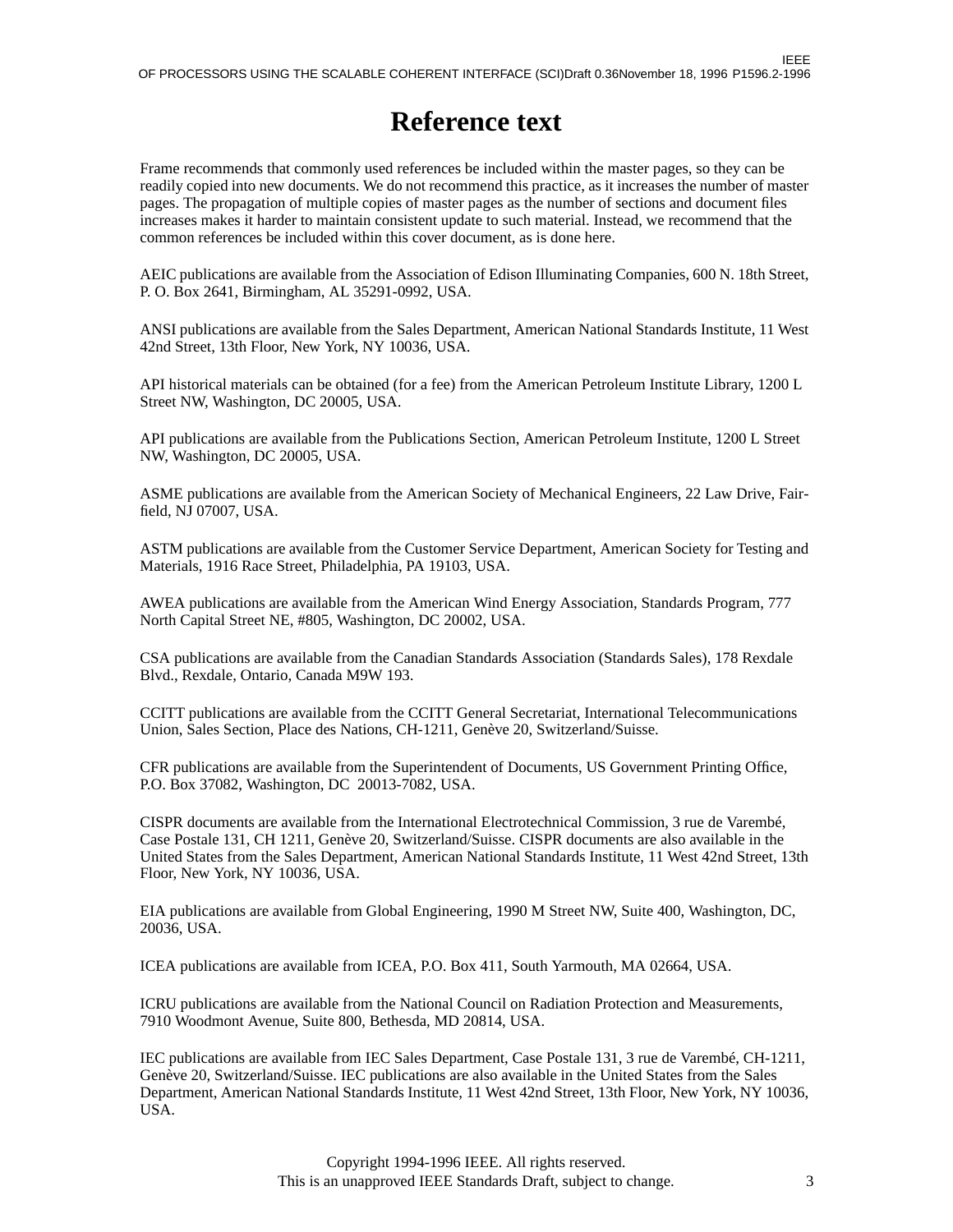IEEE publications are available from the Institute of Electrical and Electronics Engineers, Service Center, 445 Hoes Lane, P.O. Box 1331, Piscataway, NJ 08855-1331, USA.

ISO publications are available from the ISO Central Secretariat, Case Postale 56, 1 rue de Varembé, CH-1211, Genève 20, Switzerland/Suisse. ISO publications are also available in the United States from the Sales Department, American National Standards Institute, 11 West 42nd Street, 13th Floor, New York, NY 10036, USA.

JEDEC publications are available from JEDEC, 2001 I Street NW, Washington, DC 20006, USA.

MIL publications are available from the Director, U.S. Navy Publications and Printing Service, Eastern Division, 700 Robbins Avenue, Philadelphia, PA 19111, USA.

NBS publications are available from the Superintendent of Documents, US Government Printing Office, P.O. Box 37082, Washington, DC 20013-7082, USA.

NCRP publications are available from the National Council on Radiation Protection and Measurements, 7910 Woodmont Avenue, Suite 800, Bethesda, MD 20814, USA.

NEMA publications are available from the National Electrical Manufacturers Association, 2101 L Street NW, Washington, DC 20037, USA.

NFPA publications are available from Publications Sales, National Fire Protection Association, 1 Batterymarch Park, P.O. Box 9101, Quincy, MA 02269-9101, USA.

NUREG publications are available from the Superintendent of Documents, US Government Printing Office, P.O. Box 37082, Washington, DC 20013-7082, USA.

UL publications are available from Underwriters Laboratories, Inc., 333 Pfingsten Road, Northbrook, IL 60062-2096, USA.

US Regulatory Guides are available from the Superintendent of Documents, US Government Printing Office, P.O. Box 37082, Washington, DC 20013-7082, USA.

This authorized standards project was not approved by the IEEE Standards Board at the time this went to press. It is available from the IEEE Service Center. [NOTE: the reference must include the P-number, title, revision number, and date.]

ANSI XXX-19XX has been withdrawn; however, copies can be obtained from the Sales Department, American National Standards Institute, 11 West 42nd Street, 13th Floor, New York, NY 10036, USA.

The numbers in brackets, when preceded by the letter B, correspond to those in the bibliography in Section XX.

The numbers in brackets correspond to those of the references in XX.

IEEE Std XXX-19XX has been withdrawn; however, copies can be obtained from the IEEE Standards Department, IEEE Service Center, 445 Hoes Lane, P.O. Box 1331, Piscataway, NJ 08855-1331, USA.

As this standard goes to press, IEEE Std SSS-199X is not yet published. It is, however, available in manuscript form from the IEEE Standards Department, (908) 562-3800. Anticipated publication date is XXX 199X, at which point IEEE Std XXX-199X will be available from the IEEE Service Center, 1-800-678- 4333.

This standard will be available from the Institute of Electrical and Electronics Engineers, Service Center, 445 Hoes Lane, P.O. Box 1331, Piscataway, NJ 08855-1331, USA, in early 199X.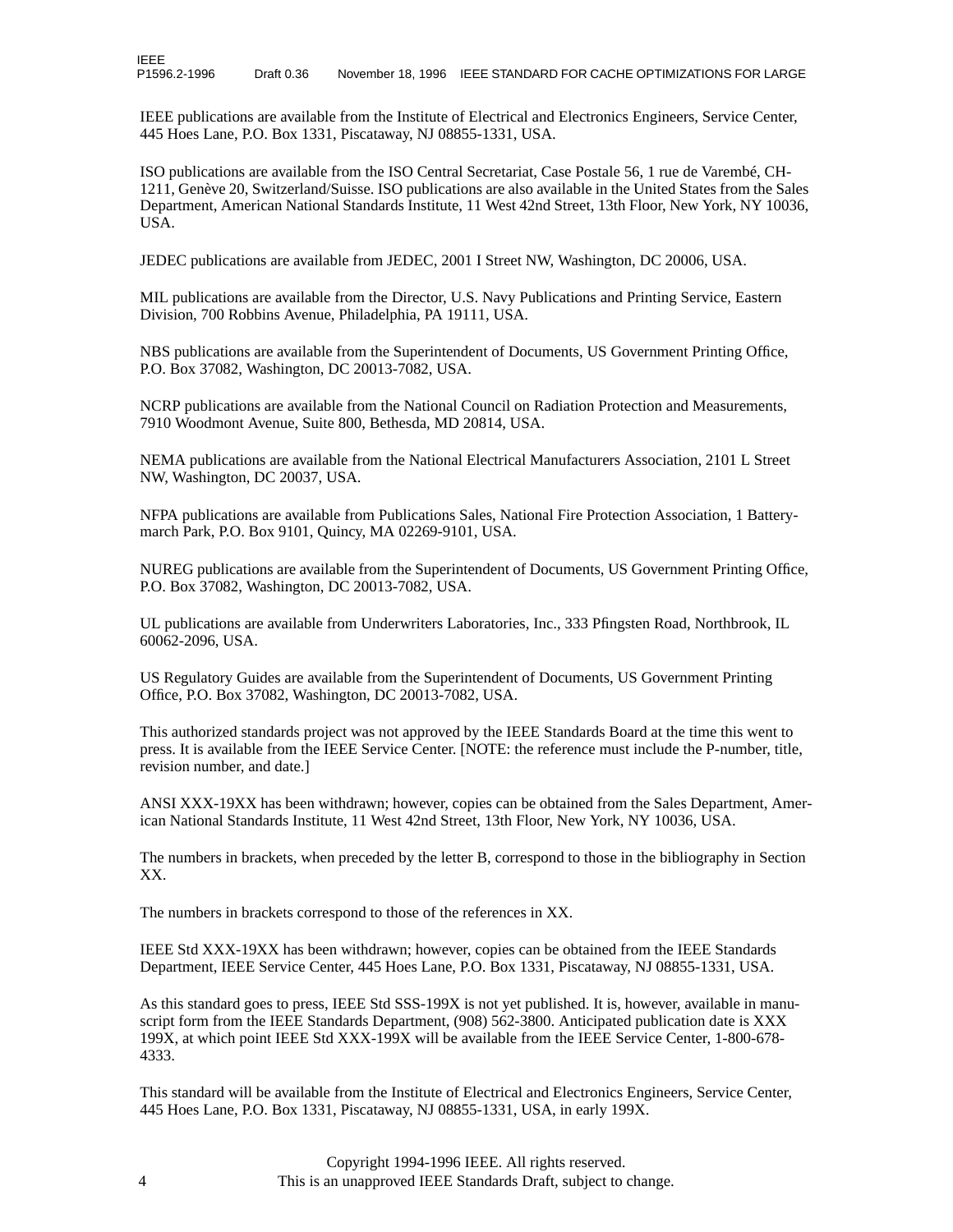# **IEEE Standard for Cache Optimization for Large Numbers of Processors using the Scalable Coherent Interface (SCI)**

## **Draft 0.36 November 18, 1996**

Sponsor

**Microprocessor and Microcomputer Standards Subcommittee of the IEEE Computer Society**

Not Yet Approved by the

**IEEE Standards Board**

**Abstract:** With the ANSI/IEEE Std 1596-1992 Scalable Coherent Interface (SCI), a few or many processors can share cached data in a coherent fashion (i.e. their caches are transparent to software). Scalability constrains the protocols to rely on simple request-response protocols, rather than the eavesdrop or 3-party transactions assumed by (unscalable) bus-based systems.

The linear nature of the base SCI protocols limits their performance when data is being actively shared by large numbers of processors. To meet these needs, this standard defines a compatible set of extensions based on distributed binary trees. Scalability includes optionality: simple and/or specialized noncoherent systems are not affected by the costs of extended coherence protocols*.* **Keywords:** Scalable Coherent Interface, cache, coherence, scalable, multiprocessors

The Institute of Electrical and Electronics Engineers, Inc. 345 East 47th Street, New York, NY 10017-2394, USA

Copyright © 1994 by the Institute of Electrical and Electronics Engineers, Inc. All rights reserved. Published 1994. Printed in the United States of America

<sup>1-55937-</sup>xxxx

*No part of this publication may be reproduced in any form, in an electronic retrieval system or otherwise, without the prior written permission of the publisher.*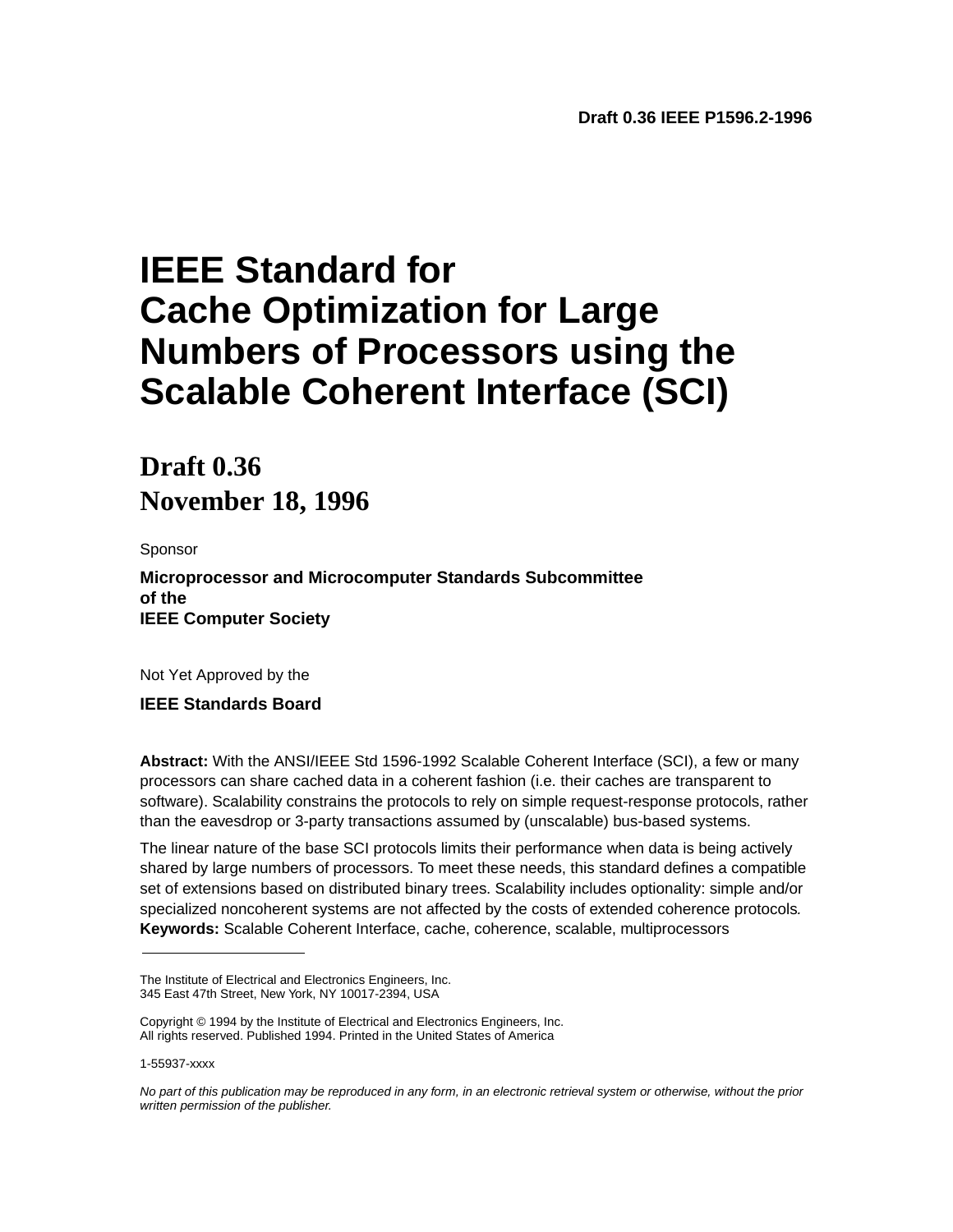**IEEE Standards** documents are developed within the Technical Committees of the IEEE Societies and the Standards Coordinating Committees of the IEEE Standards Board. Members of the committees serve voluntarily and without compensation. They are not necessarily members of the Institute. The standards developed within IEEE represent a consensus of the broad expertise on the subject within the Institute as well as those activities outside of IEEE that have expressed an interest in participating in the development of the standard.

Use of an IEEE Standard is wholly voluntary. The existence of an IEEE Standard does not imply that there are no other ways to produce, test, measure, purchase, market, or provide other goods and services related to the scope of the IEEE Standard. Furthermore, the viewpoint expressed at the time a standard is approved and issued is subject to change brought about through developments in the state of the art and comments received from users of the standard. Every IEEE Standard is subjected to review at least every five years for revision or reaffirmation. When a document is more than five years old and has not been reaffirmed, it is reasonable to conclude that its contents, although still of some value, do not wholly reflect the present state of the art. Users are cautioned to check to determine that they have the latest edition of any IEEE Standard.

Comments for revision of IEEE Standards are welcome from any interested party, regardless of membership affiliation with IEEE. Suggestions for changes in documents should be in the form of a proposed change of text, together with appropriate supporting comments.

Interpretations: Occasionally questions may arise regarding the meaning of portions of standards as they relate to specific applications. When the need for interpretations is brought to the attention of IEEE, the Institute will initiate action to prepare appropriate responses. Since IEEE Standards represent a consensus of all concerned interests, it is important to ensure that any interpretation has also received the concurrence of a balance of interests. For this reason IEEE and the members of its technical committees are not able to provide an instant response to interpretation requests except in those cases where the matter has previously received formal consideration.

Comments on standards and requests for interpretations should be addressed to:

Secretary, IEEE Standards Board 445 Hoes Lane P.O. Box 1331 Piscataway, NJ 08855-1331 USA

IEEE Standards documents are adopted by the Institute of Electrical and Electronics Engineers without regard to whether their adoption may involve patents on articles, materials, or processes. Such adoption does not assume any liability to any patent owner, nor does it assume any obligation whatever to parties adopting the standards documents.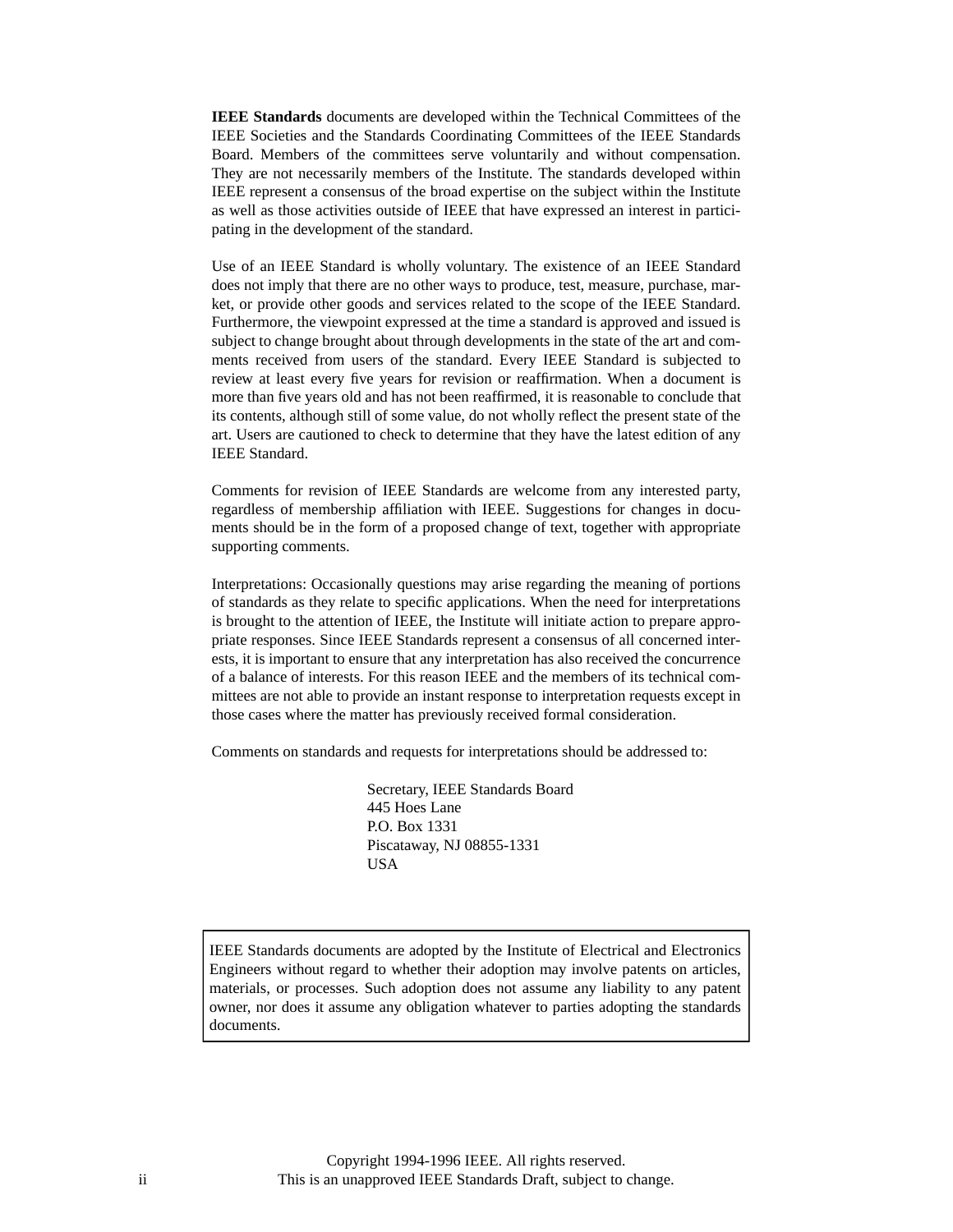### **Introduction**

(This introduction is not a part of IEEE P1596.2-1996, IEEE STANDARD FOR CACHE OPTIMIZATIONS FOR LARGE NUMBERS OF PROCESSORS USING THE SCALABLE COHERENT INTERFACE (SCI).)

Special thanks to Dave Gustavson (the SCI Chair), whose hard work and integrity has been a role model for us all. Guri Sohi proposed coherent combining and the concept of sharing trees. Ross Johnson was the P1596.2 (SCI Coherence Extensions) Chair and defined their subtree-merge, coherent fetch&add, and cache-line replacement protocols. Stein Gjessing (the current P1596.2 Chair) and Jim Goodman provided academic insights and graduate-student assistance throughout the SCI development. Ernst Kristiansen and Mike Chastain's experiences with commercial systems helped us focus on practical solutions to real-world problems. A large number of unnamed volunteers also contributed to the P1596.2 development.

The Sponsor of the IEEE P1596.2 Working Group, the Microcomputer Standards Committee, had the courage to sponsor leading-edge, as well as pragmatic, standards developments. Their sponsorship of the SCI standard provided the catalyst for bringing together scientists and engineers from the international university and industry communities.

Comments on this document or questions on editing of standards drafts should be addressed to the IEEE Standards Editor:

> Kristin Dittmann IEEE Standards Office P.O.Box 1331 445 Hoes Lane Piscataway, NJ 08855-1331 Phone: 1-908-562-3830 Fax: 1-908-908-562-1571 Email: kdittmann@stdsmail.ieee.org

#### **Committee Membership**

The following is a list of participants in the IEEE Project 1234.5 Working Group. Voting members at the time of publication are marked with an asterisk (\*).

> **George X. Washington,** *Chair\** **John Q. Adams,** *Vice Chair\**

A B C

The following persons were on the balloting committee that approved this document for submission to the IEEE Standards Board:

A B C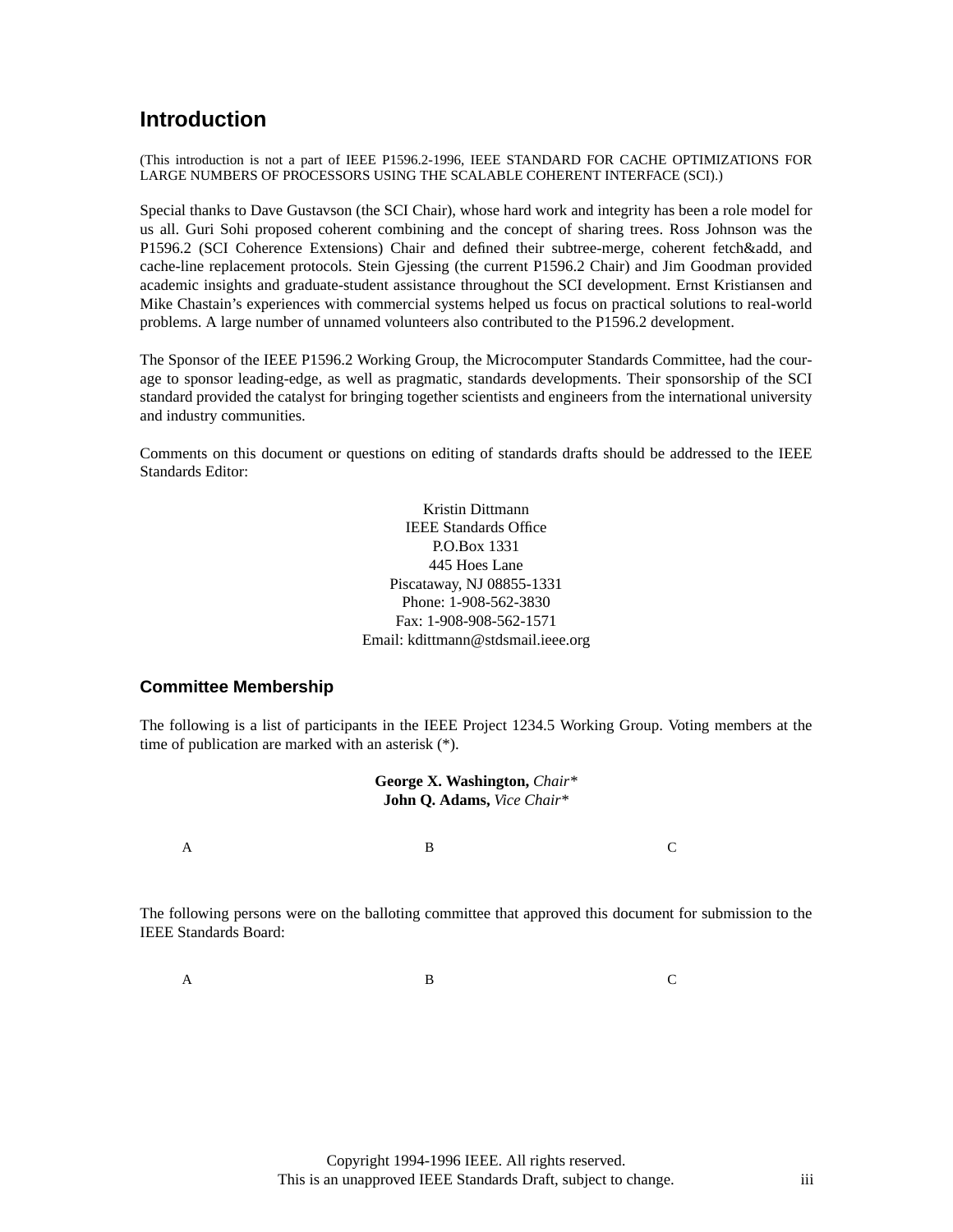When the IEEE Standards Board approved this standard on Month dd, 199x, it had the following membership:

> **A. Good Person**, *Chair* **Alternate B. Him**, *Vice Chair* **R. Dear Scribe**, *Secretary*

Silja Theresa Spencer David Barbara Granse\*

\*Member Emeritus

Also included are the following nonvoting IEEE Standards Board liaisons:

How R. You Eye M. Fine

Kristin M. Dittmann IEEE Standards Project Editor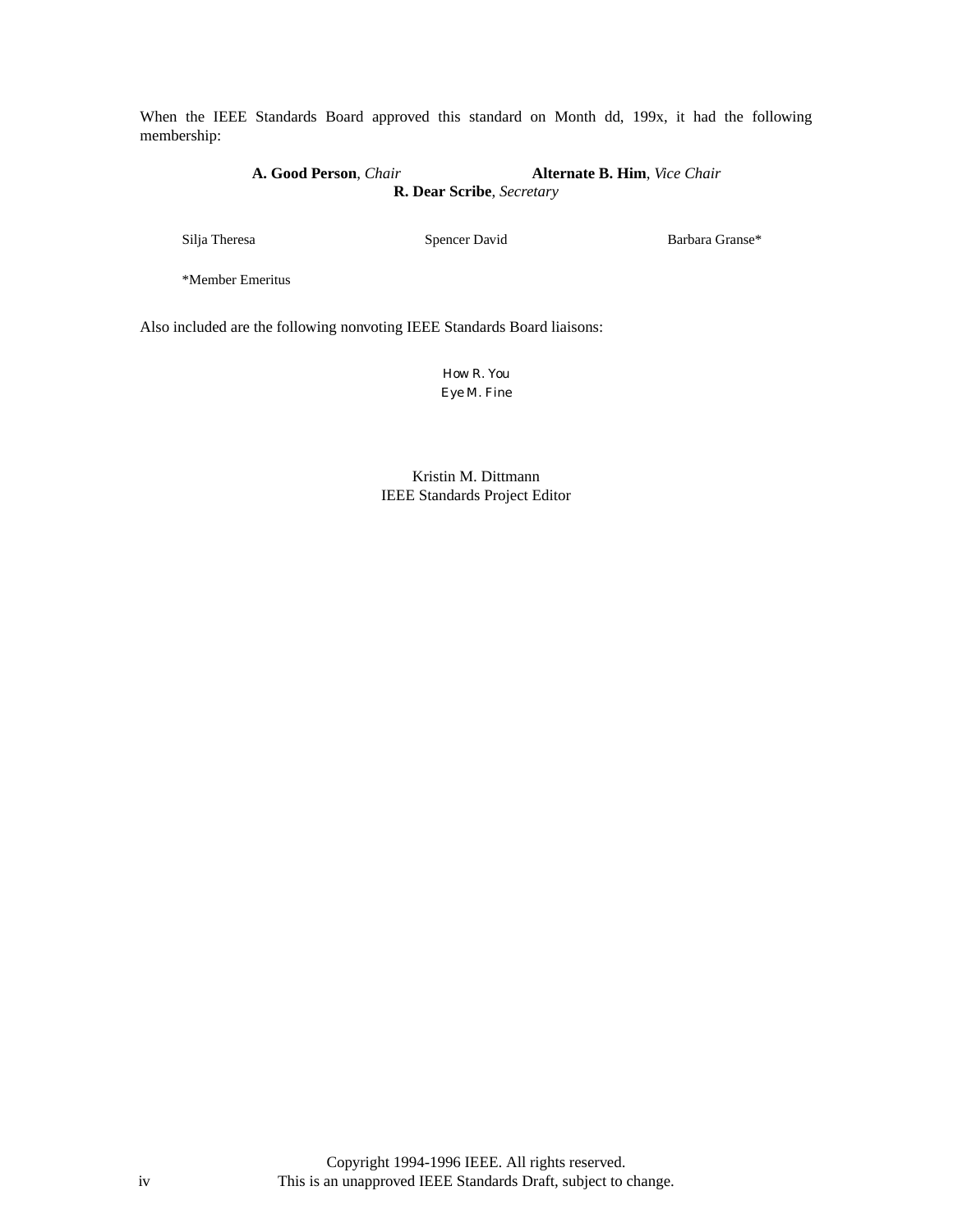### **Contents**

| CLAUSE |     | PAGE |
|--------|-----|------|
| 1.     |     |      |
|        | 1.1 |      |
|        |     |      |
|        |     |      |
|        |     |      |
|        |     |      |
|        | 1.6 |      |
|        |     |      |
|        |     |      |
|        |     |      |
|        |     |      |
|        |     |      |
|        |     |      |
|        |     |      |
|        |     |      |
|        |     |      |
|        |     |      |
|        |     |      |
|        |     |      |
|        |     |      |
|        |     |      |
|        |     |      |
|        |     |      |
|        |     |      |
|        |     |      |
|        |     |      |
|        |     |      |
| 2.     |     |      |
|        |     |      |
|        |     |      |
|        |     |      |
| 3.     |     |      |
|        |     |      |
|        |     |      |
| 4.     |     |      |
|        |     |      |
|        |     |      |
|        |     |      |
|        |     |      |
|        | 4.2 |      |
|        | 4.3 |      |
|        |     |      |
|        |     |      |
|        |     |      |
|        |     |      |
|        | 4.6 |      |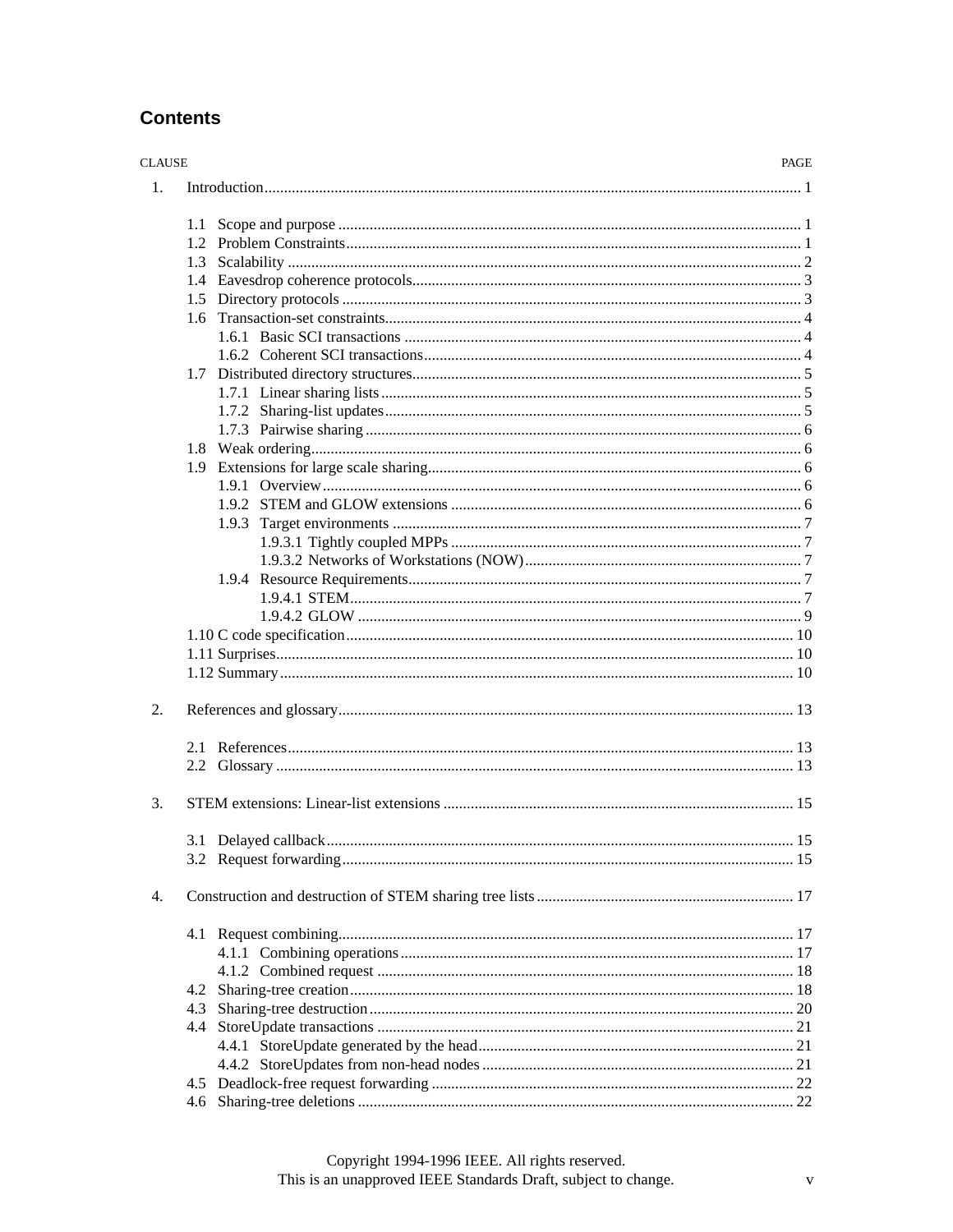### **Contents**

| <b>CLAUSE</b> |     | PAGE |
|---------------|-----|------|
|               |     |      |
|               |     |      |
|               |     |      |
|               |     |      |
|               |     |      |
|               |     |      |
|               |     |      |
|               |     |      |
|               |     |      |
| 5.            |     |      |
|               | 5.1 |      |
|               |     |      |
|               |     |      |
|               |     |      |
|               |     |      |
|               |     |      |
|               |     |      |
|               |     |      |
|               |     |      |
|               |     |      |
|               |     |      |
|               |     |      |
| 6.            |     |      |
|               |     |      |
|               |     |      |
| 7.            |     |      |
|               |     |      |
|               |     |      |
|               |     |      |
|               |     |      |
|               |     |      |
|               |     |      |
|               |     |      |
|               |     |      |
|               |     |      |
|               |     |      |
|               |     |      |
|               |     |      |
|               |     |      |
|               |     |      |
|               |     |      |
|               |     |      |
|               |     |      |
|               |     |      |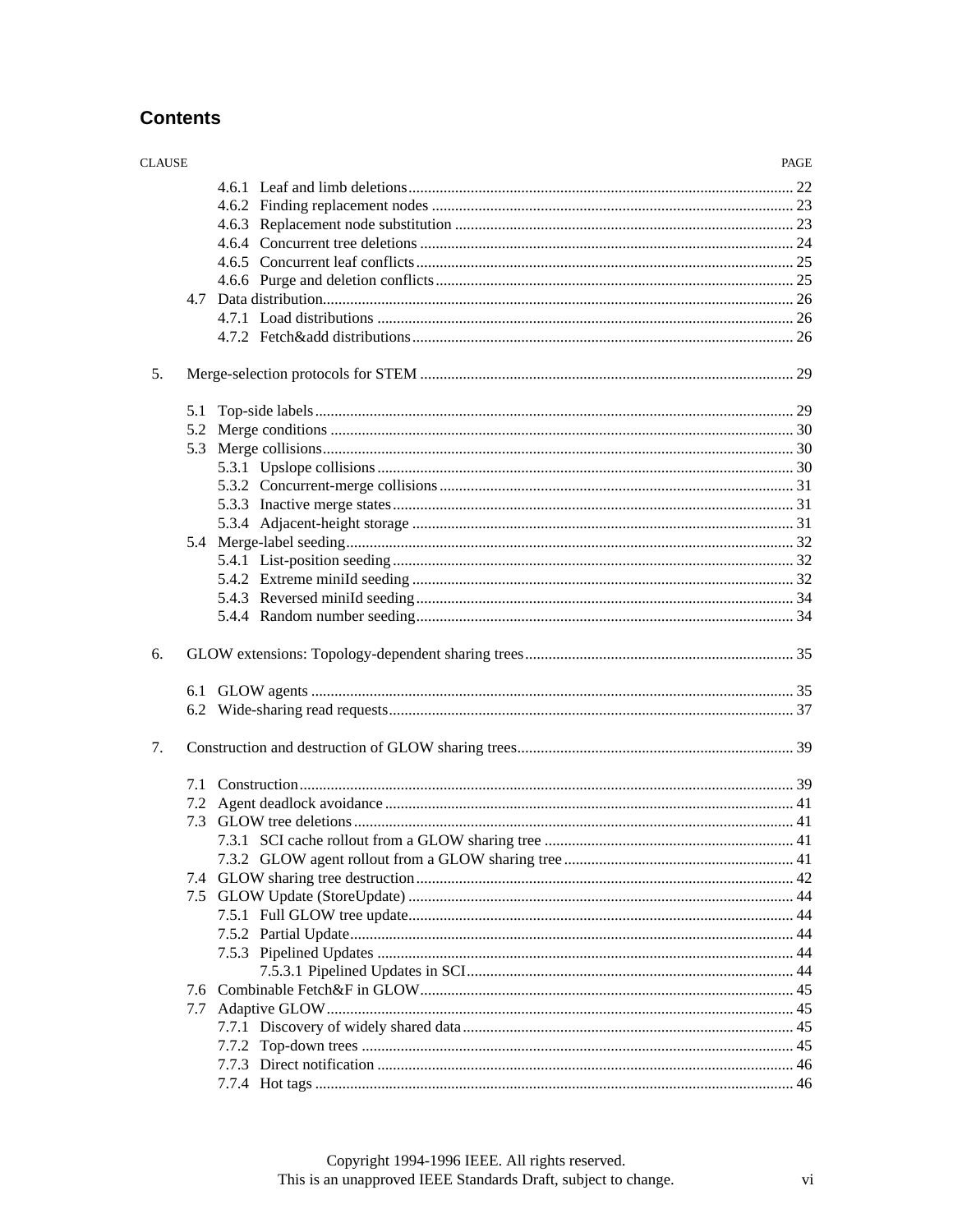#### **ANNEXES**

| A <sub>1</sub> |  |
|----------------|--|
| <b>B.</b>      |  |
|                |  |
|                |  |
|                |  |
|                |  |
|                |  |
|                |  |
|                |  |
|                |  |
|                |  |
|                |  |
|                |  |
|                |  |
|                |  |
| $C_{\cdot}$    |  |
|                |  |
|                |  |
|                |  |
|                |  |
| D.             |  |
| $E_{\cdot}$    |  |

PAGE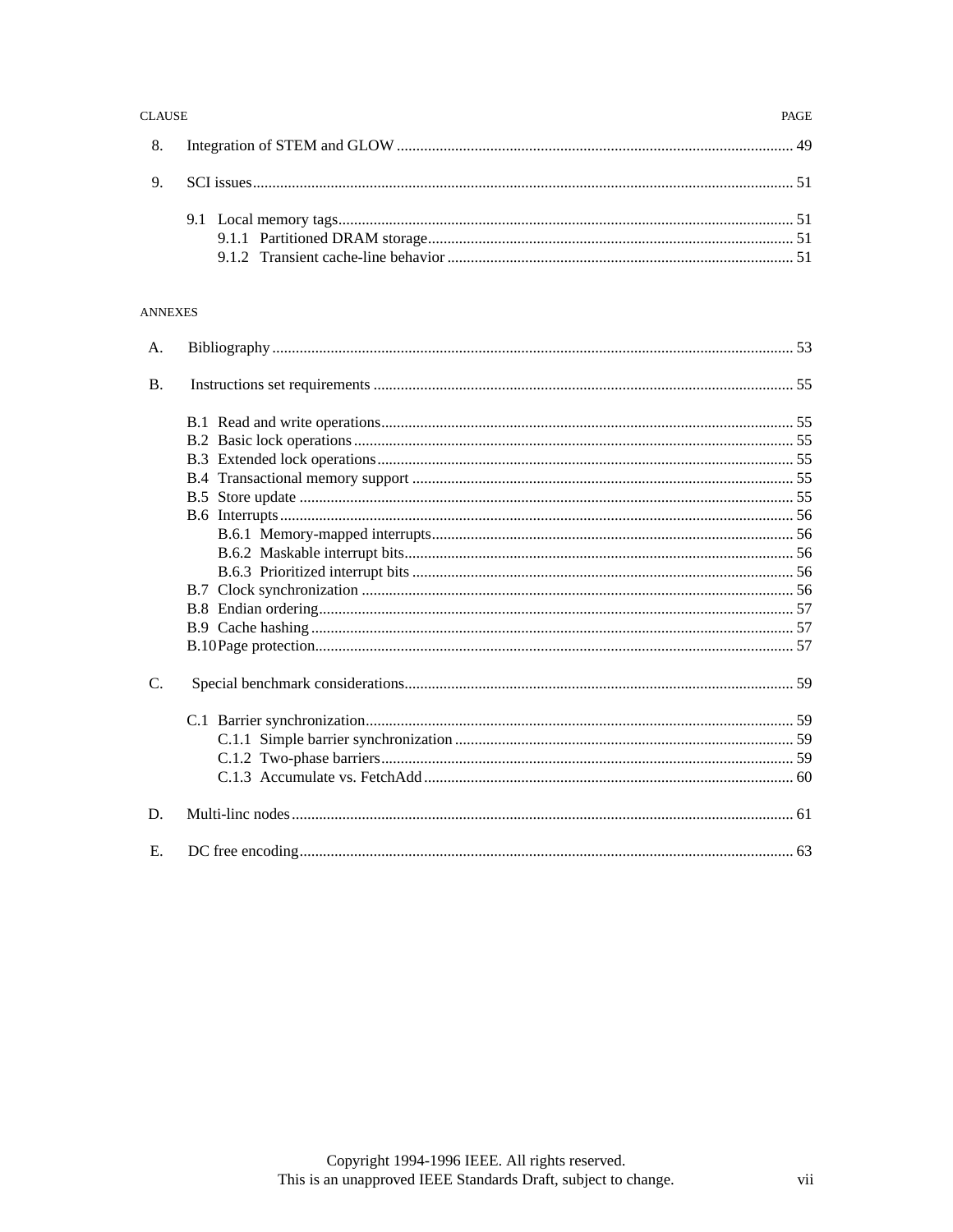CLAUSE PAGE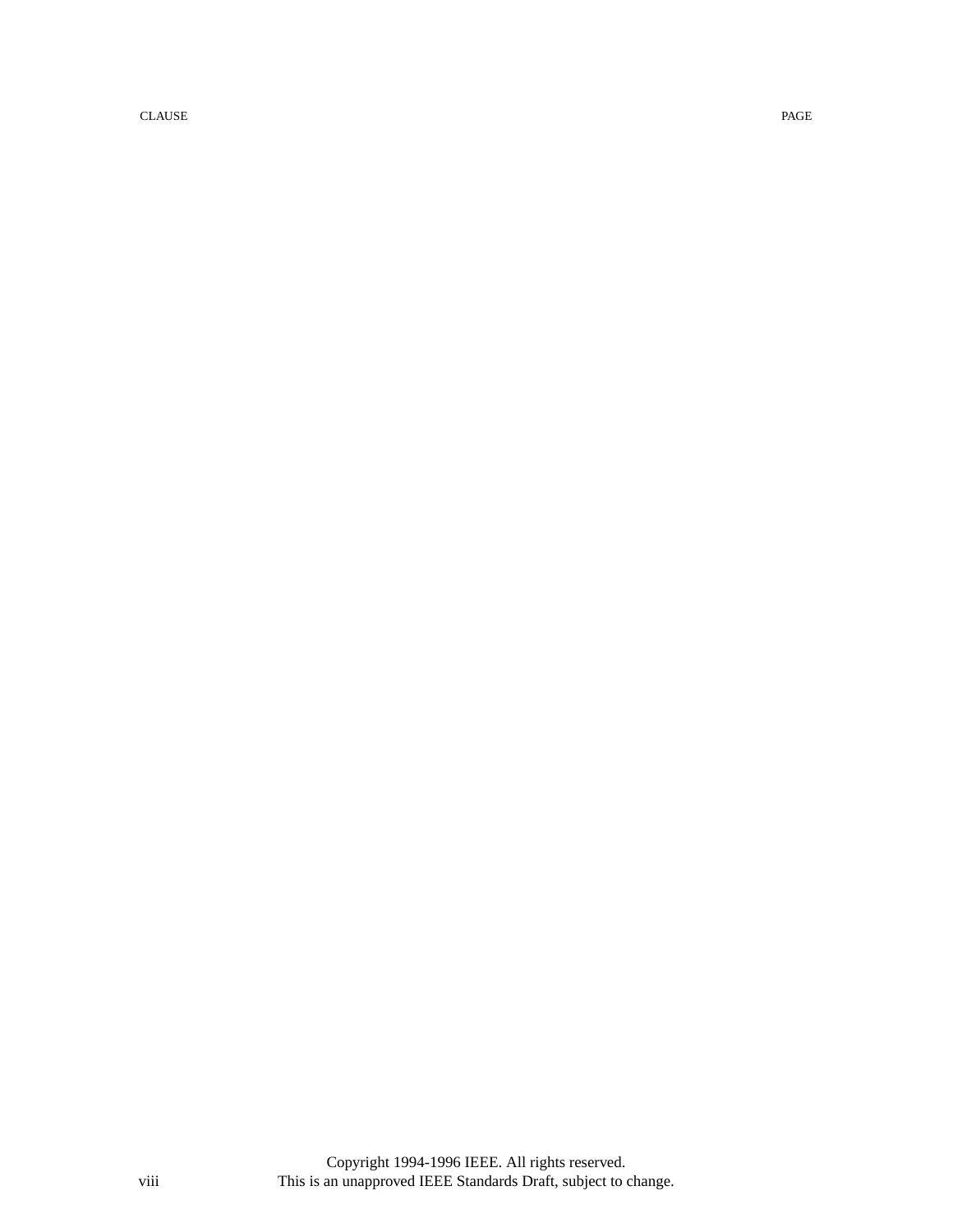## **IEEE Standard for Cache Optimization for Large Numbers of Processors using the Scalable Coherent Interface (SCI)**

### **1. Introduction**

#### **1.1 Scope and purpose**

The IEEE-1596-1992 (SCI) standard specifies a coherence protocol that works with large numbers of processors. However, these protocols have performance limitations when the number of processors actively sharing the data becomes very large. There is a need to develop compatible extensions to the SCI coherence protocols that reduce the data-access latencies from order N to order  $log(N)$ , where N is the number of participating processors.

This proposed standard defines protocols for reducing the latency of accessing cached data shared by large numbers of processors (referred to as widely shared data). Two sets of extensions are defined, each optimized for different environments.

The first set (STEM), optimized for tightly coupled Massively Parallel Processor (MPP) computers, involves combining multiple coherent requests into one before they reach a shared memory controller. These protocols will generate tree-like sharing-list structures compatible with the linear structures defined by SCI. These protocols will also support efficient distribution of data (when many processors read shared data) and purging of stale copies (when the previously shared data is written). The data distribution protocols will include support for combinable operations (such as Fetch&add).

The second set of extensions (GLOW) is designed to support large loosely coupled Networks Of Workstations (NOW) interconnected by bridged SCI rings. The extensions of this set are implemented entirely in the bridges (called GLOW agents) and fully support the SCI protocols as defined in IEEE-1596-1992. GLOW extensions provide for scalable reads and writes by building sharing trees out of SCI-lists.

SCI is an invalidation based cache coherence protocol. This document specifies how a sharing tree can be used as a basis for a write-update extension. This write update mechanism can be used when such a coherence protocol is wanted, and more specific for special purpose operations, specifically barrier synchronization. With this addition, SCI has very efficient hardware support for both mutual exclusion (the QOLB mechanism) and barrier synchronization.

#### **1.2 Problem Constraints**

When many processors read the same data at the same time, list creation and data distribution is sequential. When one processor writes data that is actively shared, list purging is sequential. The objective of the performance extension is to parallelize these sharing-list operations to reduce the latency of reads and writes while limiting the interconnect traffic.

Tree creation, data distribution, and tree purging must be efficient for the following operations: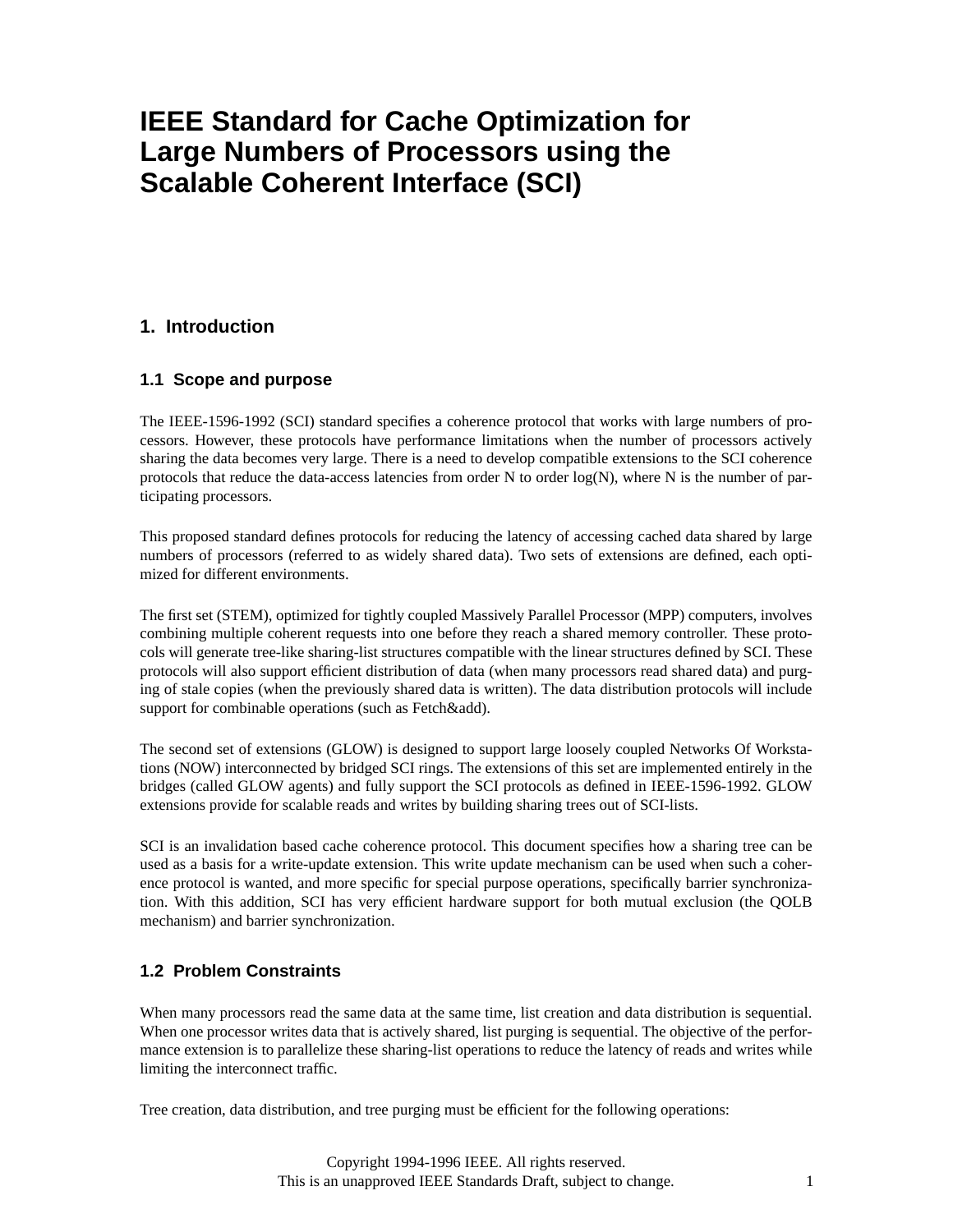- a) Reads. Many processors nearly-simultaneously read the same line of data.
- b) Writes. One processor writes the data that is read-shared by many others.
- c) Rollouts. One processor invalidates its own copy of the data. This should not significantly affect the performance of later reads or writes by other processors.
- d) Associative Updates. Many processors update a common address in a combinable fashion (such as fetch-and-add).
- e) Barrier Synchronization. Many processors reach a barrier, past which none can advance until all have reached the barrier.
- f) Write Update. The Read/Write scenario is such that write update is more efficient than invalidate on write.

For sharing list of size N, the extensions intend to reduce the O(N) latency (measured in number of transactions on the critical path) of the above operations to  $O(log N)$ . This latency reduction is subject to the following constraints:

- a) Traffic. The total number of transactions should not increase by more than a small constant factor. No finite queue in the system should simultaneously hold more than a small constant number of combinable subactions (similar operations, like reads, on the same cache line or memory address).
- b) Complexity. The amount of additional memory/cache tag storage should be minimized.
- c) Verifiability. The performance extensions leverage and extend the proofs of correctness developed for the basic SCI cache-coherence specification. In particular, the performance extensions must work correctly, guarantee forward progress (in spite of finite queues), and be able to recover from arbitrary transmission failures.
- d) Compatibility. Packet sizes and formats should remain the same. New processors that implement these extensions should be compatible with old processors or memory that do not.

#### **1.3 Scalability**

A scalable architecture remains stable over a wide range of design parameters, such as cost, performance, distance, or time. Scalable systems eliminate the need to redesign components to meet minor or dramatic changes in product requirements. Unfortunately, the term "scalable" has become an industry buzz-word; it's included in marketing literature but has had minimal impact on product designs.

The IEEE Std 1596-1992 Scalable Coherent Interface (SCI) working group had the charter and organizational support to develop a scalable system interconnect. The lifetime of a scalable system was defined as 10-20 years, a design lifetime which exceeded the maturation time of our young children. Working-group members could thus avoid the "Daddy, why did you ..." telephone questions from our children taking their first graduate-school courses.

Within any scalable system design, there is usually an overriding objective that cannot be compromised. For example, on the Serial Bus P1394 working group [Serial], the objective was low cost. Within the SCI standard [SciStd], *high performance* was our primary objective. We believed the highest-performance systems would not be uniprocessors, but would be constructed from large numbers of multiprocessors sharing distributed memory and using caches to hide latency.

We assumed that, for software convenience, these multiprocessors would be tightly coupled: memory can be shared and the caches are transparent to software. Tightly-coupled multiprocessors mandated the development of cache coherence protocols for massively-parallel-processor (MPP) configurations.

We felt that MPP systems would be based on the workstation of today and (perhaps) the video-game components of tomorrow. Thus, the SCI protocols should be cost-effective for noncoherent uniprocessor and small coherent multiprocessor systems as well as for MPPs.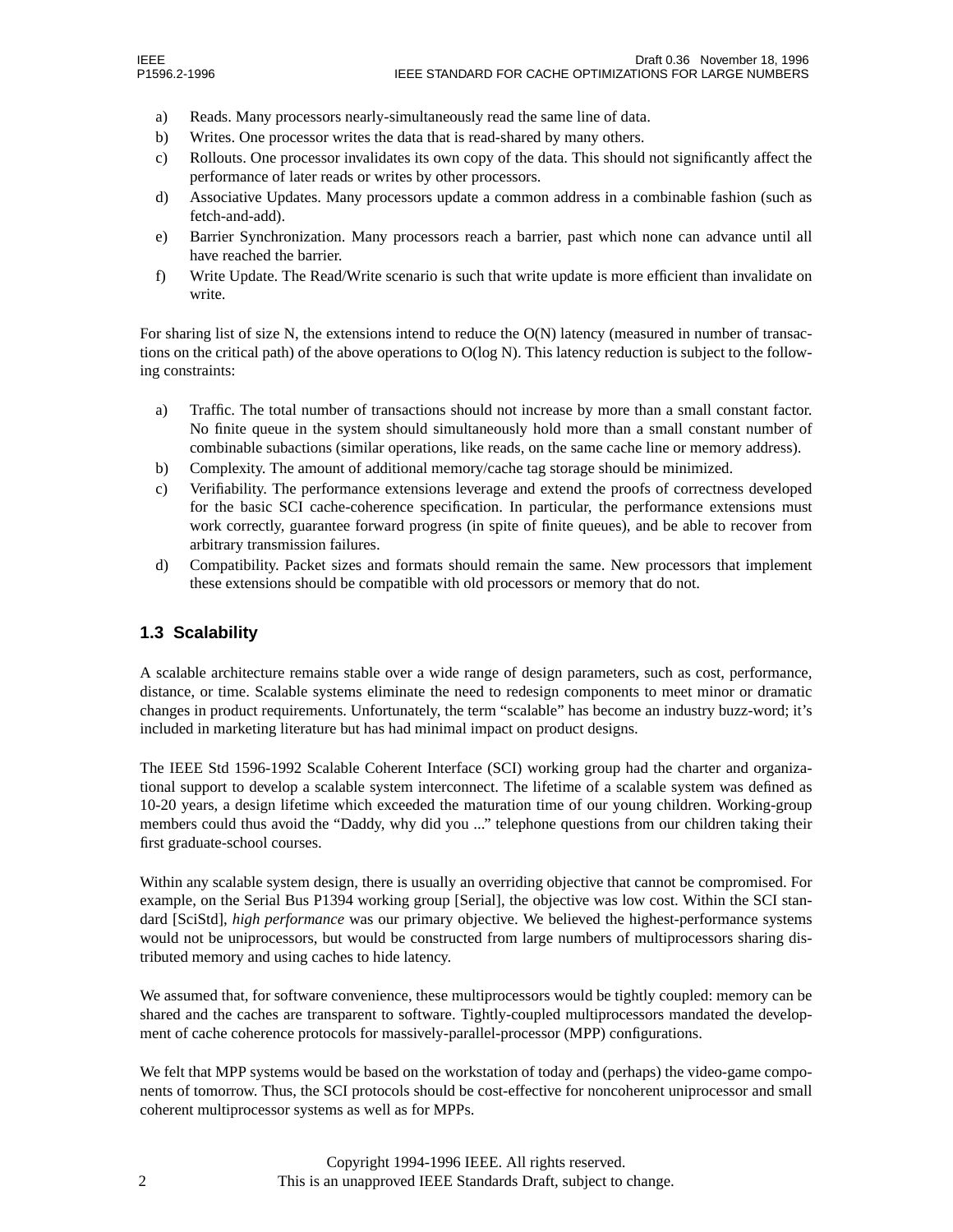#### **1.4 Eavesdrop coherence protocols**

Traditional cache-coherence protocols are based on *eavesdropping* bus transactions. When a data value is read from memory, other processors eavesdrop and (if necessary) provide the most up-to-date copy. When a data value is stored into CPU\_C's cache, the read-exclusive transaction (a read with an intent to modify) is broadcast. Other processors are required to invalidate stale copies and (if memory has a stale copy) may also be required to provide the new data, as illustrated in figure 1.



**Figure 1—Eavesdrop coherence protocols**

Eavesdrop-based protocols are cost-effective on unified-response buses, since the coherence checks can be performed while the data is fetched from memory. Eavesdropping is harder on high-speed split-response buses, where the transaction-issue rates are larger, since they are no longer constrained by memory-accesstime latencies.

#### **1.5 Directory protocols**

Since each processor can consume a significant fraction of interconnect-link bandwidth, any MPP system would have multiple concurrently active data paths, as illustrated in figure 2. Fully-connected cross-bar topologies scale poorly (from a cost perspective), so the interconnect was assumed to be more generally switch based.



**Figure 2—Switch-based systems**

Eavesdropping is not possible within switch-based systems, since concurrently active transactions cannot be observed by all. Recent research [Caches] has therefore focussed on the development of directory-based protocols.

Central-directory coherence protocols supplement each line of memory with a tag, where the tag identifies all processors with cached copies. The memory and cache lines are typically the same size, between 32 and 256 bytes. When data is written, memory is responsible for updating or invalidating the previously shared (and now stale) copies.

Central directories have scaling limitations, because the size of the total system is limited by the size of the memory-line tag. Some systems[DashDir][DashSys] propose to use multicast or broadcast transactions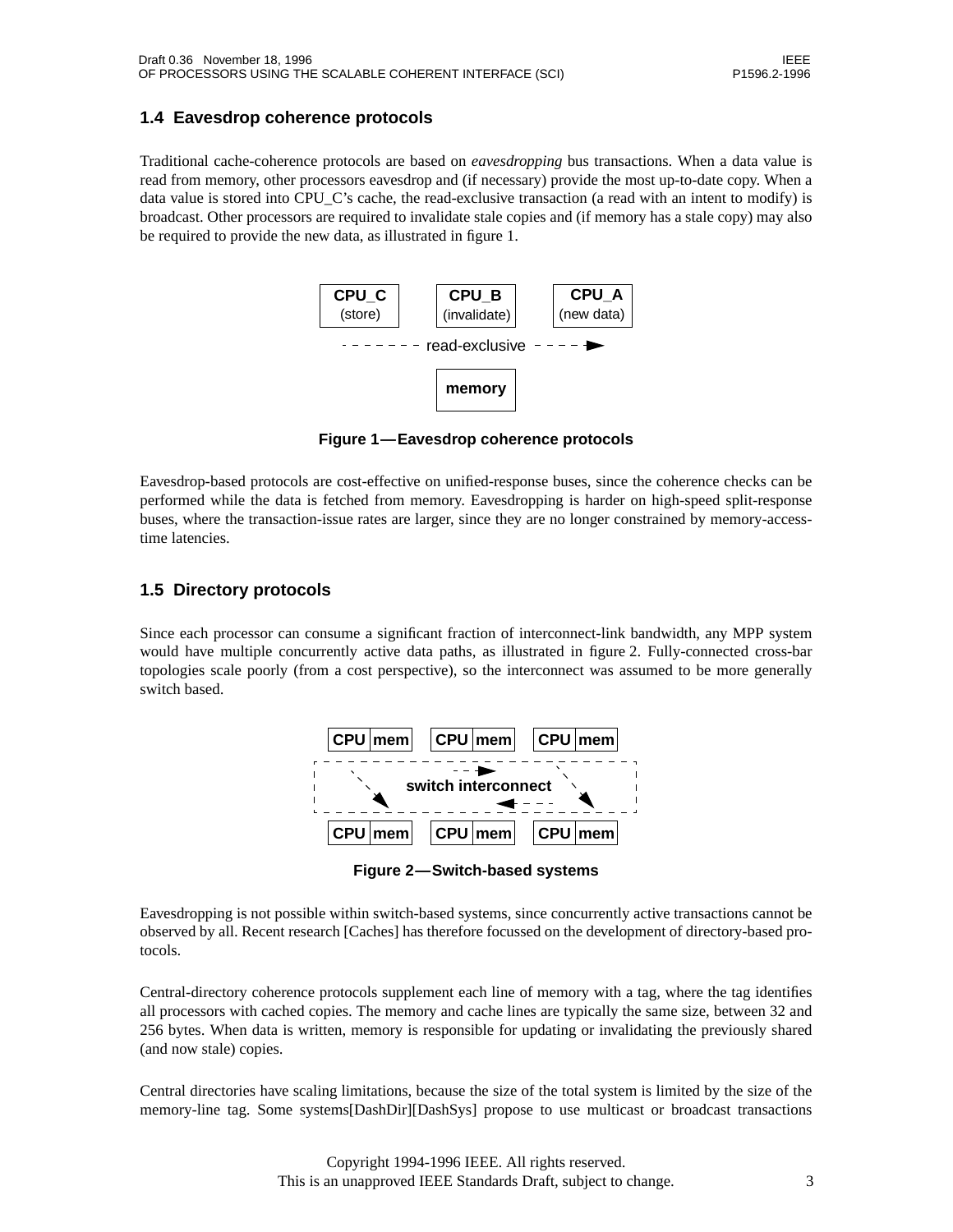when their directories overflow. Other systems[Limit] propose using memory-resident software to handle overflow, eliminating the need to support these special transactions.

Central-directory schemes serialize read and write transactions at memory. SCI avoids tag-storage overflow and memory bottlenecks by distributing the directories: the memory tags contains state and a pointer to the first processor; the cache tags contain state and pointers to other processors.

#### **1.6 Transaction-set constraints**

#### **1.6.1 Basic SCI transactions**

To simplify the design of high-performance switches, communication between SCI components uses a simple request/response transaction protocol. A transaction consists of request and response subactions. The request subaction transfers an address and command; the response subaction returns status.

For a write transaction, data is included within the request packet. For a read transaction, data is included within the response packet. For a compound transaction (such as fetch&add), data is included within the request and response packets.

Each subaction consists of a send and an echo packet. Information (including commands, status, and data) is transferred within the send packet; flow control information (busy retry) is returned within the echo packet, as illustrated in figure 3.



These are similar to the phases observed on a split-response backplane: the echo is a packetized equivalent of a busy-retry backplane signal.

Most of the noncoherent and all of the coherent transactions have these components. We avoided using special coherence transactions (such as multicast or three-way transactions), since these would have complicated the design (thereby reducing the performance) of the interconnect.

#### **1.6.2 Coherent SCI transactions**

For read and write transactions, the coherence protocols add a few bits in the request-send packet and a few bytes in the response-send packet. Since alignment constraints fix the size of send packets, the coherence protocols have no impact on the basic packet sizes.

However, an extended request is needed to support cache-to-cache transactions, since two addresses are involved (the memory address of the data and the routing address of the cache). The additional information is contained within an extension to the normal packet header.

Coherence bits within packets are typically ignored by the interconnect and have no impact on the design of basic SCI switches. Thus, the coherence protocols are scalable in the sense that the same switch components can be used within coherent and noncoherent SCI systems.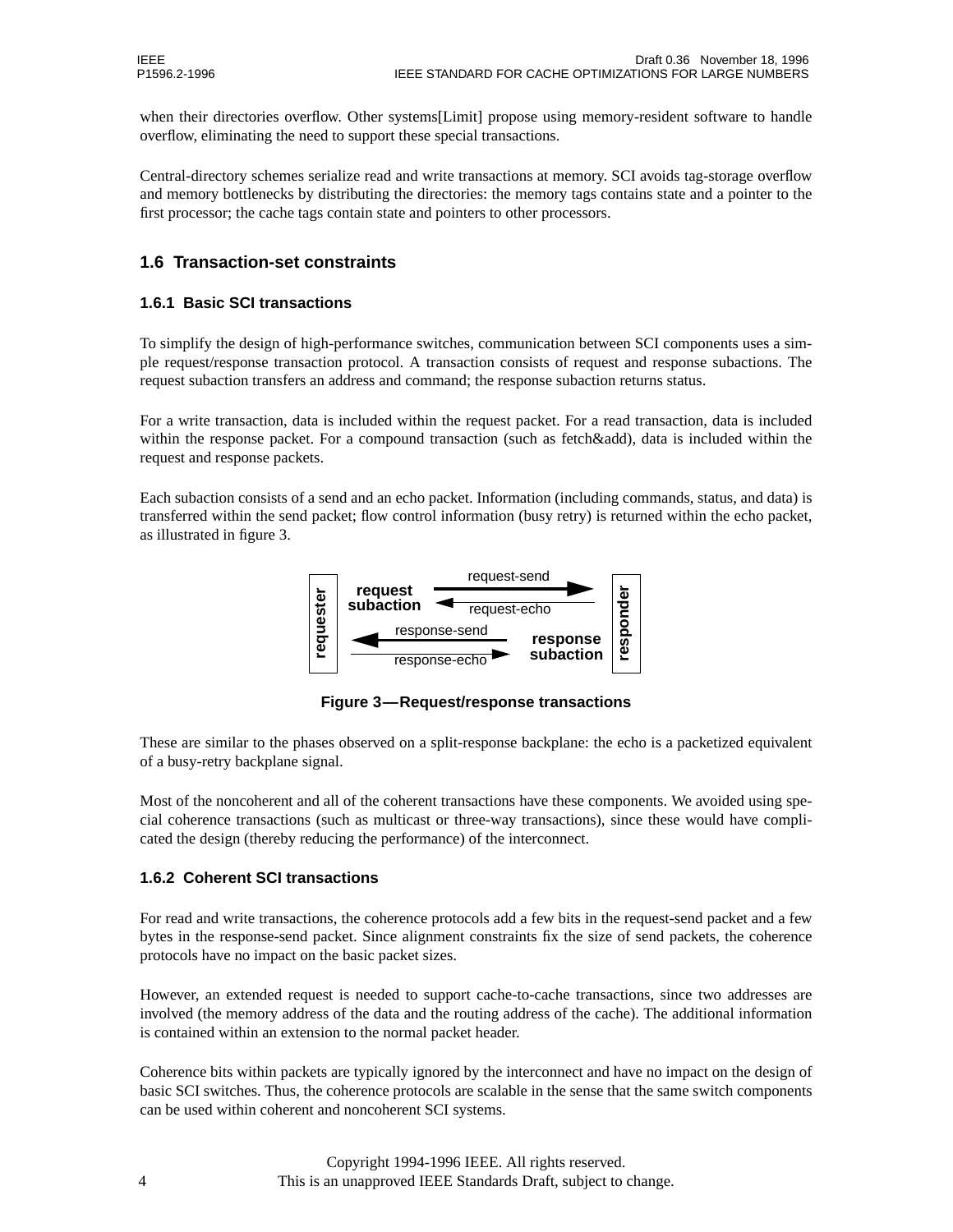#### **1.7 Distributed directory structures**

#### **1.7.1 Linear sharing lists**

To support a (nearly) arbitrary number of processors, the SCI coherence protocols are based on distributed directories[SciDir]. By distributing the directories among the caching processors, the potential capacity of the directory grows as additional caches are added and directory updates need not be serialized at the memory controller.

The base coherence protocols are based on linear lists; the extended coherence protocols provide compatible support for binary trees. Linear lists are scalable, in the sense that thousands of processors can share readonly data. Thus, instructions and (mostly) read-only data can be efficiently shared by large numbers of processors.

Memory provides tags, so that each memory line has associated state and (if the data is shared) identifies the cache at the head of the sharing list. The caches also have tags, which identify the previous and next elements within the sharing list, as illustrated in figure 4. The doubly-linked structure simplifies sharing-list deletions (which are caused by cache-line replacements).



**Figure 4—Linear-list directories**

Although illustrated separately, a single SCI component may contain processor(s) and memory. However, from the perspective of the coherence protocols, these are logically separate components. Note that each memory-line address may have a distinct sharing list, and these sharing lists change dynamically depending on the processor's load/store behavior.

#### **1.7.2 Sharing-list updates**

Updates of the sharing list involve additions (new entries are always prepended to the head), deletions (caused by cache-line replacement), and purges (the sharing list collapses to a single entry). Additions occur when the data is shared by a new processor; purges occur when shared data is modified. Except for the special case of pairwise-sharing, all modifications are performed by the sharing-list head, which purges the remaining sharing-list entries.

The sharing-list update protocols are similar to those used by software to doubly-linked data structures, subject to the following constraints:

- a) Concurrent updates. Sharing-list additions, deletions, and purges may be performed concurrently precedence rules and compare&swap-like updates ensure list integrity (central semaphores are not used).
- b) Recoverable faults. The update sequences support data recovery after an arbitrary number of transmission faults—exclusive data are copied before being purged.

Copyright 1994-1996 IEEE. All rights reserved. This is an unapproved IEEE Standards Draft, subject to change. 5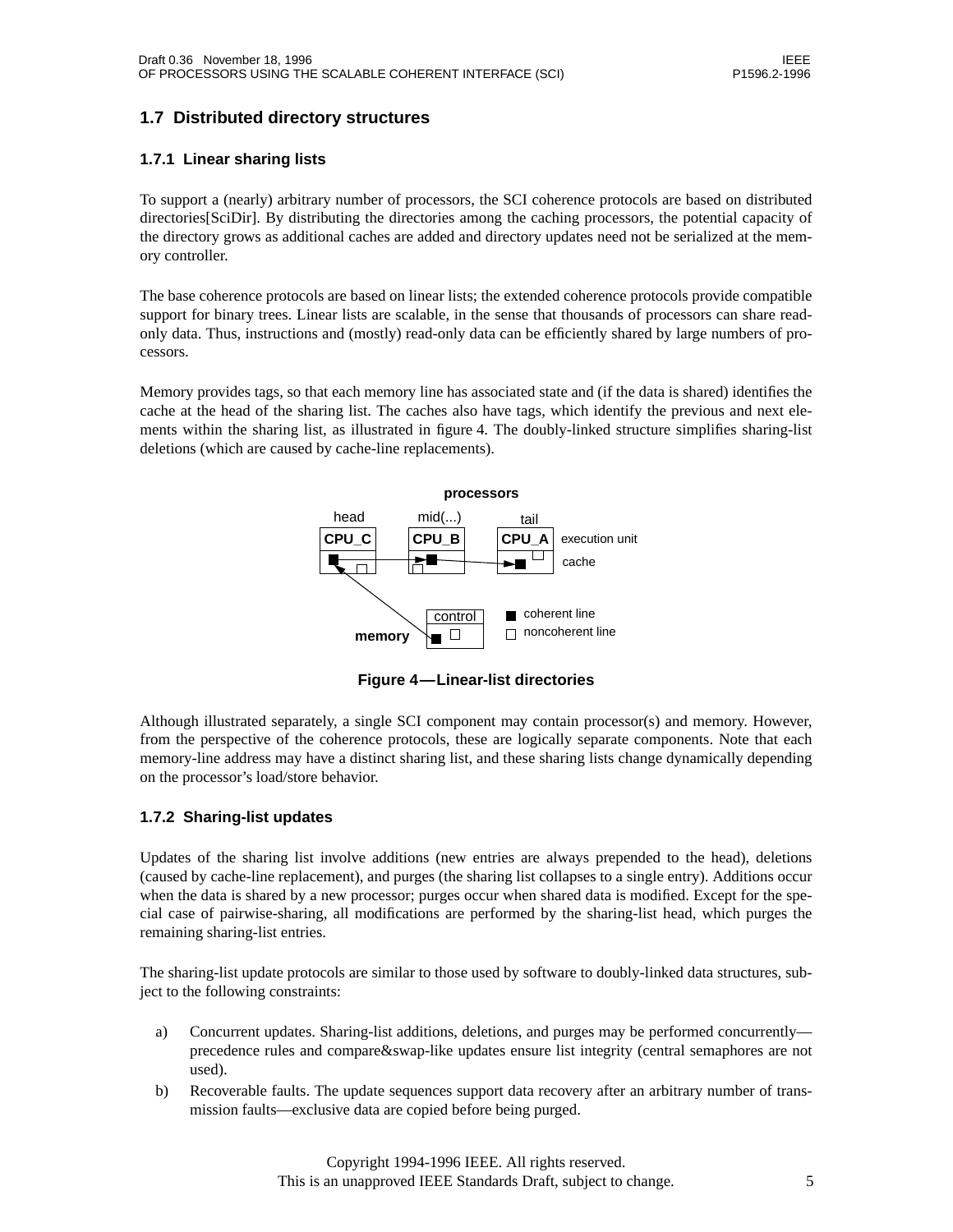c) Forward progress. Forward progress is ensured (i.e. each cache eventually gets a copy)—new caches are prepended to the head, and deletions from the tail have precedence.

#### **1.7.3 Pairwise sharing**

The linear-list structures are efficient if shared data is infrequently written, or if frequently-written data is shared by only a few processors. As an option, one of these cases, pairwise-sharing, can be optimized. The pairwise-sharing option is intended to support producer/consumer applications, where exactly two caches are sharing data.

When implemented, the pairwise-sharing option maintains the sharing-list structure, rather than purging the other sharing-list entry, when data is modified. The tail entry, as well as the head entry, is allowed to modify the data.

Thus, pairwise sharing allows processors to perform cache-to-cache transfers when fetching recently modified data. This minimizes access latencies and avoids a potential memory bottleneck.

#### **1.8 Weak ordering**

The coherence protocols allow the sharing-list head to proceed beyond a write operation before the remaining sharing-list entries have been invalidated. Stores into the same cache line by other processors require changes in the sharing-list structure and are deferred until the confirmation phase completes. This means that the SCI protocol can fully exploit the potential parallelism of a weakly ordered memory model.

We have divorced the details of the processor's memory-consistency model from the details of the SCI coherence protocols. Depending on the processor's memory-consistency model, some or all of following load and/or store instructions may be stalled while the invalidations are being performed.

For the strongest consistency models, these confirmation-completion interlocks delay the execution of the following memory-access instruction. For the weakest consistency models, these confirmation-completion interlocks are postponed until a dependent synchronization point is reached.

#### **1.9 Extensions for large scale sharing**

#### **1.9.1 Overview**

The base SCI coherence protocols are limited, in that sharing-list additions and deletions are serialized, at the memory and the sharing-list head respectively. Simulations indicate this is sufficient when frequentlywritten data is shared by a small number (10's) of processors [ExtJohn].

Although linear lists are a cost-effective solution for many applications, our scalability objectives also mandated a solution for (nearly) arbitrary applications on large multiprocessor systems. Thus, we are developing compatible extensions [ExtStd] to the base coherence protocols. The compatible extensions use combining and tree structures to reduce latencies from linear to logarithmic.

Sharing-list structures are created dynamically and may be destroyed immediately after creation. We therefore focussed on minimizing the latencies of sharing-list creation, utilization, and destruction, as described in the following sections.

#### **1.9.2 STEM and GLOW extensions**

Two sets of extensions are defined in this document referred to as STEM and GLOW extensions. To enable scalability of programs, both scalable reads and scalable writes for widely-shared data are required.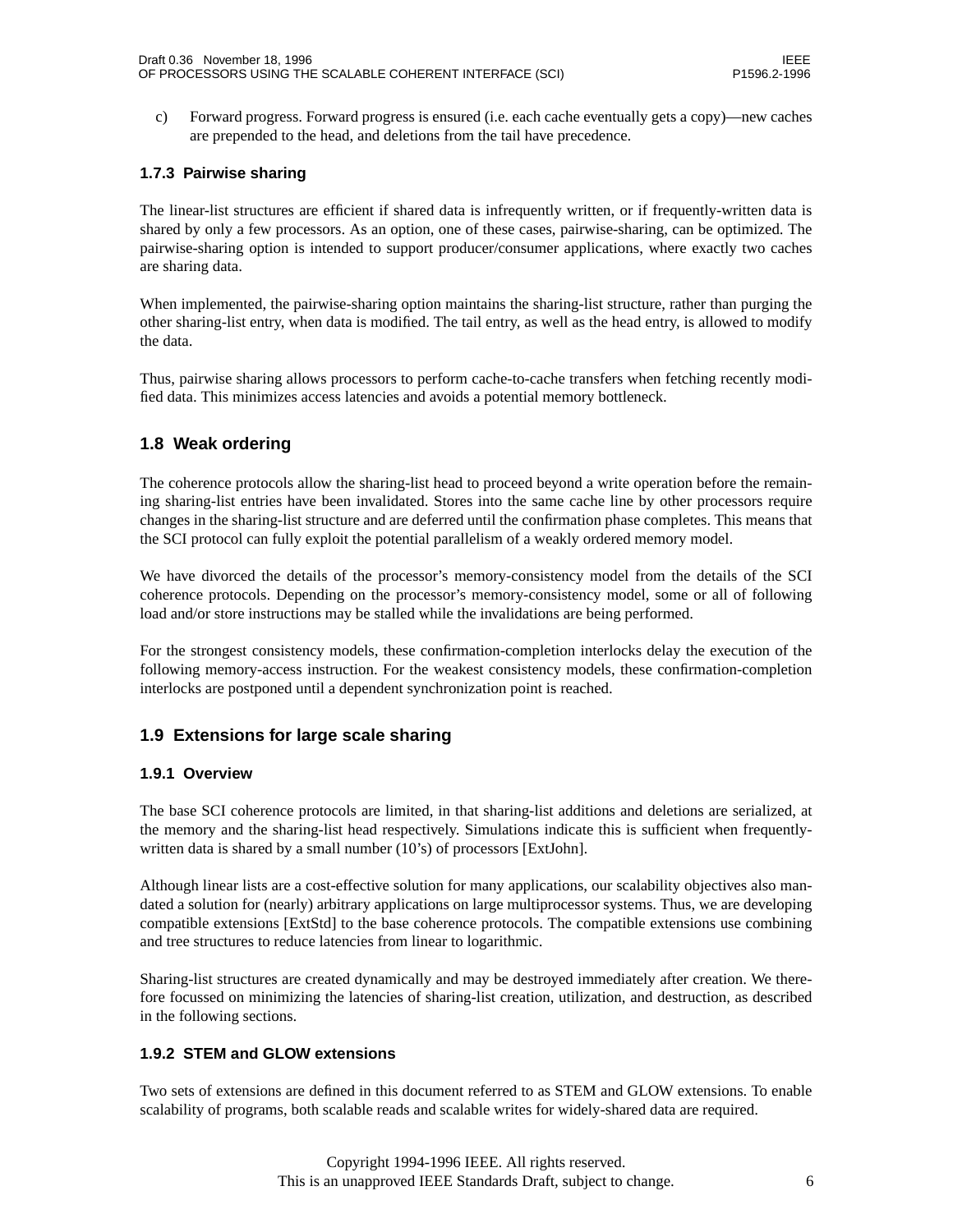- Scalable Reads: Request combining, originally proposed for the NYU Ultracomputer, is the main vehicle for achieving scalable reads. The effect of request combining is achieved efficiently in GLOW because of the nature of the protocol itself, which caches certain information in the network. The request combining that STEM uses does not require information to be stored in the network.
- Scalable writes: Sharing trees are used instead of sharing lists as in SCI. GLOW is based on *k*-arysharing trees, while STEM defines binary sharing trees.

#### **1.9.3 Target environments**

GLOW and STEM are optimized for different types of target system. Each has its own advantages that may be better realized in a specific class of SCI environments.

#### **1.9.3.1 Tightly coupled MPPs**

STEM is intended to be used in tightly coupled systems (e.g., massively-parallel systems, MPP). In such systems, large high-performance crossbar switches are likely to be used as the means to interconnect multiple SCI rings. In such an environment, GLOW extensions are not well suited, since they are most practical for environments with many small bridges. STEM is an upgrade of the SCI protocol, though STEM and SCI nodes interoperate at the lower level of performance. In contrast to GLOW, STEM does not distinguish between widely-shared data and the rest of the data, since it can be used for all accesses. In the case of nonwidely-shared data STEM has the same performance as the SCI protocol with similar transactions.

#### **1.9.3.2 Networks of Workstations (NOW)**

The GLOW extensions are intended to be used in SCI multiprocessor systems that are comprised of many SCI rings (the basic topology component defined in SCI) connected through bridges (e.g., building-wide networks of workstations, NOW). In such systems the GLOW extensions are intended to be used only for accesses to widely-shared data, while the rest of the sharing in the system is left to the standard SCI cache coherence protocol. This specialization is required because GLOW extensions, despite their high performance in accessing widely-shared data, incur higher overhead for very low degrees of sharing compared to the basic SCI protocol. GLOW extensions are plug-in compatible to SCI systems. The extensions are implemented in the bridges that connect the SCI rings. In order to upgrade an SCI network of workstations to GLOW, only a set of bridges need change. The SCI cache coherence protocol, however implemented in the workstations, need not be modified in any way.

#### **1.9.4 Resource Requirements**

#### **1.9.4.1 STEM**

To support the STEM performance extensions, processors have three pointers, instead of two. Having the additional pointers increases the tag sizes of the caches. In addition to the third pointer (**treeId**), a 5-bit height field (**height**) represents the height of the tree associated with the third pointer. The additional tag fields are shown in figure 5.

SCI requires 4 percent and 7 percent additional space at the memories and caches respectively to store the SCI-specific tag information. The majority of this additional space is used for pointers. The performance extensions require another 4 percent additional space at the caches, bringing the total increases to 4 percent and 11 percent respectively. Note that smaller systems can be implemented with smaller pointers and, therefore, less tag space. For 1024 nodes the performance extensions require only 3 percent and 7 percent additional space at the memories and caches respectively.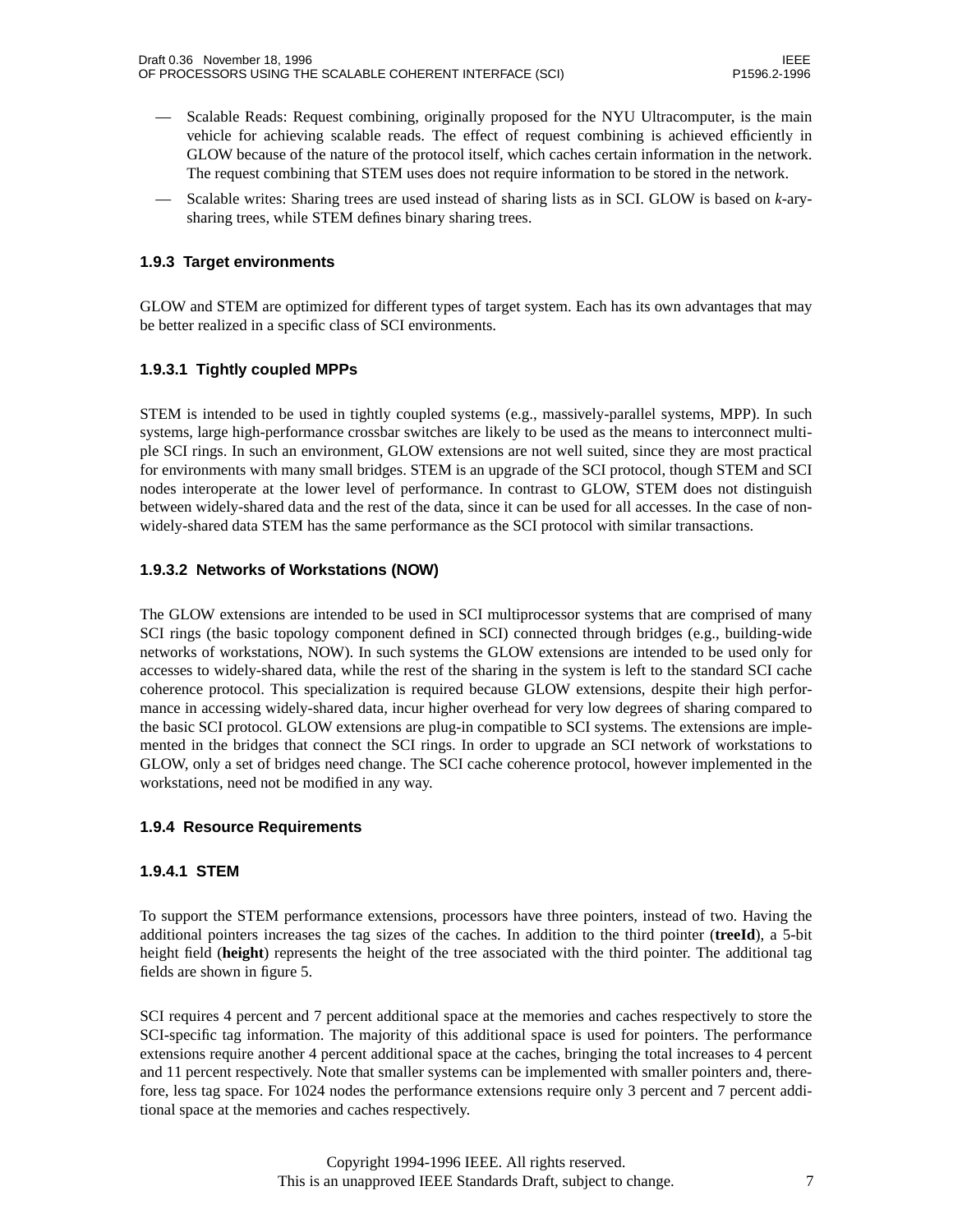

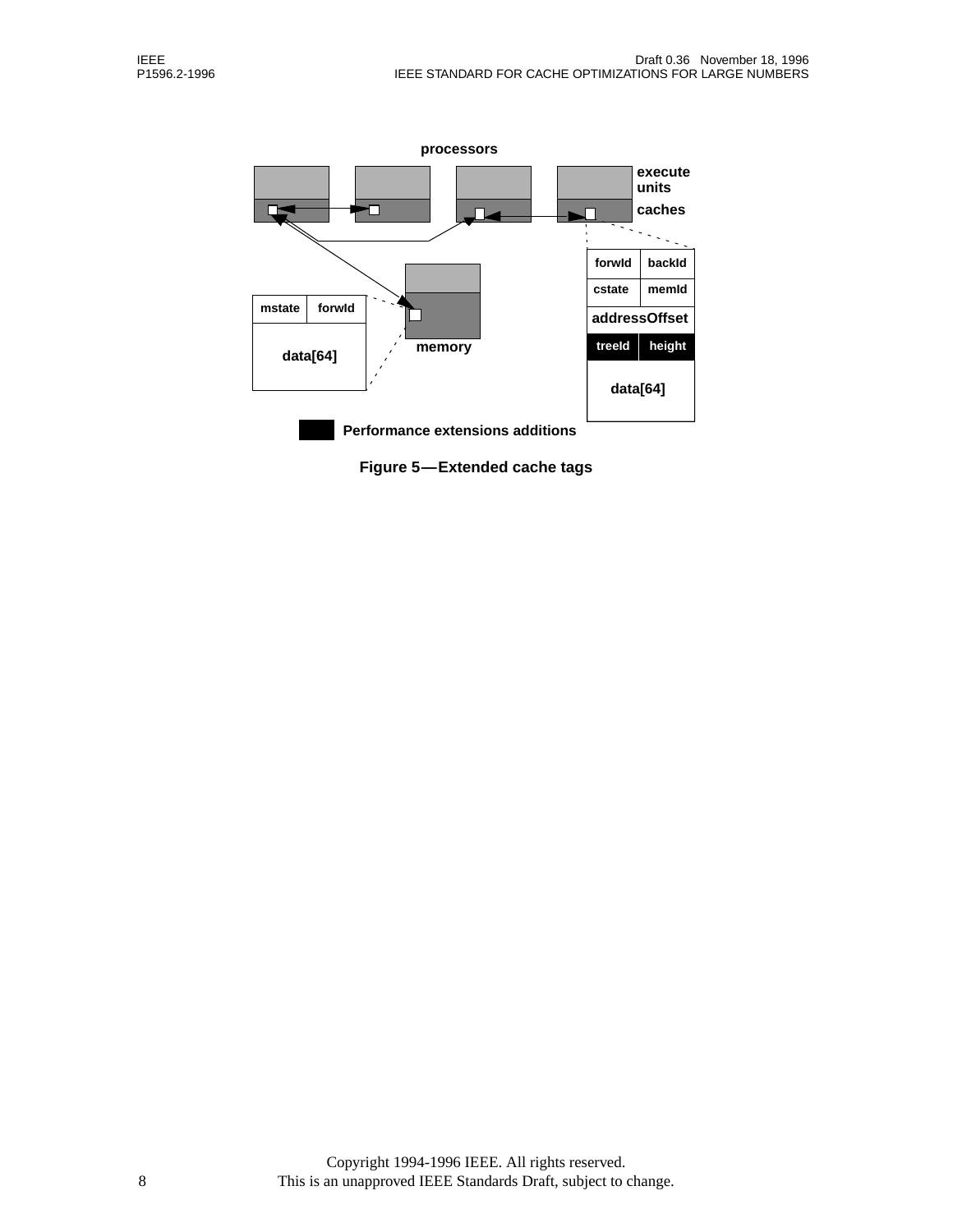#### **1.9.4.2 GLOW**

To support the GLOW performance extensions, bridges that implement GLOW caching are required. These bridges are called GLOW agents and implement GLOW extensions transparently to the rest of the system. The standard SCI sharing list protocols are used for all transactions, while the GLOW agents supervise the creation and deletion of the GLOW sharing trees..



**Figure 6—GLOW agents**

In their tag storage GLOW agents have a forwid and a backid pointer that enables them to join standard SCI lists with other agents or caches. They also have an implementation dependent number of head and tail pointer pairs so they can manipulate SCI lists. Each tag has a state (tstate) and the associated data can be cached optionally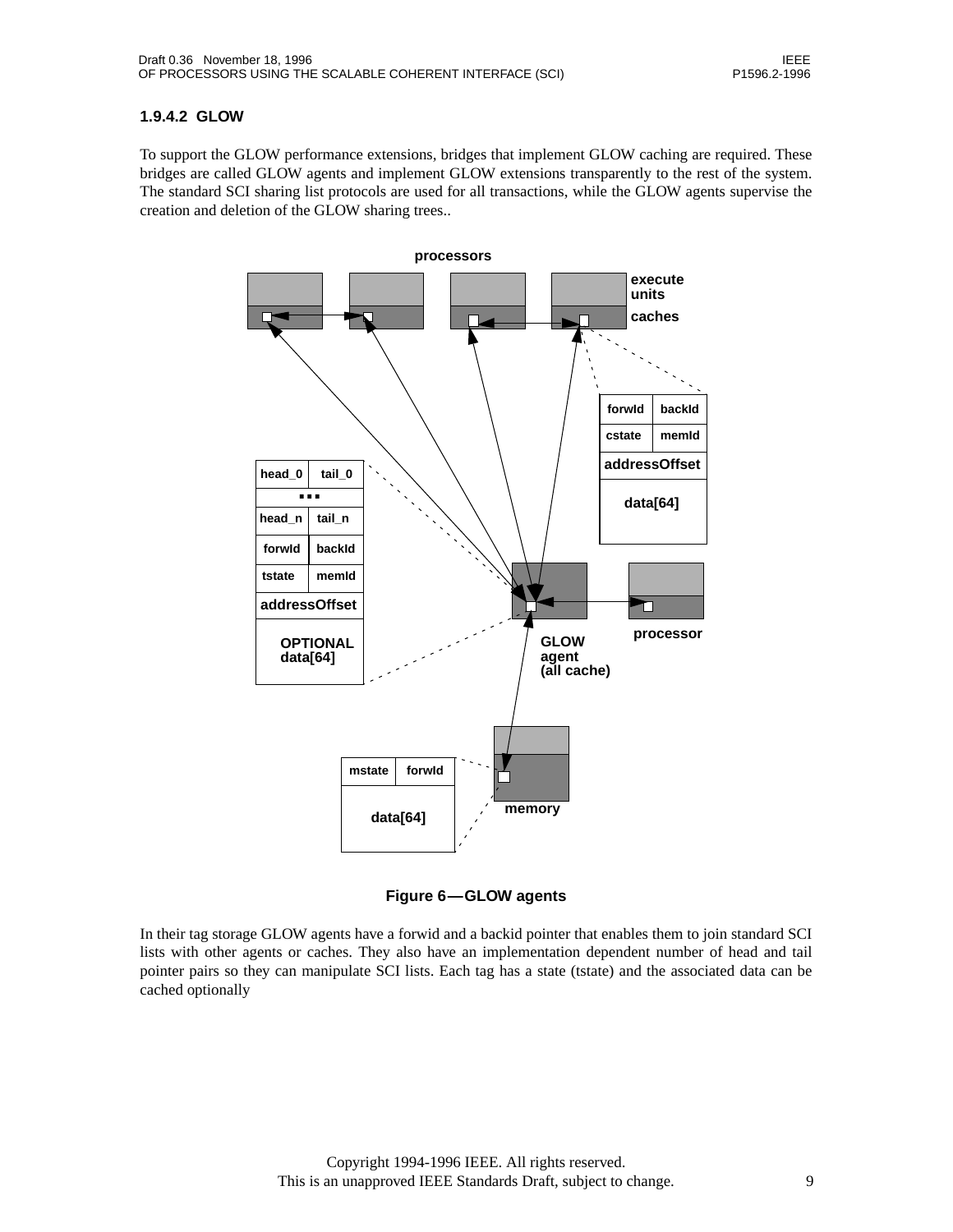#### **1.10 C code specification**

The detailed SCI transport and coherence specifications are defined by executable C code [Code]; a multithreaded execution environment is also provided. The original intent of the C code was to avoid ambiguous interpretations of the specification.

We soon found that the C code provided yet another form of scalability—the same specification could be used for clarity, for simulation purposes, or to verify hardware implementations. While creating the technical specification, bugs were often found and eliminated while running performance simulations.

#### **1.11 Surprises**

Designing for scalability has its share of surprises. Finding the scalable solution is hard, but, when compared with traditional solutions, it is often good for non-scalable implementations as well.

Our high-performance "backplane" objective forced us to use point-to-point signaling techniques. To our surprise, these techniques provided us with media independence as well.

Support of (nearly) arbitrary large switches forced us to use directory-based coherence protocols. Surprisingly, we found these techniques yielded superior pairwise-sharing performance, reduced sensitivities to taglookup-delay, and fault tolerance capabilities.

Supporting large numbers of processors forced us to distribute our coherence directories. We discovered that distributed directories could be updated concurrently, reducing latencies to  $O(log(n))$  rather than  $O(n)$ .

The most pleasant surprise came from observing the consensus process within the SCI working group. Because difficult problems have only a few (sometimes only one) scalable solutions, the requirements for scalability makes it easier to select which solutions should be used!

#### **1.12 Summary**

The coherence protocols defined within the base ANSI/IEEE Std 1596-1992 Scalable Coherent Interface specification and the P1596.2 Coherence Extensions are scalable in many ways.

When compared to unified-response backplane buses, packet-based split-response request/response protocols are scalable—they can be implemented on a wide variety of transport media and distances.

When compared to eavesdrop protocols, directory-based coherence protocols are scalable—they eliminate the need for specialized broadcast and eavesdrop capabilities.

When compared to central directories, distributed directories are scalable—large sharing lists can be supported with fixed-size memory tags.

When compared to linear sharing lists, sharing trees are scalable—large sharing lists can be efficiently created, utilized, and purged with logarithmic (rather than linear) latencies.

When compared to Fetch&Add, Accumulate is scalable—separate Accumulate operations can be readily combined within the interconnect.

SCI options are scalable as well. An implementation may elect to use only the noncoherent portions of the SCI protocols. Coherent implementations may elect to use the base coherence protocols (with their linearlist constraints) or the coherence extensions (with their binary-tree improvements).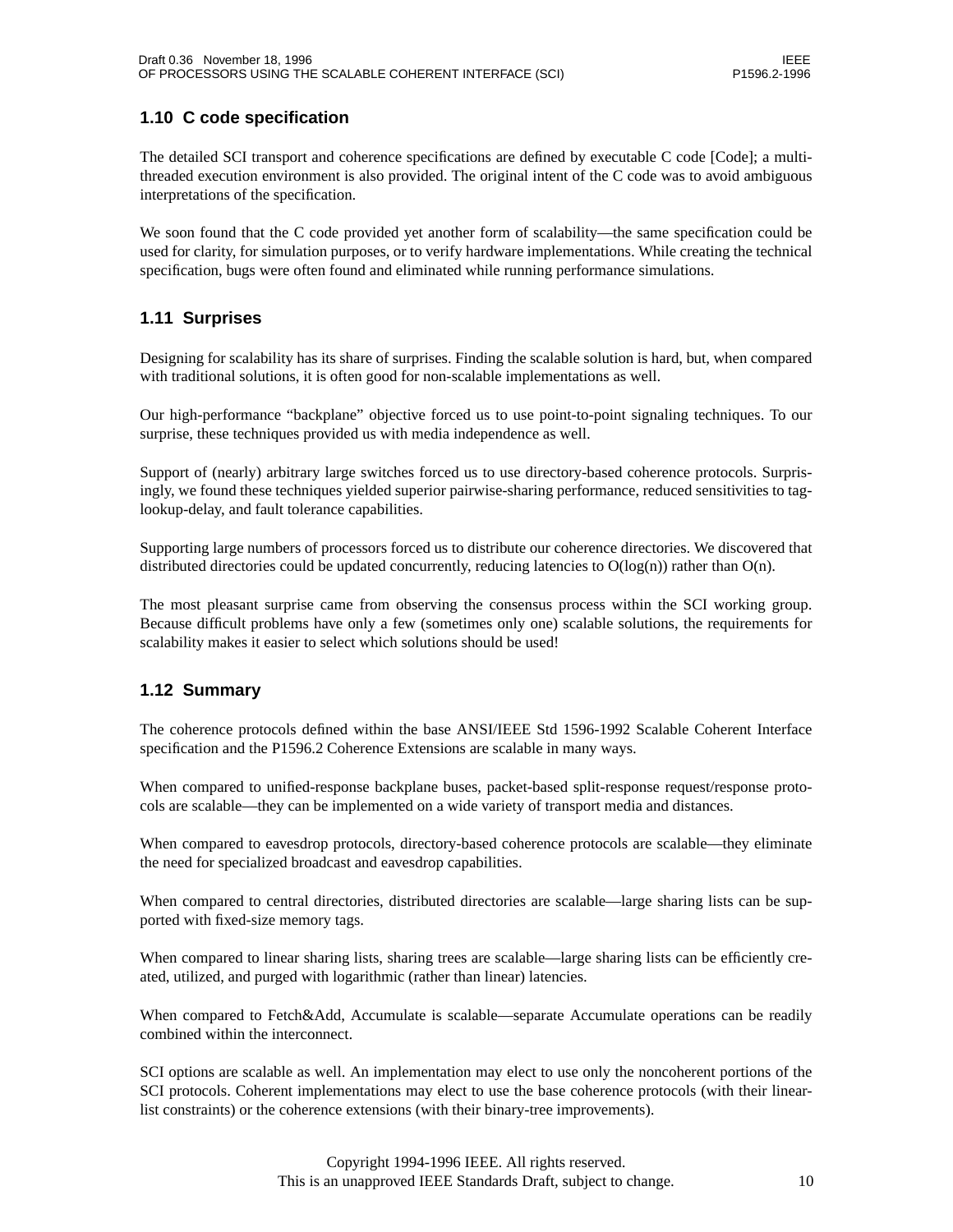Options are designed to interoperate, so that hybrid configurations perform correctly, although their performance typically degrades to that of the lesser implementation.

Although the cache-tag update algorithms may appear to be complex, SCI's directory-based protocols are relatively insensitive to response-time delays. Thus, the protocols can be implemented in firmware, hardware, or (most likely) a cost-effective combination of the two.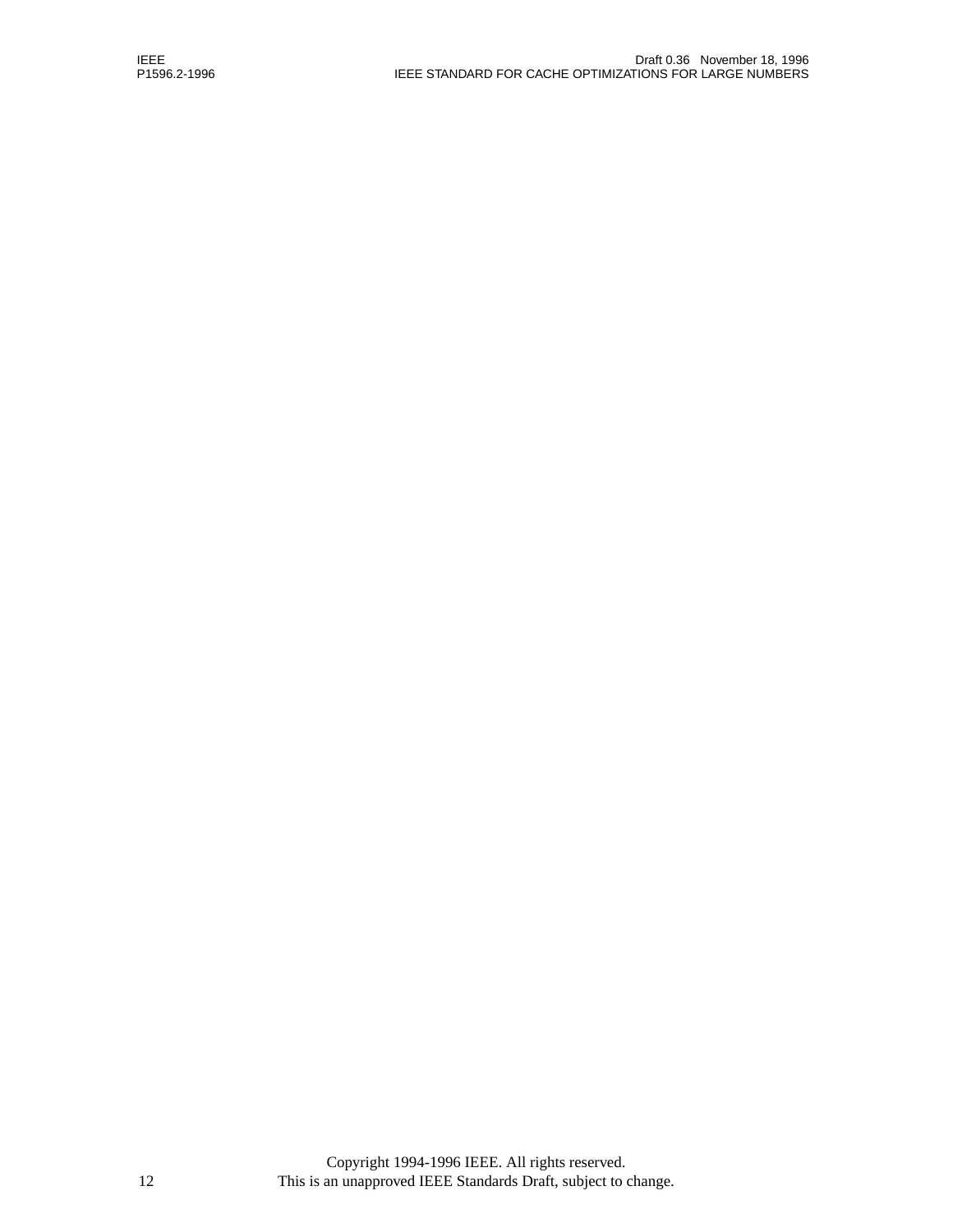### **2. References and glossary**

#### **2.1 References**

ANSI/IEEE Std 1596-1992, Scalable Coherent Interface (SCI).<sup>1</sup>

ANSI X3.159–1989, Programming Language—C.<sup>2</sup>

#### **2.2 Glossary**

TBD - describe shall, should, may, and expected.

TBD - separate glossaries for STEM and GLOW.

**2.2.1 agent, GLOW**: Bridge that connects one or more SCI rings and implements the GLOW extensions.

**2.2.2 branch:** A sharing-tree node that has one parent and two children.

**2.2.3 callback:** The process sending a return transaction when a previously-requested activity has been performed. The base SCI protocols use a less efficient polling mechanism, which requires sending additional transactions until the desired activity has been performed.

**2.2.4 child:** For a sharing-tree node *N*, this refers to the node pointed to by the *down* pointer from node N or the node pointed to by the *forw* pointer from node *N*.

**2.2.5 child-list:** An SCI list, handled by a GLOW agent.

**2.2.6 child pointers:** A pair of pointers (head\_n and tail\_n) that a GLOW agent uses to hold an SCI childlist. These pointers are also the forwid and backid of the agent whet it appears a virtual head or virtual head respectively.

**2.2.7 children:** For a sharing-tree node *N*, this refers to the two nodes pointed to by the *down* pointer and the *forw* pointer from node *N*.

**2.2.8 head\_n:** The pointer that a GLOW agent uses to point to the head of a child list. It becomes forwid when the agent appears as a virtual head in the child-list.

**2.2.9 leaf:** A sharing-tree node that has one parent no children.

**2.2.10 limb:** A sharing-tree node that has one parent and one child.

**2.2.11 parent:** For a sharing-tree node N, this refers to the node pointed to by the back pointer from node N.

**2.2.12 request forwarding:** The process of accepting a request transaction, when the request transaction has the side effect of generating one (or two) additional request transactions. Request forwarding improves system performance, but is constrained to avoid creation of system deadlocks.

<sup>&</sup>lt;sup>1</sup>IEEE publications are available from the Institute of Electrical and Electronics Engineers, Inc., Service Center, 445 Hoes Lane, P.O. Box 1331, Piscataway, NJ 08855-1331, 800-678-4333.

<sup>&</sup>lt;sup>2</sup>ANSI publications are available from the American National Standards Institute, Sales Department, 11 West 42nd St., 13th Floor, New York, NY 10036, 212-642-4900.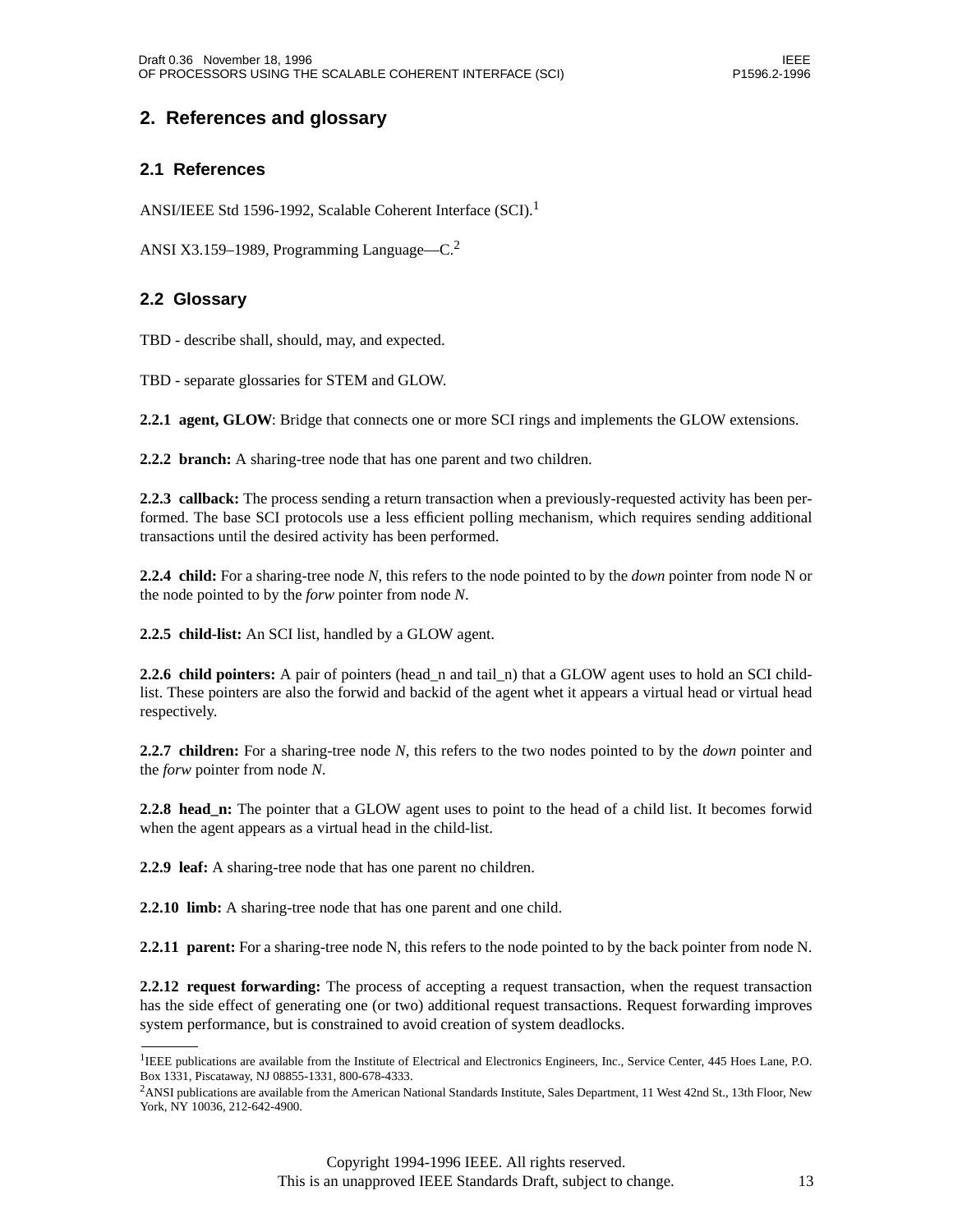**2.2.13 tail\_n:** A GLOW agent always appears as a virtual tail and this pointer represents the backid pointer of the virtual node.

**2.2.14 virtual head:** The case when a GLOW agent appears to be the head in one of its SCI child-lists. The head\_n pointer of the GLOW agent becomes the forwid pointer of the virtual head node.

**2.2.15 virtual tail:** AGLOW agent always appears to be the tail in its SCI child-lists. The tail\_n pointer of the GLOW agent is the backid of the virtual tail node.

**2.2.16 walkdown:** The process of traversing a tree to find a leaf node. The walkdown process is performed by a branch node, whose deletions requires the substitution of a leaf node at the branch location.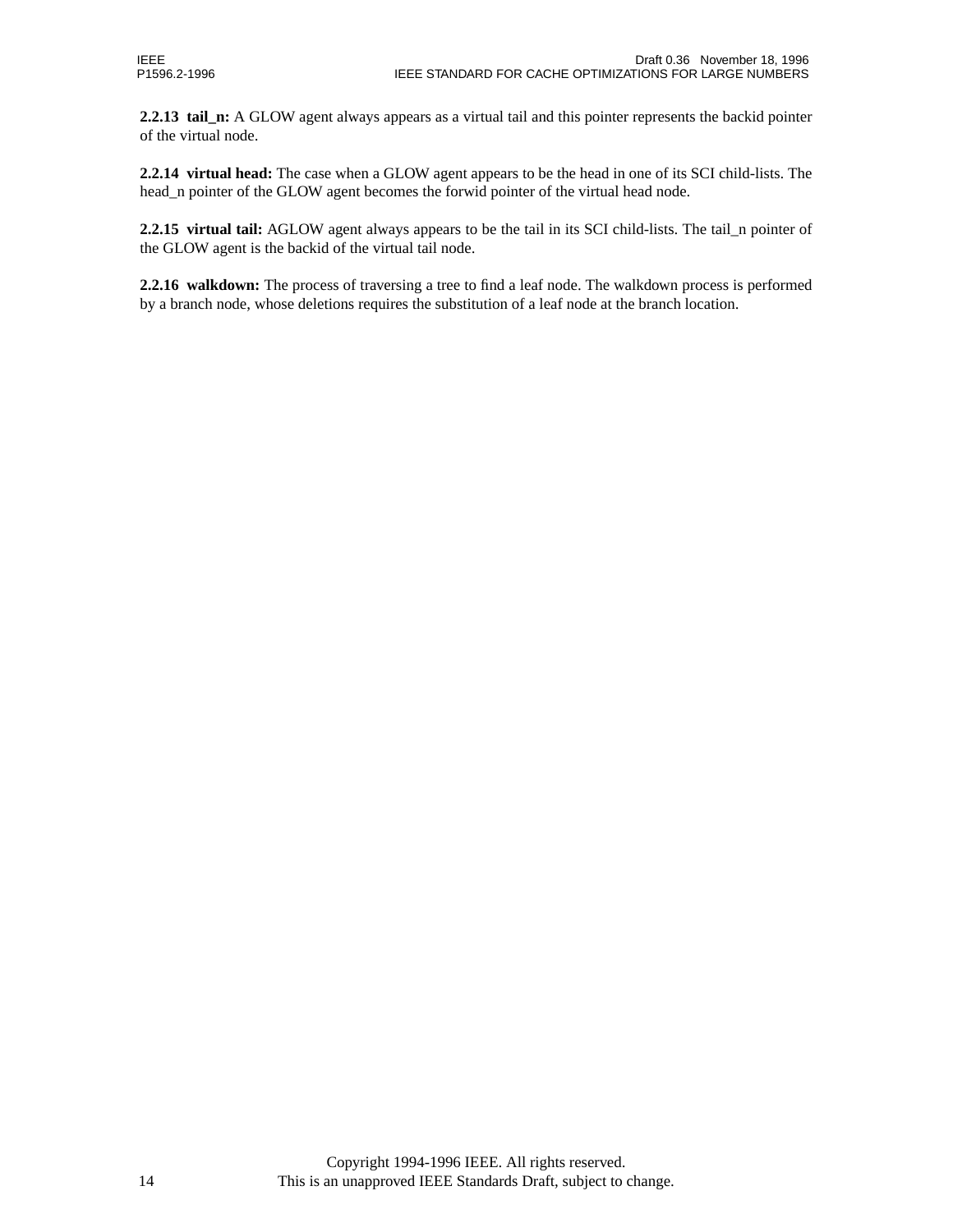### **3. STEM extensions: Linear-list extensions**

#### **3.1 Delayed callback**

TBD - Complete this section.

On the base protocol, responder can minimizing polling by waiting until half of the timeout period has expired.

The preferred solution is to use callback. When callback is used, busy-retry polling is never used. In the case of a prepend, the back pointer is immediately updated and a response is generated, even if this node is still in the CS\_PENDING state. When the data arrives at the head of the old list, a callback transaction transfers the data to the new head.

TBD - Consider how callback is used with memory, when deletions are delayed while the deleting node is not the owner. With the focus on processor-to-processor callback, this one should not be overlooked.

#### **3.2 Request forwarding**

TBD - Complete this section.

Its not clear that request forwarding with purges yields any performance improvement, unless the tail can be given the return address for the callback.

StoreUpdate may benefit from request forwarding, since any node can send update requests to its adjacent neighbors.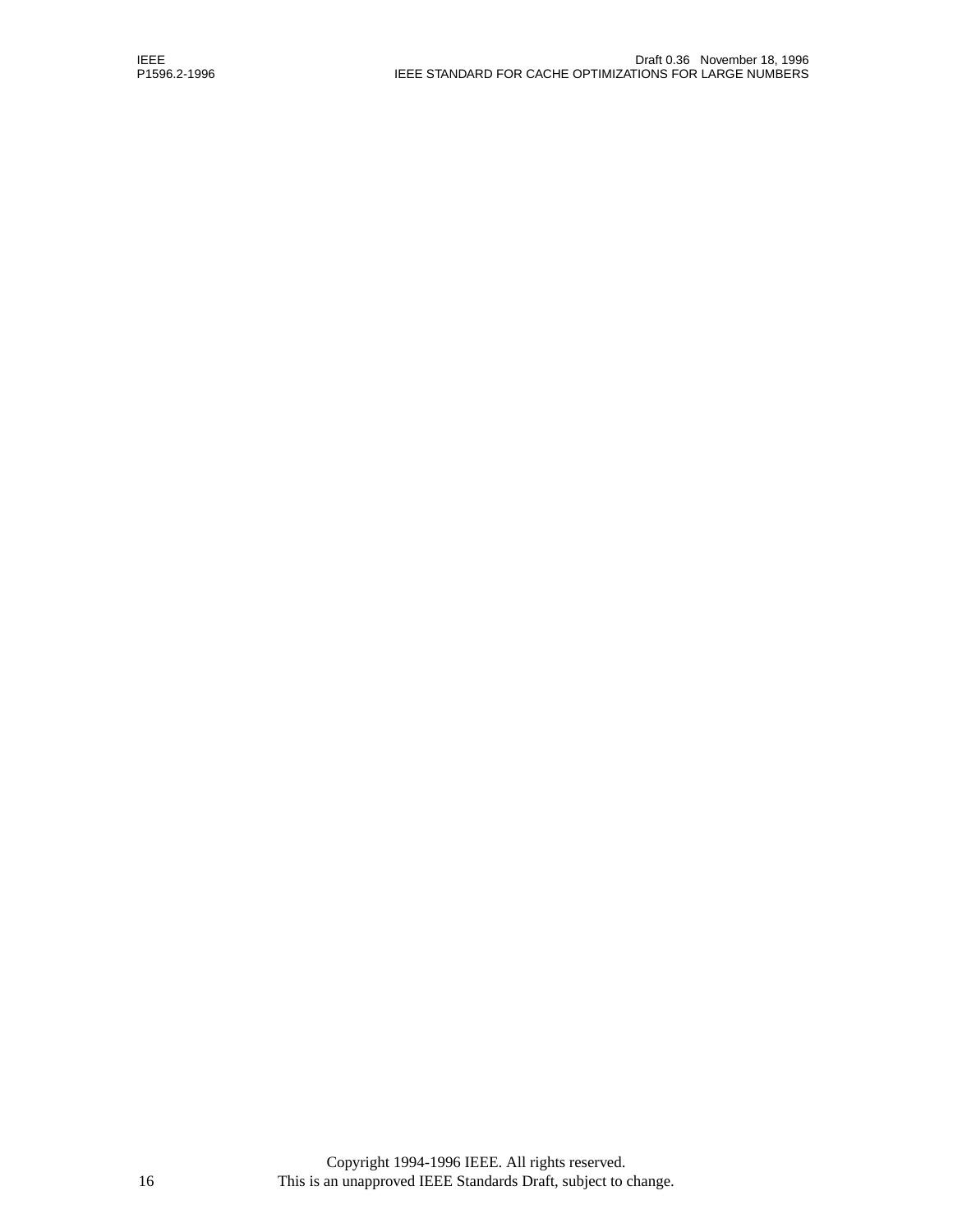### **4. Construction and destruction of STEM sharing tree lists**

### **4.1 Request combining**

#### **4.1.1 Combining operations**

Within some tightly-coupled shared-memory applications, data is concurrently accessed by large numbers of processors, typically when a synchronization point has been reached. If these read requests were serialized at the memory controller, access-time latencies would be linear.

To achieve logarithmic latencies, the read requests may be (optionally) combined within the interconnect. We assume that combining only occurs under heavy loading conditions, when queuing delays provide the time to compare request-transaction addresses for packets queued within switch components. Although combining rarely occurs, Guri Sohi noted that it occurs when it is most needed.

When at least two combinable requests (such as loads to the same cache line) are waiting in the same request queue (such as in a bridge or switch between SCI rings), two requests can be combined into one. The combined request is forwarded towards the memory controller and one early response is sent immediately. The early response contains a neighbor pointer for the sharing list (pointing to the head of another list) and the recipient no longer requires a response from the memory controller. When a request finally reaches the memory controller, it returns a pointer and changes its notion of the sharing-list head.

For example, consider how three requests (to the same memory address) may be combined during transit. Two requests (req B and req C) can be combined into one, which generates a modified request (req B-C) and an immediate response (res C). In a similar fashion, the combined request (req C-B) can be combined with another request (req A), as illustrated in figure 27.



**Figure 7—Combining within the interconnect**

Since combining is most useful at the "hottest" spots, we expect to see the initial implementation on the front-end of the memory controller (to improve the effective memory-access bandwidth). Depending on performance benchmarking results, combining hardware may eventually migrate into SCI switches as well.

We use coherent combining to reduce the latency of sharing-list creation; combining only returns list-pointer information (and not data, which is returned later). We expect this to be much simpler than other approaches [NYU] which leave residual state within the interconnect, for modifying the responses when they return.

Because basic SCI nodes are accustomed to receiving responses without data, no complications are introduced by the data-not-returned nature of the combining mechanism. Thus, the basic coherent nodes function correctly when connected with a combining interconnect. Also note that combining the requests tends to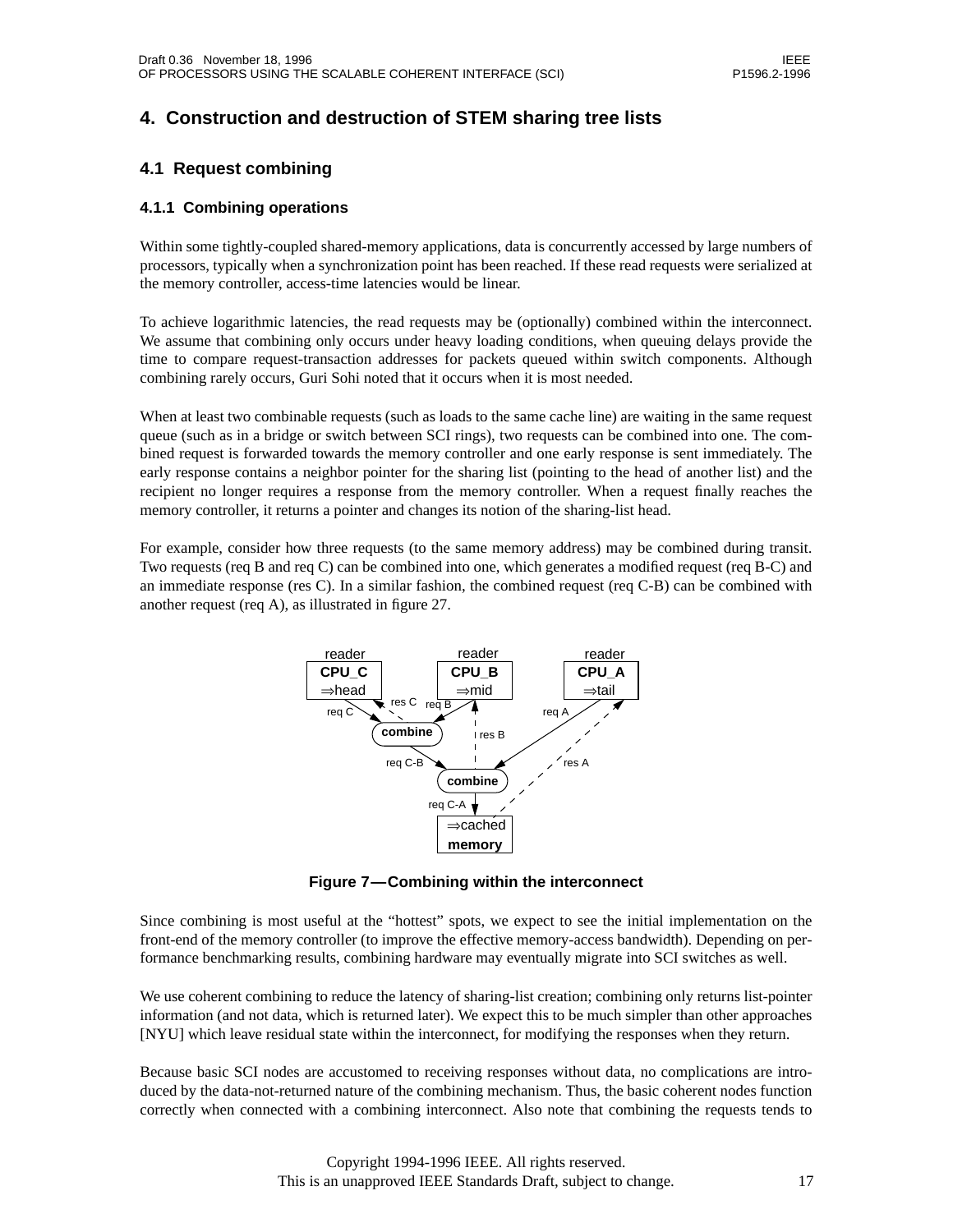clump nodes together that are relatively close to each other in the interconnect. This will make some communication between neighboring tree nodes more efficient.

#### **4.1.2 Combined request**

A combinable request represents a list segment, giving the node IDs of the two end points of the segment. A single node (segment of size one) can be represented by endpoints that are both equal to the given node, as illustrated in figure 8.



**Figure 8—Combined request packets**

When there is congestion and two combinable requests are waiting in the same request queue, they can be combined as shown (first equation). One response is returned immediately (no state is saved) that connects the two segments into one larger one. That is, the rightmost node of one segment is informed (on behalf of the memory controller) that its forward neighbor is the leftmost node of the other segment. The two endpoints of the resulting (larger) list segment form one request that replaces the previous two in the queue. This combined request is delivered as soon as congestion allows. When the memory controller receives a request (second equation), it responds to the rightmost node according to the SCI protocol, except that the new sharing-list head is recorded to be the leftmost node of the segment.

TBD: Is the following needed? A special transaction-command bit is used to distinguish the combinable read requests from fetch&add and their otherwise equivalent counterparts (which are generated by processors for memories that do not support combining).

#### **4.2 Sharing-tree creation**

After the linear prepend list (or portions thereof) is available, a merge process converts the linear-list structure into a list-of-trees structure. The latencies of the merge (and following) processes are  $O(log(n))$ , where n is the number of sharing-list entries, a pragmatic limit of most "scalable" protocols.

The merge process is distributed and performed concurrently by the sharing caches. Data distribution (for fetch&add, as well as load accesses) is performed during the merging process. Multiple steps are involved, one for each level of the binary tree which is created. However, some of these merge-steps can be overlapped in time.

Although each cache entry has three cache-location pointers, one of these pointers is NULL within the initial prepend-list entries. For continuity with the base SCI coherence protocols, two of these pointers are called back and forw; the third pointer (which is not assumed by the base coherence protocols) is called down. Within this standard, cache nodes are illustrated as triangles; each vertex corresponds to one of these three pointer values. The three vertices have unique markings, to indicate which of these pointer values is used, as illustrated in figure 9.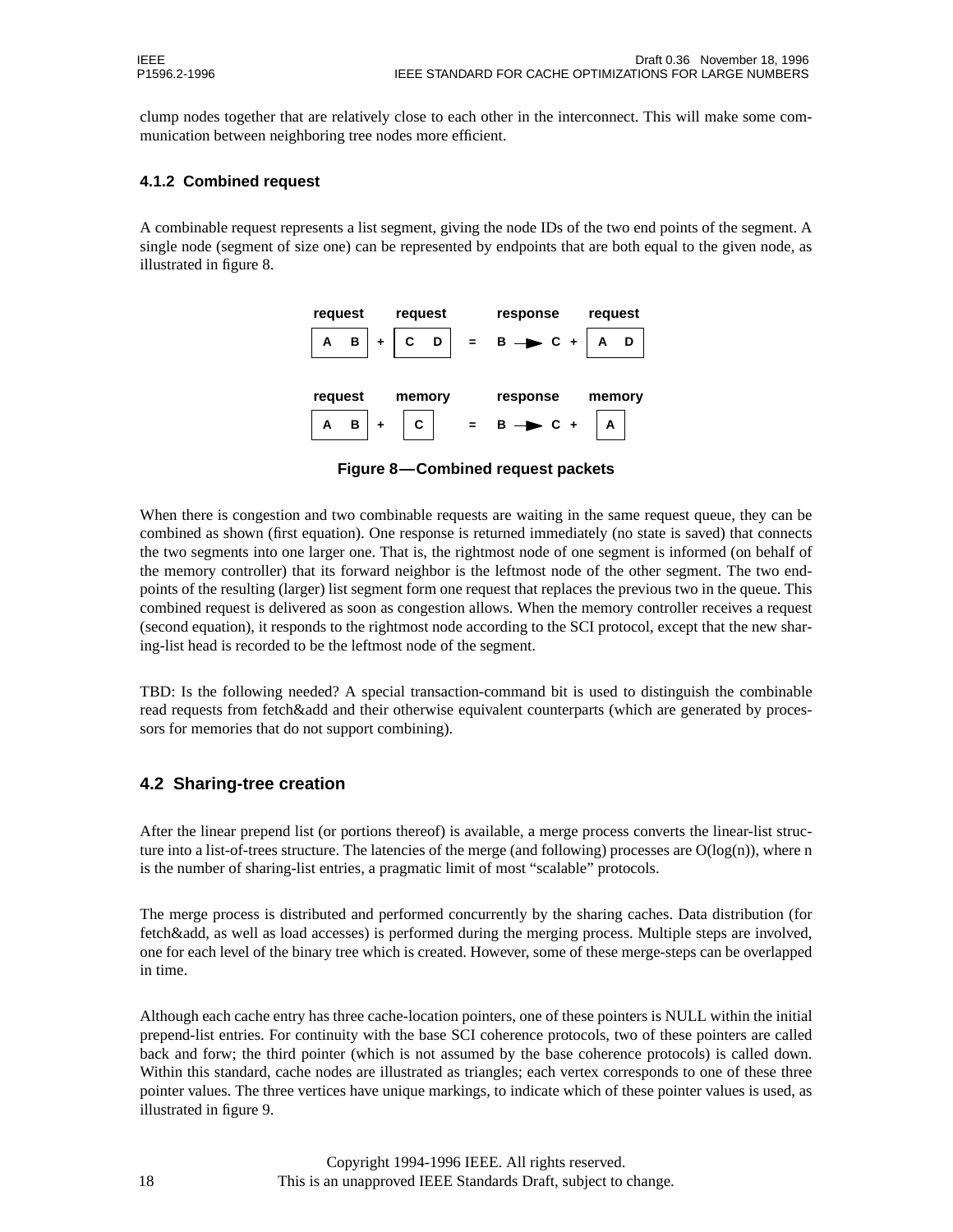

**Figure 9—Initial prepend-list structure**

Under ideal conditions, the first step of the merge process generates a list of 1-high sub-trees, the second generates a list of 2-high sub-trees, etc. The process continues until the sharing list has reached a stable state, as illustrated in figure 10.



**Figure 10—Creating sharing tree structures**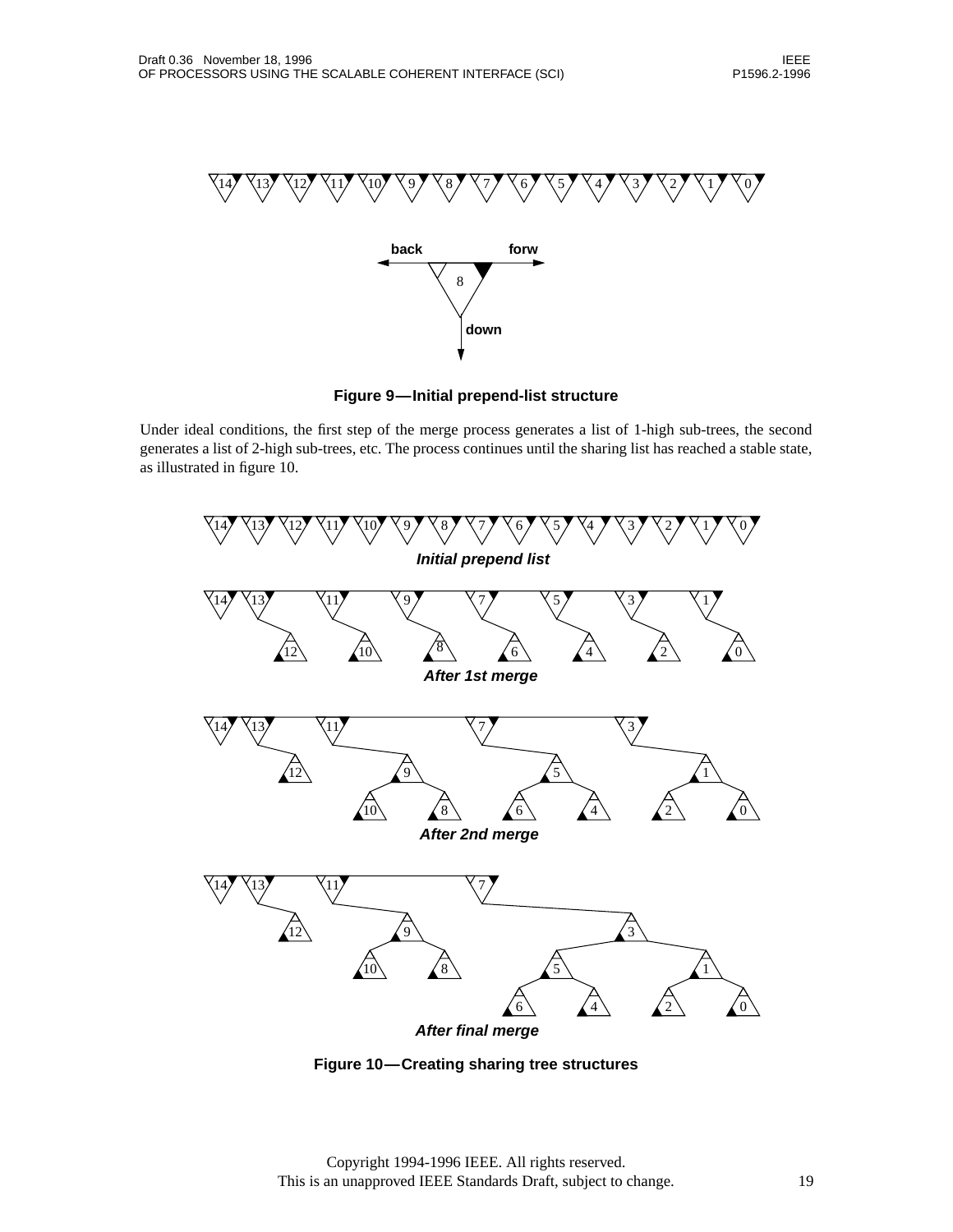When stable, the sharing list is a linear list of subtrees, where the larger subtree heights are located near the tail. Incremental additions are supported; adjacent equal-height subtrees merge to form a single one-heightlarger subtree, until a stable subtree structure is formed. Up to three transactions are needed to merge subtree pairs.

During the subtree-merge process, a distributed algorithm selects which pairs of subtrees are merged. To avoid update conflicts, entries 2-and-1 can't be merged if 1-and-0 are being merged. To generate balanced trees, entries 3-and-2 should be merged if entries 1-and-0 are being merged. Note that the usual software algorithms for creating balanced trees can not be used, because the process must be distributed and only localized information can be used. Techniques for selecting the merged list entries are discussed in Section 5.

#### **4.3 Sharing-tree destruction**

Sharing tree destruction is initiated by a store instruction on the head of the list. Initiation-phase transactions distribute deletion commands to other sharing-tree entries. The deletion commands start with the head, which sends the deletion command to its children. After accepting the deletion command, intermediate nodes send additional deletion commands to their children, as illustrated in figure 11.



**Figure 11—Sharing tree changes (initiation phase)**

The forwarding of deletion commands stops with the leaf nodes. These nodes invalidate themselves and (in their returned response subaction) indicate that has been done. Intermediate nodes update their status (i.e. set their child pointer to NULL) when a child-was-leaf response is returned. This trims the leaf nodes from the sharing tree, as illustrated in figure 12. Shading is used to identify the newly-created leaf nodes.



**Figure 12—Sharing-tree destruction: intermediate-node removal**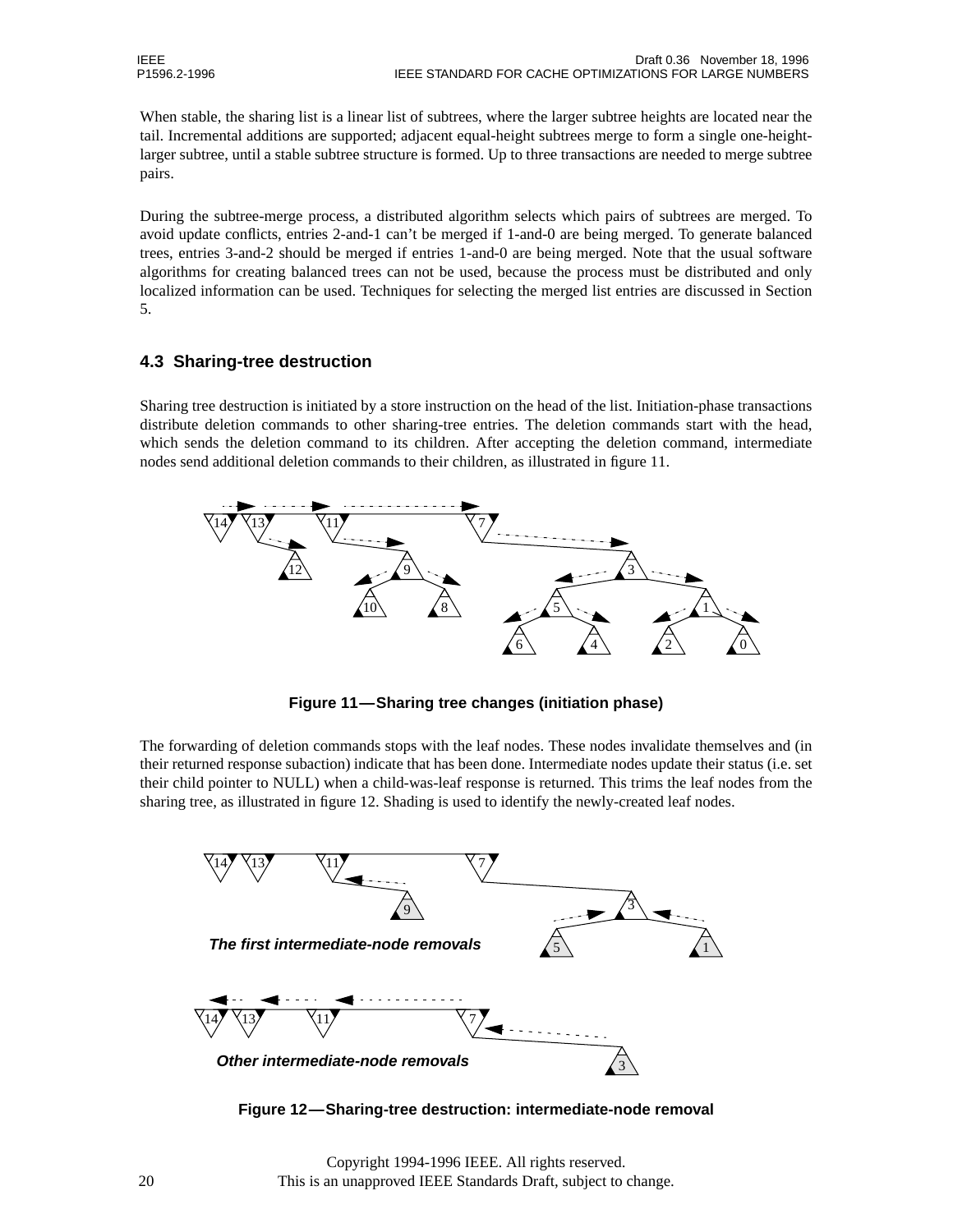The (previously saved) status within newly-created leaves indicates that they should delete themselves as well. When their children's pointers are NULL, these nodes sent transactions to their parents and remove themselves from the list as well, as indicated in the first half of figure 12. This process continues, as illustrated in the second half of figure 12, until only the head entry remains.

### **4.4 StoreUpdate transactions**

#### **4.4.1 StoreUpdate generated by the head**

Once formed, the sharing tree may also used to quickly distribute new data values, using a StoreUpdate (as opposed to the standard Store) instruction. This distributes the new data values to other sharing tree processors, rather than invalidating their (now stale) copies

When executed by the processor at the head of the sharing tree, initiation-phase transactions distribute update commands to other sharing-tree entries. The update commands start with the head, which sends the update command to its children. After accepting the update command, intermediate nodes send additional update commands to their children, as previously illustrated in figure 11.

The forwarding of update commands stops with the leaf nodes. These nodes update themselves and (in their returned response subaction) indicate that has been done. Intermediate nodes generate additional transactions when both child-was-leaf responses have been returned. These *confirmation-phase* transactions propagate towards the head, whose returned transaction indicates that all updates have been performed, as illustrated in figure 13.



**Figure 13—Sharing tree updates (confirmation phase)**

TBD - comment a bit about how processors with weak ordering may execute other instructions while waiting for the final confirmation transaction to be returned.

#### **4.4.2 StoreUpdates from non-head nodes**

TBD - We considered performing StoreUpdate from non-head locations within the sharing tree. These nonhead update protocols were not implemented because of their disadvantages, including but not limited to the following:

- a) Latency. On large sharing trees, its faster to propagate StoreUpdates through the head than from the average sharing-list position.
- b) Concurrency. Its hard to ensure correctness and forward progress when StoreUpdates from multiple sharing-tree nodes are concurrently active.
- c) Starvation. Its hard to ensure that a StoreUpdate will ever finish, since its propagation towards the head by be delayed by additional prepending. Note that prepending can continue indefinitely, since thrashing can cause deletion and rejoining of other sharing-tree entries.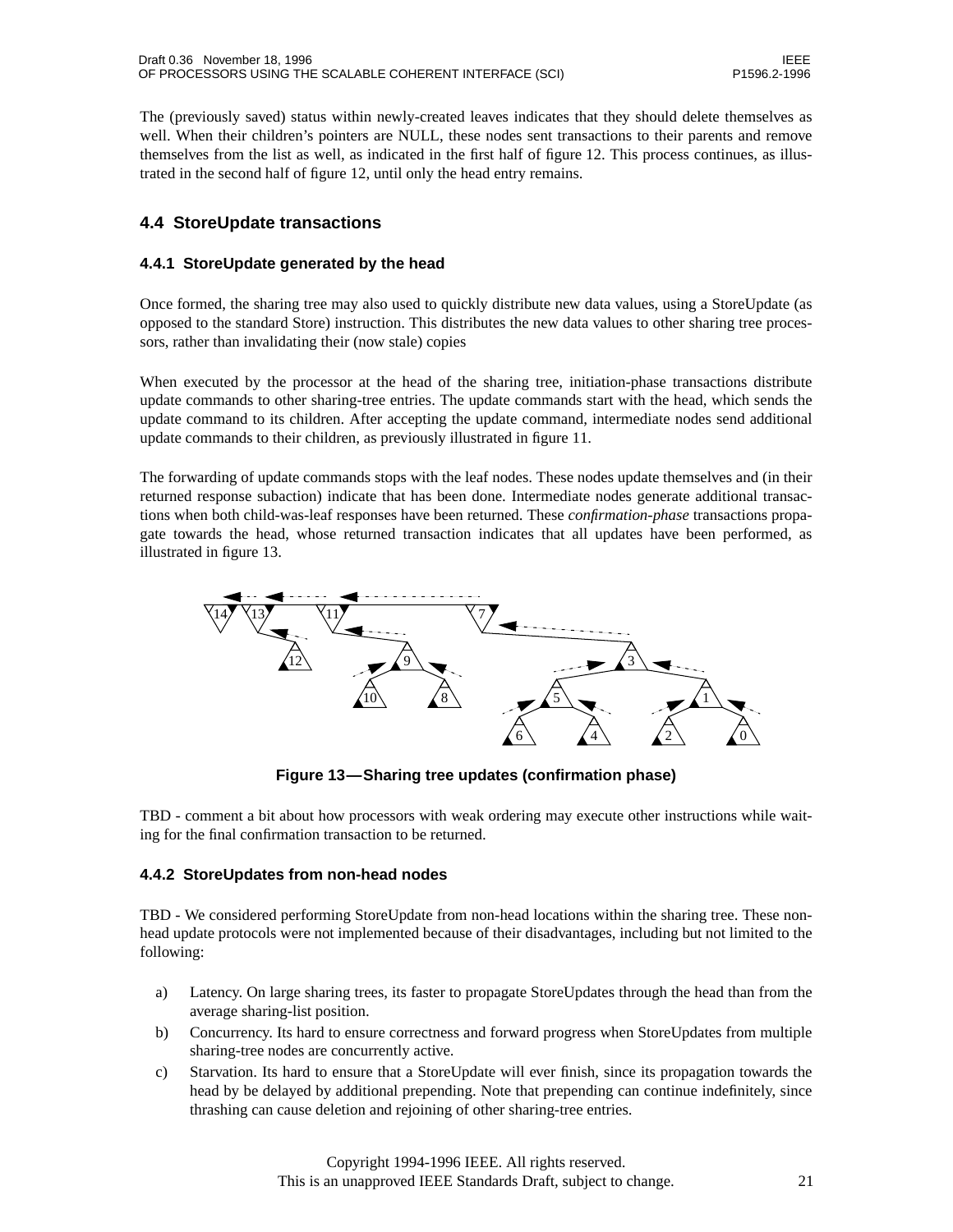TBD -Talk about how StoreUpdate is done, when the node is not the head.

- a) The modifying node has a schizophrenic behavior. While maintaining its position within the sharing tree (one of its personalities), it also prepends itself to the head.
- b) As the new sharing-tree head (its other personality), the modifying node distributes a StoreUpdate transaction to the old sharing-tree head.
- c) The modifying node deletes itself from the transient sharing list (its second personality is lost).

#### **4.5 Deadlock-free request forwarding**

TBD - comment on the fact that request forwarding can deadlock, unless an infinite input-request queue is provided. We therefore assume that the cache lines themselves are used as the pending request queues; linked together with the bus interface processing from the head of the list.

The initiation and confirmation transactions are special, in that they are forwarded through sharing-tree entries. The processing of input requests generates queued output requests. If a full output-request queue inhibits processing of incoming requests a system deadlocks could be generated.

To avoid these system deadlocks, the size of the outgoing request-queue must be sufficient to hold the number of cache-line entries within the node. Implementations are not expected to provide duplicate storage for large output queues. Instead, cache nodes are expected to implement their output-request queues as an localized linked-list of cache-line entries.

If there are no processes available at the child, then the child can not forward a purge immediately. Note that retry is not sufficient to guarantee forward progress without making a reservation to guarantee future acceptance. And, it can be shown that these reservations may lead to deadlock. Therefore, another method is required to guarantee forward progress.

When a node is unable to immediately handle a purge request, the request is acknowledged and then placed on an internal queue. The internal queue is a linked list of cache lines that still require purging. Note that the data space in the cache is no longer needed to store data, so a portion of this space can be used to store the pointers for the internal queue. The purging algorithm resumes when resources become available to handle the waiting purges. These waiting purges are given priority over new processor requests so that the queue is guaranteed to eventually empty. Note that processor requests will eventually be serviced because the processors can only wait for the purging of a finite number of cache lines in the local cache.

#### **4.6 Sharing-tree deletions**

Nodes (cache lines) may remove themselves from the tree prior to a purge, often as the victim of cache-line replacement or as a writer that need to become the owner. Removals are more difficult for trees than for lists when the removing node has two children. In this case, the removing node *walks* down the tree to a leaf node, removes the leaf from the tree, and finally replaces itself with the leaf node. Note that about half of the nodes in a tree are leaves, even if the tree is not balanced.

#### **4.6.1 Leaf and limb deletions**

If a node has zero or one child, then the basic SCI deletion protocols can be used. Deletion of a leaf node (which has no child) takes one transaction, like the tail-deletion within the base SCI coherence protocols. Deletion of a limb node (which has one child) takes two transactions, like the mid-entry deletion within the base SCI coherence protocols. These two deletion operations are illustrated in figure 14.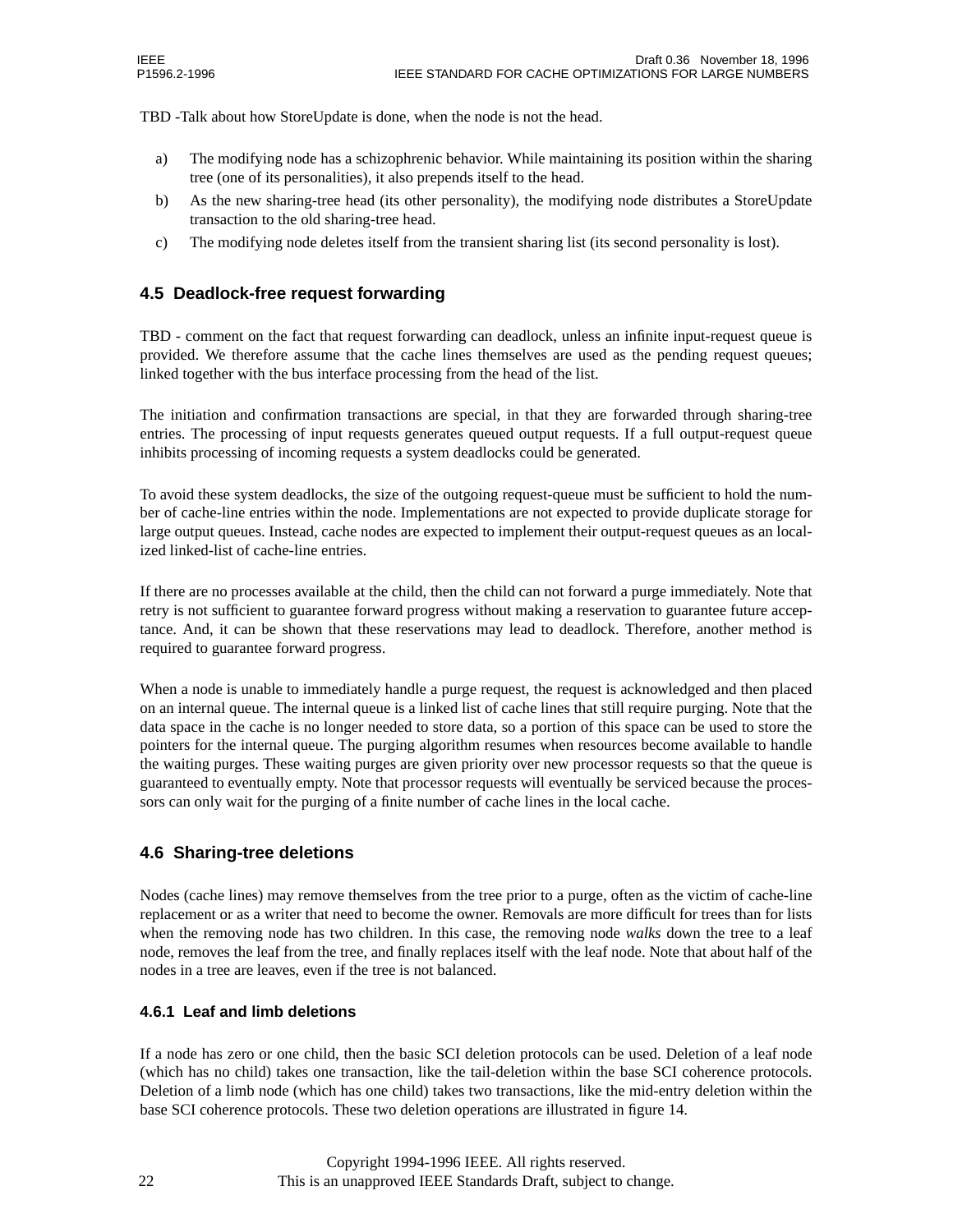

**Figure 14—Leaf and limb deletions**

#### **4.6.2 Finding replacement nodes**

If a rollout node has two children, it must find a replacement for itself in order to keep the tree structure intact. The leaf node that is used to replace the rollout node is found by first using the down pointer and then the forw pointer, as shown in figure 15. This search procedure creates a one-to-one correspondence between nodes with two children and nodes with zero children and there is no overlap between paths that connect pairs of nodes. Within figure 15, the leaf node which is effectively assigned to anode is listed next to the node.



**Figure 15—Replacement node values**

During the walkdown, the removing node follows the down pointer once and then follows the forw pointer (or down pointer, if forw pointer is NULL) thereafter. When several nodes remove themselves simultaneously, two properties are maintained. First, at most one non-leaf node visits each node. Second, at most one non-leaf node removes each leaf node. These properties allow many of the deletions to be performed concurrently.

#### **4.6.3 Replacement node substitution**

After a leaf node has been located with the walkdown, the leaf must be swapped with the rollout node, as shown in figure 16. The first transaction detaches (4) the leaf from its parent. The parent of the rollout node is informed (5) that its new child is the leaf node. Concurrent transactions (6a and 6b) to the two children of the rollout node inform them of their new-parent (this parent was previously the leaf node). Finally, the leaf node is informed (7) of its new parent and children. The order of these non-overlapping steps is important to guarantee forward progress in the event that several neighboring nodes are trying to rollout at the same time. As was true with the base SCI coherence protocols, children have priority over parents.

The walkdown and node replacement protocols can introduce up to eight transactions per deleted node. However, half of the nodes in any binary tree are leaf nodes, meaning that the walkdown is only performed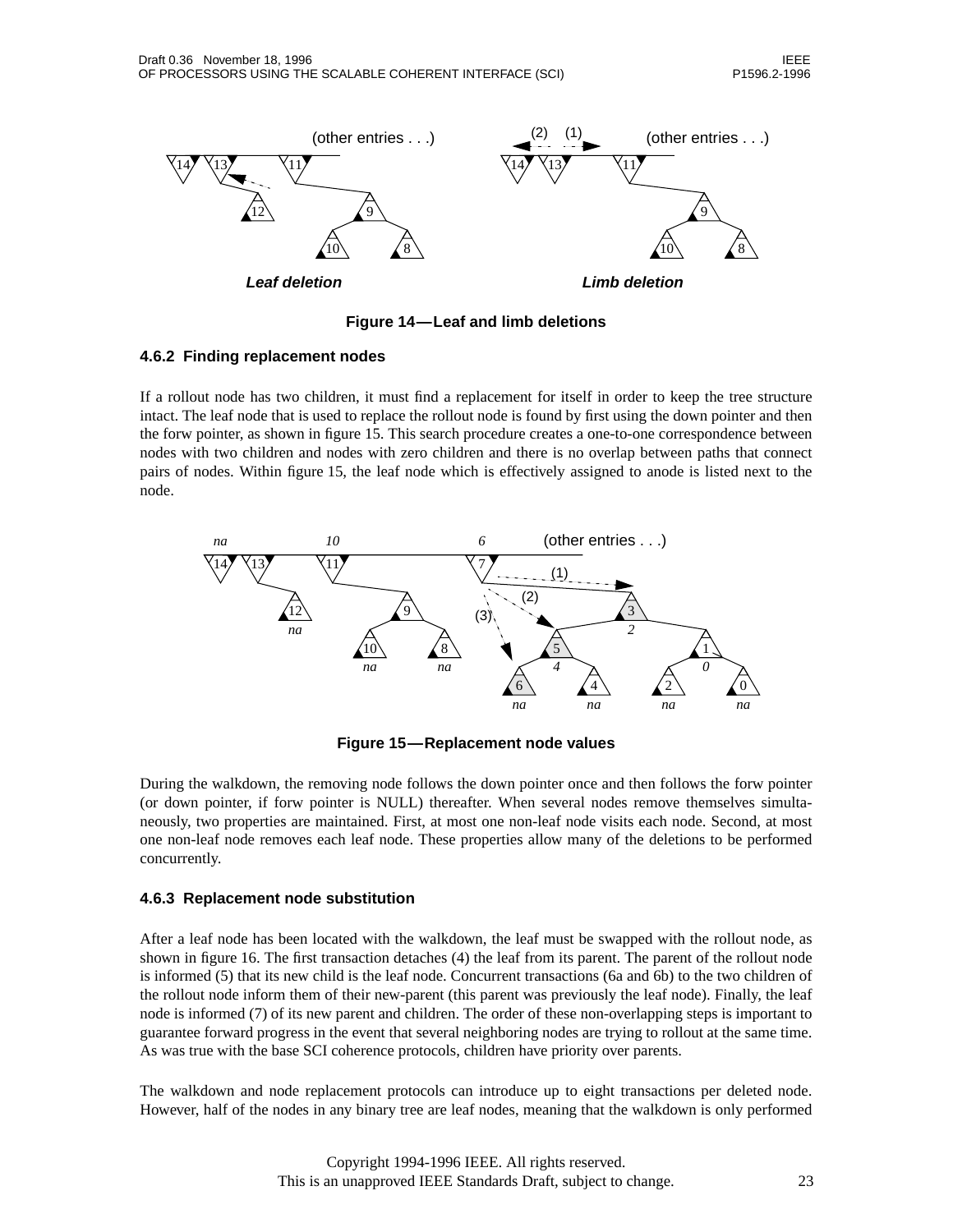

**Figure 16—Rollout-node replacement**

half of the time. Furthermore, one is the average number of walkdown steps required for nodes in a balanced binary tree and this average becomes even smaller as the tree becomes unbalanced.

#### **4.6.4 Concurrent tree deletions**

A problem with simultaneous node removals can be illustrated in figure 17. The walkdown from node 7 starts be getting a pointer to node 5 from node 3, and then a pointer to node 6 from node 5. Problems could arise if node 7 and node 3 attempt to concurrently delete themselves.



**Figure 17—Concurrent tree deletions**

The walkdown from node7 checks for a concurrent deletion from node3, its initial down-side node. When this condition is detected within node3, the returned status aborts node7's deletion. The node7 deletion is restarted after the node3 deletion completes.

The node3 deletion could start immediately after the initial walkdown from node7. In this case, the initial walkdown from node7 leaves node3 in an inactive state. The inactive state within node3 is changed when the replacement completes, whereupon the replacement process is restarted.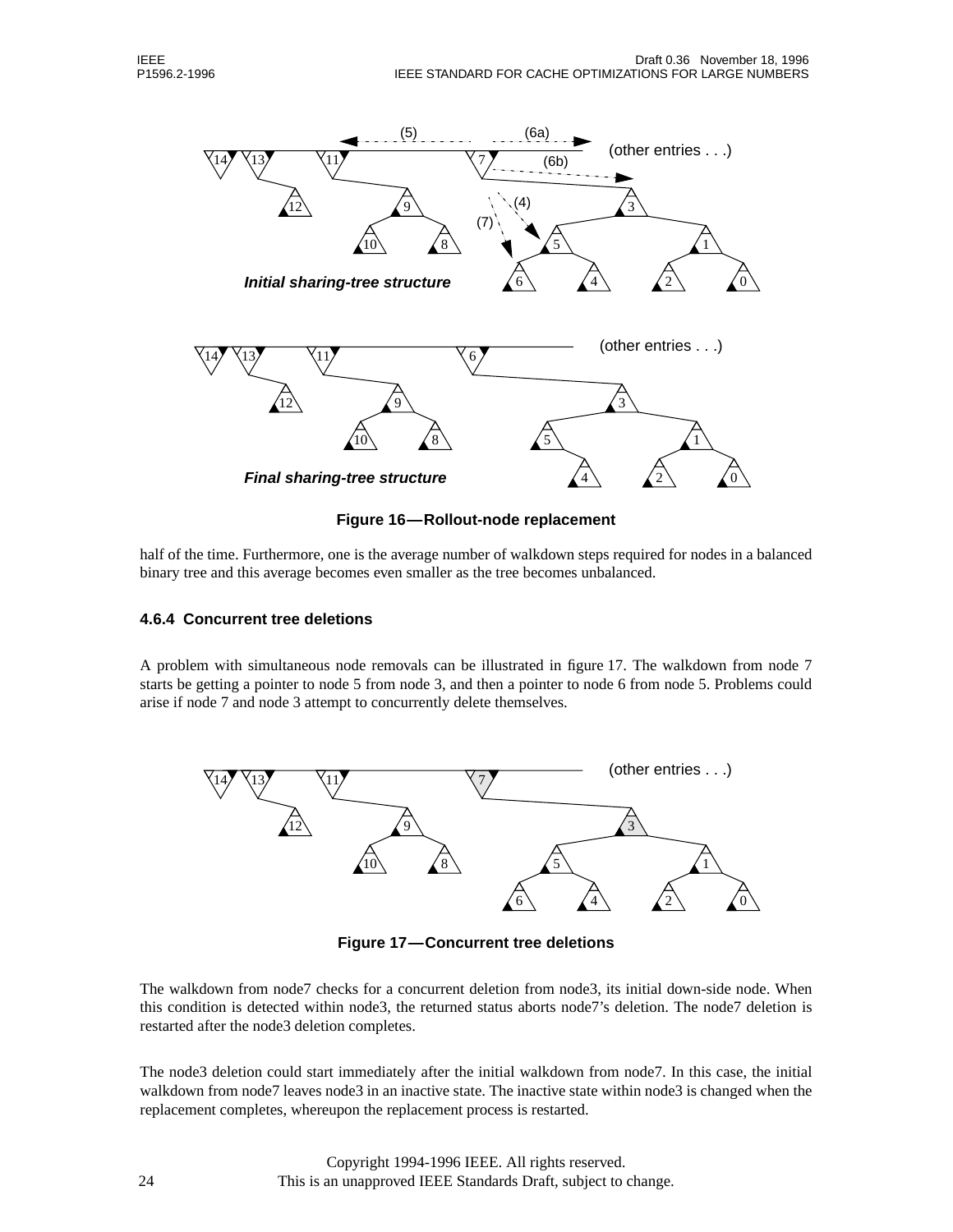The deletion restarts are not expected to be a performance problem, since the node deletions are expected to be relatively infrequent and occur at different times. It is theoretically possible for nearly all nodes to delete themselves at the same time, since multiple threads may be executing in a lock-step fashion. Since this is rarely expected to occur, the restarts are not expected to be a performance concern.

Although performance may be impacted, restarts never cause starvation. The deletion precedence ensures that leaf-side nodes have precedence and are deleted first. Although branch-node deletions may be temporarily inhibited, the branch node is eventually changed into a leaf or limb node, at which point the restarted deletion process succeeds.

TBD - We should encourage distinct has codes within caches, based on the nodeId values. Otherwise, concurrent deletions are likely to occur when a conflicting data value is concurrently accessed.

#### **4.6.5 Concurrent leaf conflicts**

Another problem with simultaneous node removals is illustrated in figure 18. First, node7 gets a pointer to node5 from node3, and then a pointer to node6 from node5. Second, node6 removes itself, having no knowledge of node7's walkdown. Third, node7 contacts node6 and discovers that node6 is no longer in the tree (node6 has a different cache-line address or its back pointer doesn't point to node5). Note that it is not sufficient to back up to node5 because node5 might also remove itself in the interim. Therefore, when this situation occurs, the walkdown is simply restarted. Note that restarting does not create a forward-progress problem because at least one node is removed for each restart and the restarting node will eventually become a leaf node (or be successful in the walkdown).



**Figure 18—Concurrent leaf deletions**

Note that two of the nodes (node5 and node6) could have moved to other places within the sharing tree during the walkdown process. Although node6 may not be the most-current replacement node, it can still be used correctly as a replacement node.

However, restart has a problem with performance. Although it is assumed that random node removals are relatively infrequent, it is possible for nearly all nodes to remove themselves simultaneously due to software that is running somewhat synchronously. Since it is not assumed that synchronous node removals are unlikely, there is a performance problem. It is desirable to recognize this condition and then orderly remove the nodes, beginning with the leaves. The following rules do just that.

#### **4.6.6 Purge and deletion conflicts**

TBD - talk about these some more.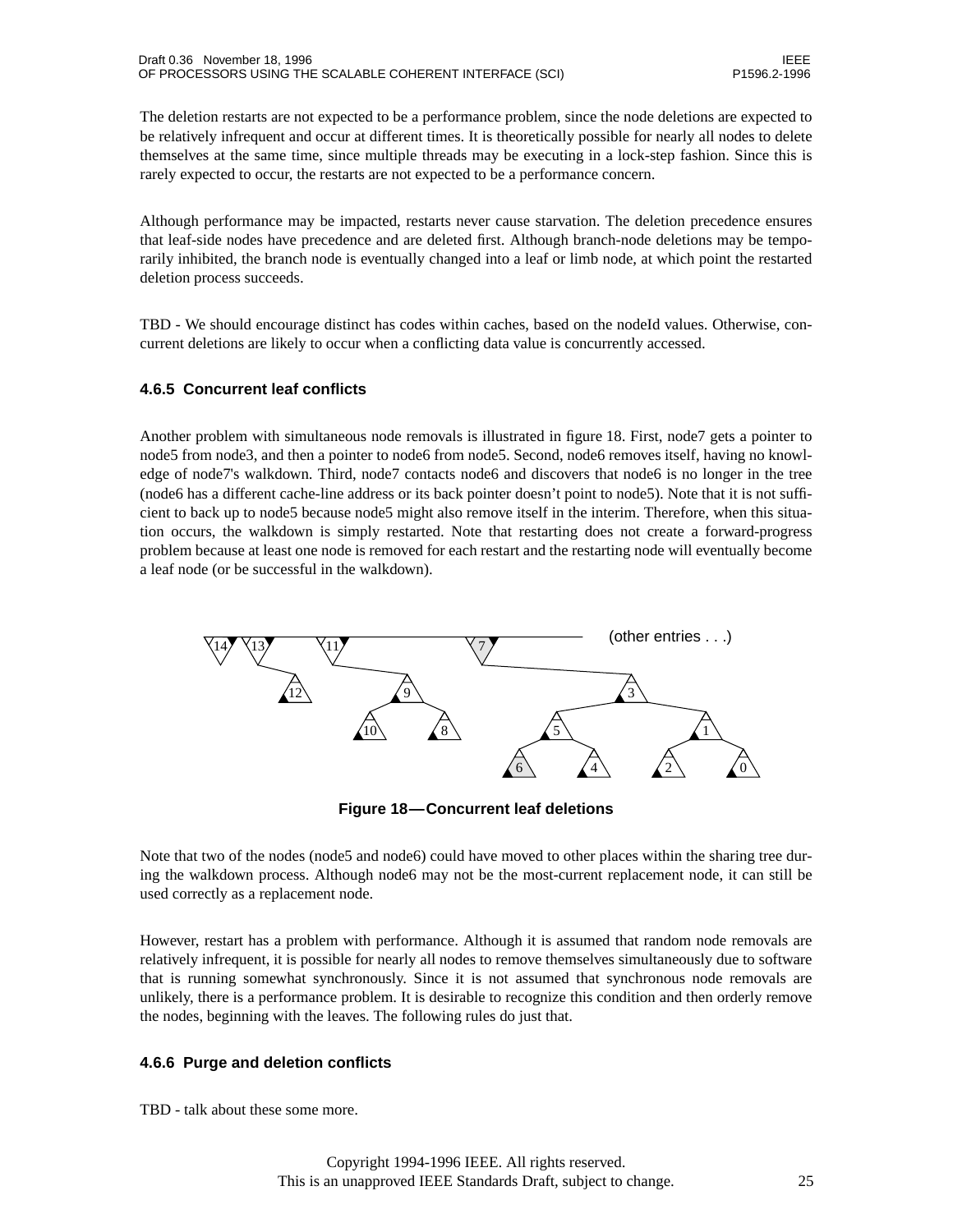# **4.7 Data distribution**

After the merging is completed, the data is distributed. Unlike the base SCI protocol, where nodes continuously request the data until it is available (polling), the performance extensions make only one request for the data, which is then forwarded when it becomes available.

### **4.7.1 Load distributions**

The object of data distribution is to get the data from the last writer (or another node) to all requesting nodes. To avoid extra transactions, data is propagated by cache-to-cache writes, as illustrated in figure 19. Request forwarding is not necessarily a problem, because one request buffer can be reserved until the data arrives and is forwarded. If a second buffer is available when the data arrives, then it can be used to forward the data to both nodes in parallel.



**Figure 19—Load data distribution**

The numbers shown next to each node indicate the number of subaction delays required to distribute the data from the sharing-tree tail to the other sharing-tree nodes. Actual delays are not as bad as illustrated, since some of these transactions would be sent during the sharing-tree creation process.

# **4.7.2 Fetch&add distributions**

Instead of simply copying the read data in the data distribution phase, it is possible to specify a fetch&add operation instead. It is then important that all prepended cache-lines get different (and correct) values, and that the root of the tree gets the largest (final) value. The algorithm for doing this takes care of this, and in fact returns increasing values specified by the order in which cache-lines are added to the prepend list.

TBD - revise and revise as needed. During the conversion of a prepend list to a sharing tree, partial fetch&add contributions are saved within the created nodes. When the fetch&add data is distributed, these partial values are added to the distributed data, as illustrated in figure 20.

TBD - fetch&add nodes pass a delete-yourself command as well as modified data to their children. When data is received by a fetch&add node, a deletion of data-source node is also initiated.

TBD - integrate this text. Many read-modify-write operations, like fetch-and-add, can be combined. Other combinable operations include reads, integer writes, test-and-set, and part of barrier synchronization (with fetch-and-decrement). The fundamental characteristic that allows a group of operations to be combinable is that they are associative (not commutative). Note that if integer overflow is trapped, then integer arithmetic is not combinable (because it is not associative). However, by combining only positive (or negative) increments, overflow is also associative and combinable. Floating-point addition is not associative, also, due to floating-point round-off errors. However, it can be treated as associative if the magnitude of the round-off error is not critical. Finally, compare-and-swap is not associative and not combinable.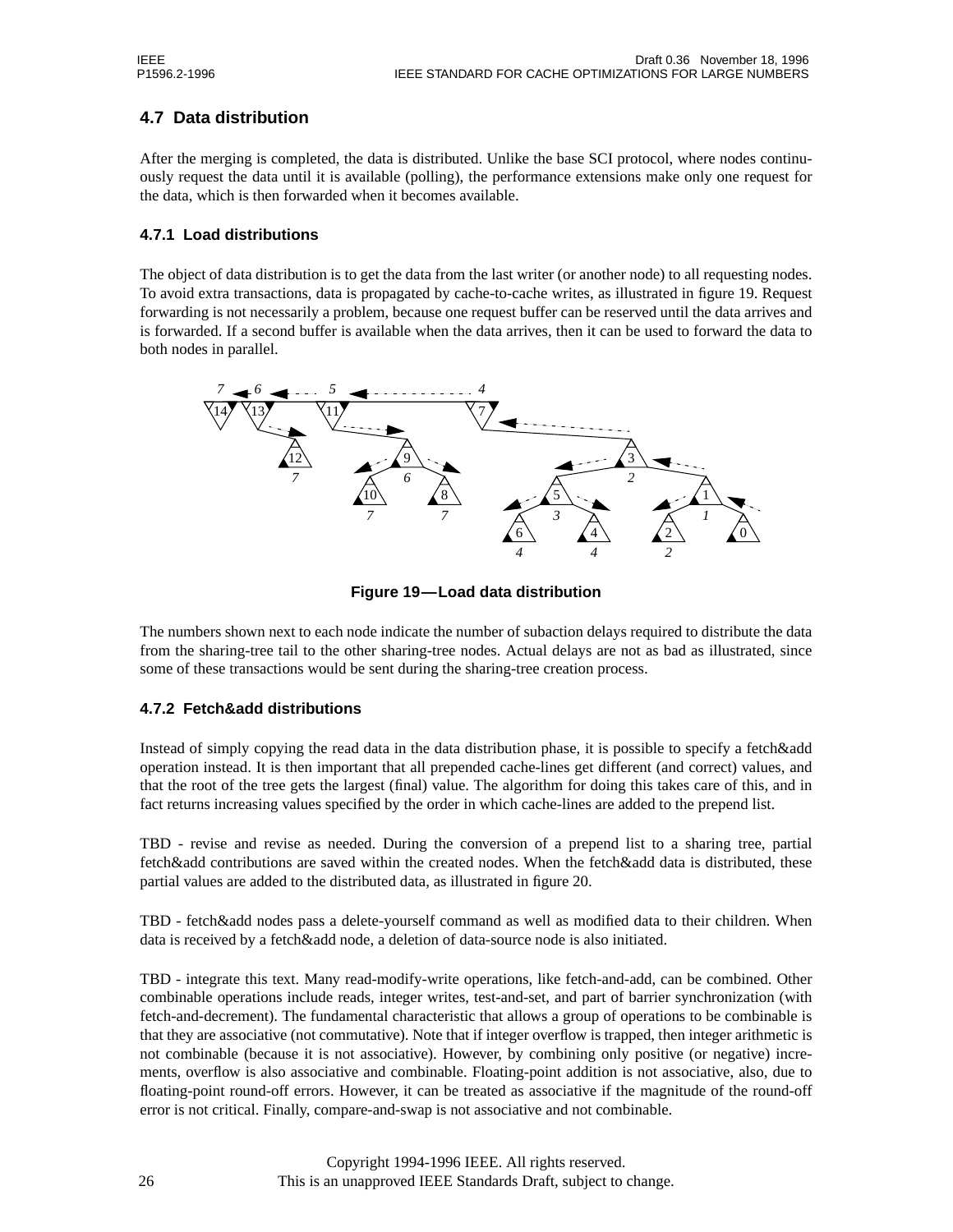

**Figure 20—Fetch&add data distribution**

To combine associative updates, the sharing list is first created normally. Then, updates are accumulated during tree merging. The update is finally completed during data distribution. After the data has been distributed and the value has been given to the processor, the nodes are left in an QUAD state.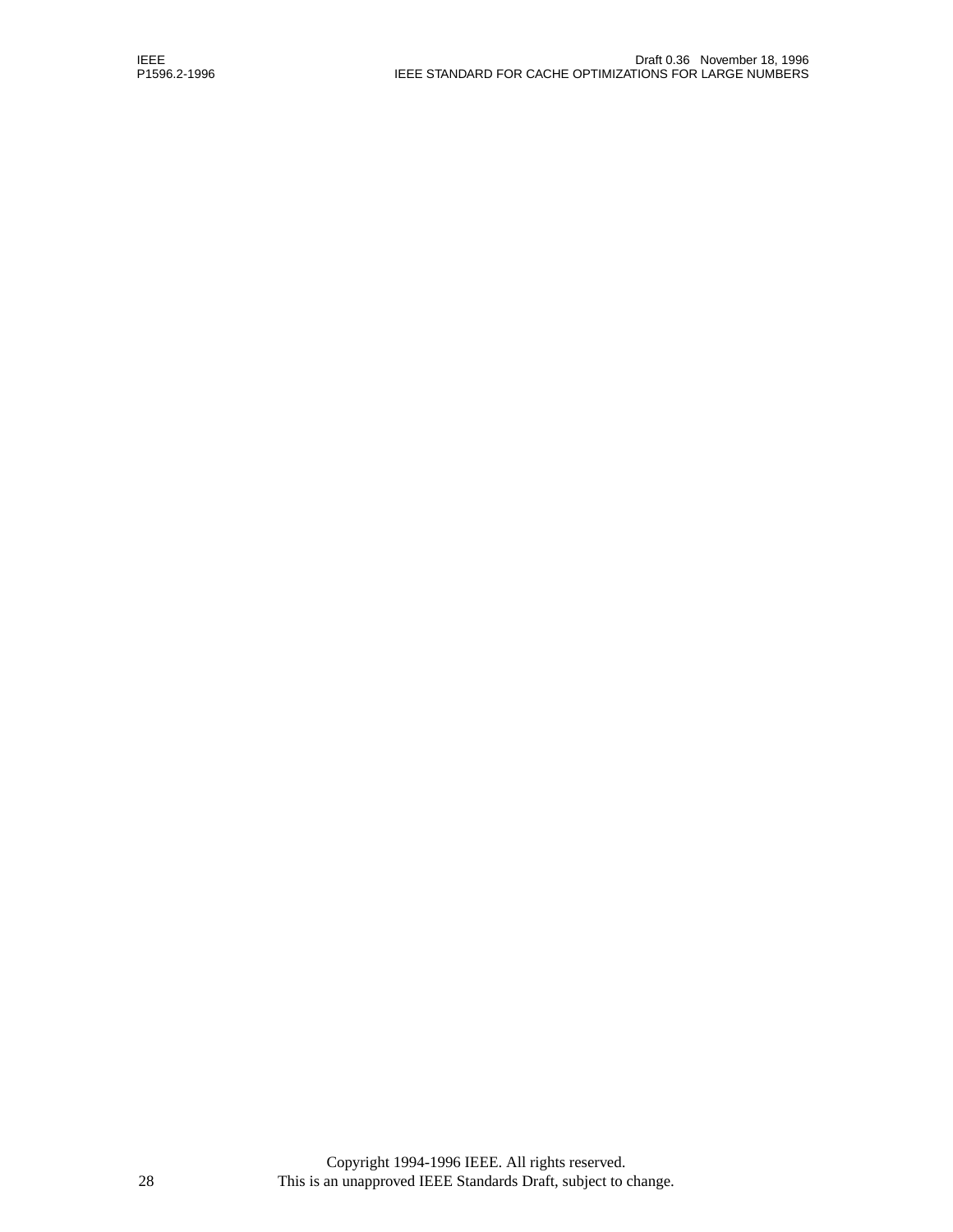# **5. Merge-selection protocols for STEM**

### **5.1 Top-side labels**

The specification of the distributed merge-selection protocol is an active topic of working-group discussion. The goal is to label alternate equal-height subtrees with '[' and ']' labels, allowing combining between '[' and ']' subtree entries. Distinct label assignments are hard, because the sharing-list entries are "nearly" identical and their list positions are unknown.

These final '[' and ']' labels can be viewed as crystals, grown from initially seeded '[' and ']' values.

We assume that the label assignment process starts with '[', ']', and '\*' labels for prepend-list nodes. Thus, the typical prepend list starts with state labels as shown below.

 $[ * * * * [ ] [ * * * * ] ... ]$ 

The meanings of these labels is specified within table 1. Note that the tail-most top-side node always has a ']' label state.

| Label   | <b>Description</b>                               |  |
|---------|--------------------------------------------------|--|
|         | Merges with tailside node.                       |  |
|         | Merges with headside node.                       |  |
| $\star$ | Merges with headside or tailside node.           |  |
|         | Is a $'$ [' label, transitioning to a ']' state. |  |
|         | Is a ']' label transitioning to a '[' state.     |  |

#### **Table 1—Label state values**

From previous communications with adjacent nodes, top nodes are also aware of the heights of their adjacent head-side and tail-side nodes. Thus, the *complete label* consists of there characters: "HST". The H component is the relative height of the headsize neighbor, the S component is the label state (as described within table 1), and the T component is the relative height of the tailside neighbor. The values of H and T components are described within table 2.

| Table 2—Label side (H and T) values |  |  |
|-------------------------------------|--|--|
|-------------------------------------|--|--|

| Label | <b>Description</b>                     |
|-------|----------------------------------------|
|       | Neighbor's subtree height is larger.   |
|       | Neighbor's subtree height is the same. |
|       | Neighbor's subtree height is less.     |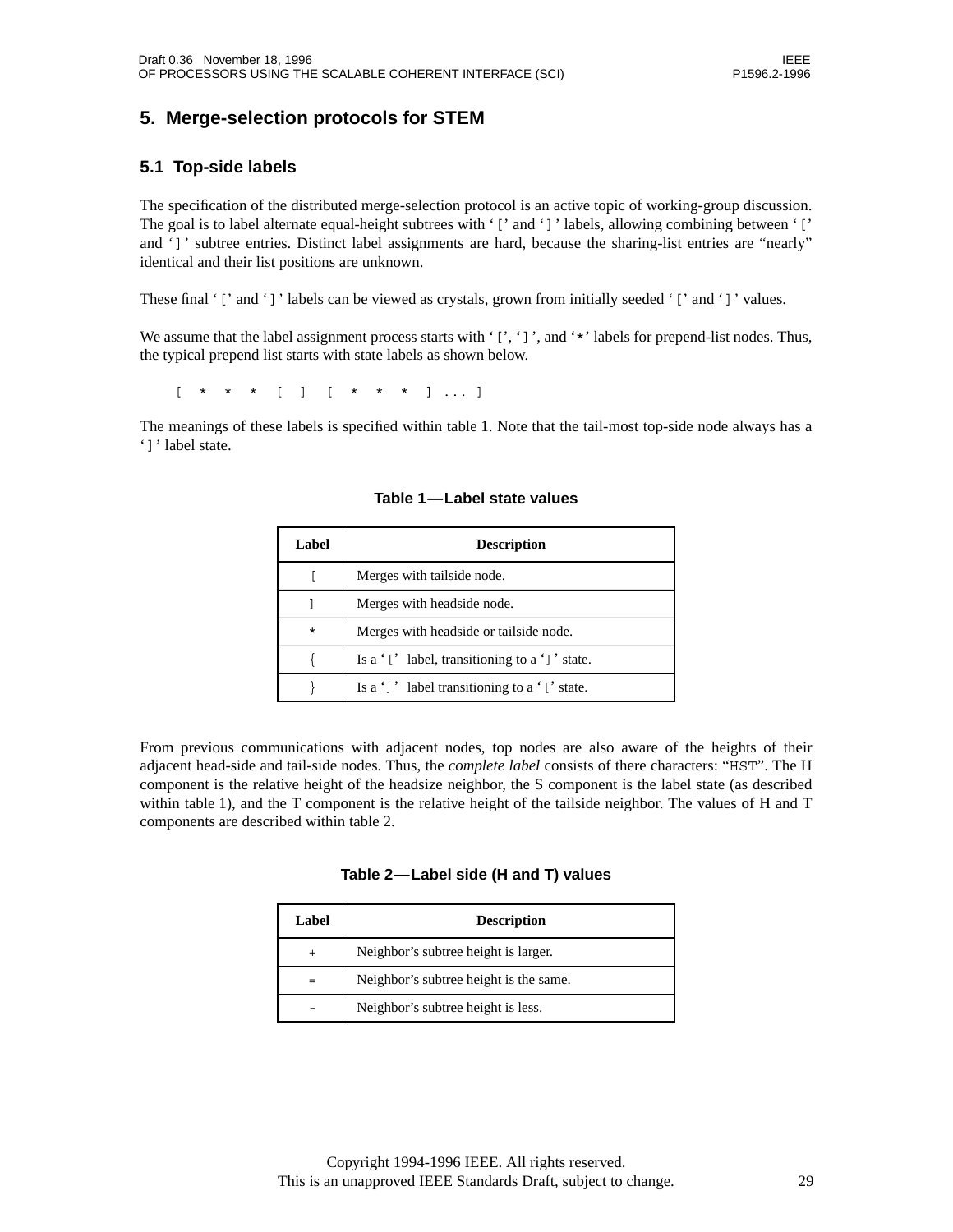# **5.2 Merge conditions**

Top-side nodes are required to update their list neighbors with their current subtree-height values. This starts with the transactions used to convert the singly-linked prepend list into a doubly-linked sharing list. Some of the new subtree-height values are distributed as a side-effect of the merge process; in other cases, explicit transactions are required to distribute the new subtree-height values.

The merging process is initiated by nodes with the '[' and ']' label-state values, which attempt to merge with their headside and tailside neighbors respectively. The merge process succeeds when merge attempts discover any of the complete-label pairs listed in table 3.

| Label pairs                                                                  |              | <b>Description</b>                                   |  |  |
|------------------------------------------------------------------------------|--------------|------------------------------------------------------|--|--|
| $? = =$ = 1?                                                                 |              | Compatible merging initiated by both nodes.          |  |  |
| $?$ $=$                                                                      | $= * ?$      | Headside node merges with uncommitted tailside node. |  |  |
|                                                                              | $?* =$ =   ? | Tailside node merges with uncommitted headside node. |  |  |
| where:<br>"?" represents any of the "+", "-", or "=" relative-height values. |              |                                                      |  |  |

# **Table 3—Merged complete-label values**

A node may also merge with itself, if both of its list neighbors have a higher subtree height, i.e. the "+?+" complete label value. When this occurs, the node increases its subtree height by one and continues with the subtree-merge process. This node is responsible for communicating its new subtree height to its neighbors, either as part of the an active merge attempt or by generating an additional transaction.

# **5.3 Merge collisions**

# **5.3.1 Upslope collisions**

Nodes can only merge with equal-height subtrees. An adjacent larger-height subtree inhibits merging in that direction and initiates merging in the opposite direction, as specified in table 4.

| Old label                                                                                                        | <b>New label</b> | <b>Description</b>                                   |
|------------------------------------------------------------------------------------------------------------------|------------------|------------------------------------------------------|
| $+$ *~                                                                                                           | \$55             | Headside cliff discovered; merge with tailside node. |
| $+$ ] ~                                                                                                          |                  |                                                      |
| $\sim$ [+                                                                                                        | $$]$ \$          | Tailside cliff discovered; merge with headside node. |
| $\sim \star +$                                                                                                   |                  |                                                      |
| where:<br>"~" represents either a "-" or "=" relative-height label.<br>"\$" indicates an unchanged height label. |                  |                                                      |

### **Table 4—Revised labels based on subtree-height collisions**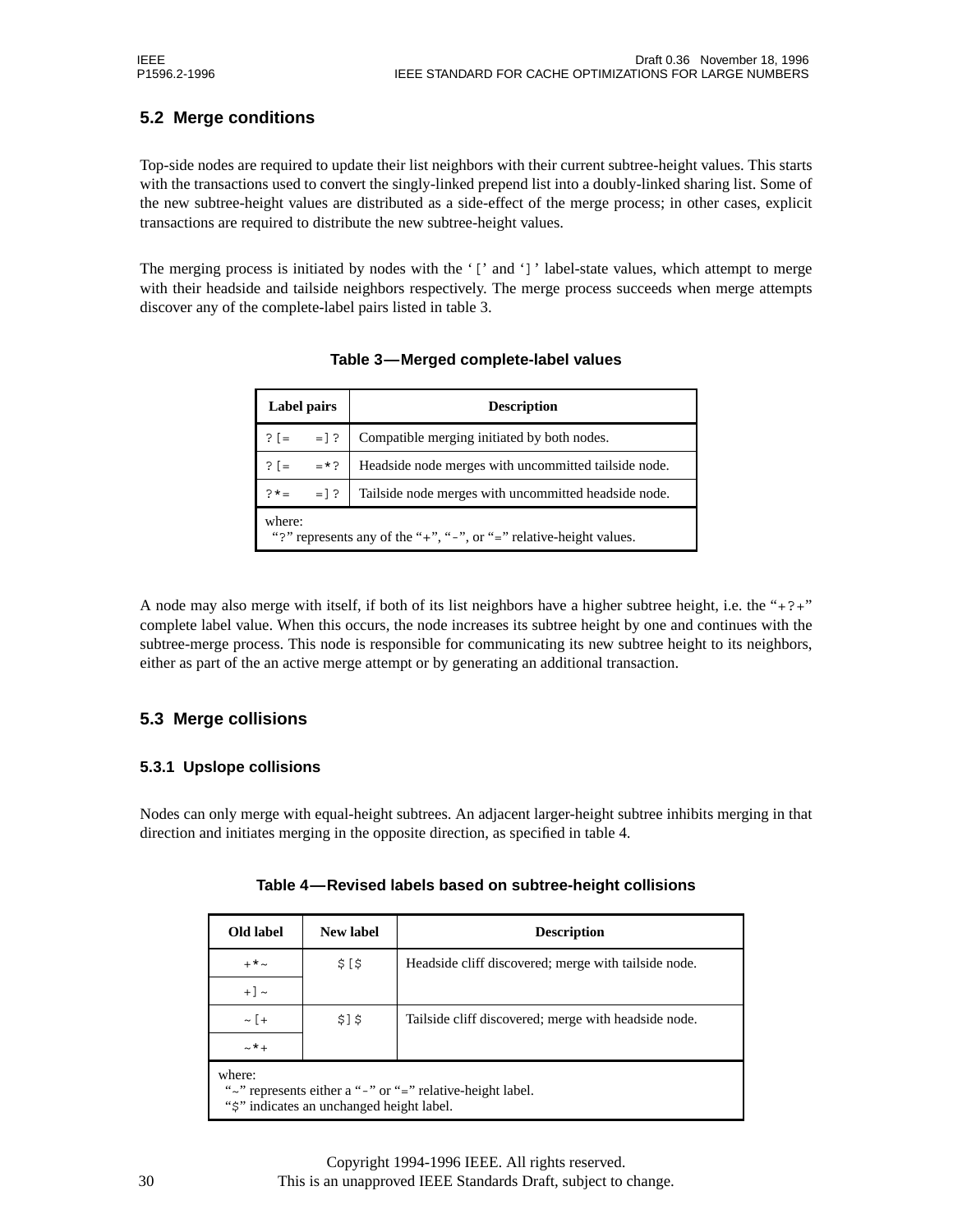#### **5.3.2 Concurrent-merge collisions**

Collisions may also occur between adjacent nodes of with the same subtree height. When this occurs, one of the labels is uncommitted and the other undergoes a deferred change, as illustrated in table 5. In the absence of a successful merge (which could be concurrently active), a deferred change initiates a merge in the opposite direction.

|  |  | Table 5-Revised labels based on concurrent-merge collisions |  |
|--|--|-------------------------------------------------------------|--|
|--|--|-------------------------------------------------------------|--|

| Old label pairs |         | <b>New label</b> | pairs   | <b>Description</b>                                     |
|-----------------|---------|------------------|---------|--------------------------------------------------------|
| $?$ $=$         | $= [ ?$ | \$*\$            |         | $\frac{1}{2}$ $\frac{1}{2}$ Concurrent tailside merges |
| $? =$           | $=$ 3.  | $5$ } \$         | $5 * 5$ | Concurrent headside merges.                            |

Until the deferred changes occur, the '{' and '}' nodes have the behavior of the '[' and ']' nodes respectively. The deferred changes (if they occur) change the label states as specified in table 6.

#### **Table 6—Deferred complete-label changes**

| Old label | <b>New label</b> | <b>Description</b>                          |
|-----------|------------------|---------------------------------------------|
| $?$ { ?   | \$15             | Tailside merge stops, headside merge begins |
| $?$ } ?   | \$15             | Headside merge stops, tailside merge begins |

The deferred change takes place immediately after a pending response is returned, if the response indicates that the requested merge has failed due to a larger-subtree height conflict.

TBD - clearly state that only the last of successive conflicts has a deferred state change.

#### **5.3.3 Inactive merge states**

Collisions may also occur with subtrees of a lower height, labelled '-'. These nodes enter a waiting state (no active merges are attempted), since merge decisions cannot be resolved until the subtree height has increased. These inactive waiting states are listed in table 7.

### **5.3.4 Adjacent-height storage**

Since the subtree heights are bounded, 5 bits is sufficient to hold the neighbor's subtree height. However, to reduce tag-storage costs, a 2-bit storage option for the relative height is also supported. The encoding of these two-bit subtree height values is specified in table 8.

The 2-bit storage is less costly, but saturates on large ( $>=$  myHeight+3) values. Extra transactions (based on inaccurate saturated neighbor-height values) are sometimes generated, reducing the overall transactionbandwidth efficiency.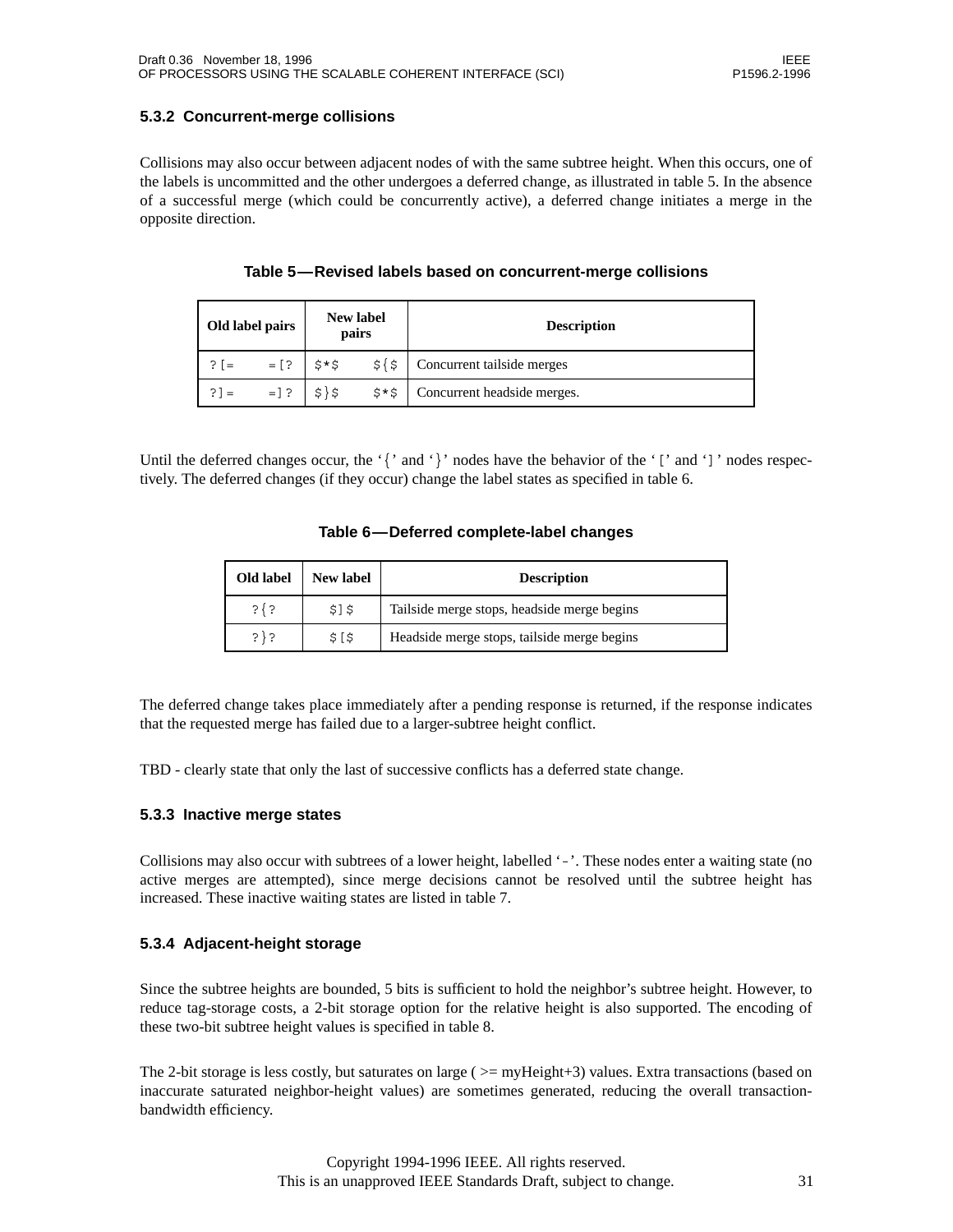### **Table 7—Inactive waiting states**

| Label     | <b>Description</b>                                          |
|-----------|-------------------------------------------------------------|
| $?$ [ -   | Tailside merging delayed by lower-height tailside neighbor. |
| $-1?$     | Tailside merging delayed by lower-height tailside neighbor. |
| $ +$ $-$  | Uncommitted peak, merge initiated by neighbors.             |
| $-$ * $=$ | Uncommitted left edge, merge initiated by neighbors.        |
| $-$ * $-$ | Uncommitted right edge, merge initiated by neighbors.       |
| $-$ * $-$ | Uncommitted plateau, merge initiated by neighbors.          |

### **Table 8—2-bit relative-height label values**

| Value | <b>Description</b>              |
|-------|---------------------------------|
|       | $neighborHeight \leq myHeight$  |
|       | $neighborHeight == myHeight$    |
|       | $neighborHeight == myHeight +1$ |
|       | $neighborHeight >= myHeight +2$ |

## **5.4 Merge-label seeding**

TBD - use sequence number first, then miniId, then reversed miniId, then random number. Prioritized boundary resolution is defaulted to the highest priority. That way, perfect seeding has precedence, finite runs are ensured, and good statistical behavior is possible. Discuss how priority affects the merge decisions.

### **5.4.1 List-position seeding**

TBD. Possible when the list position is saved within the memory controller and returned within the response. This requires additional memory-tag storage (or associative tags, for frequent accesses), but yields perfect sharing-tree structures.

### **5.4.2 Extreme miniId seeding**

TBD - clarify this discussion in more detail.

Calculate the 5-bit neighbor-unique miniId values for each top-side node, based on its own nodeId value and the nodeId value of its tailside neighbor. Label-state values are assigned based on the node's miniId value and those of its two adjacent neighbors. For peaks in the miniId values, a '[' label is assigned. For valleys in the miniId values, a ']' label-state is assigned.

An ideal miniId value is small, easily calculable based on limited nearest-neighbor information, and is neighbor unique. Neighbor unique means that the miniId values for a topsize node differs from those of its headside-neighbor and tailside neighbors, although these adjacent neighbors could have identical miniId. An algorithm which approximates these goals is specified in table 9.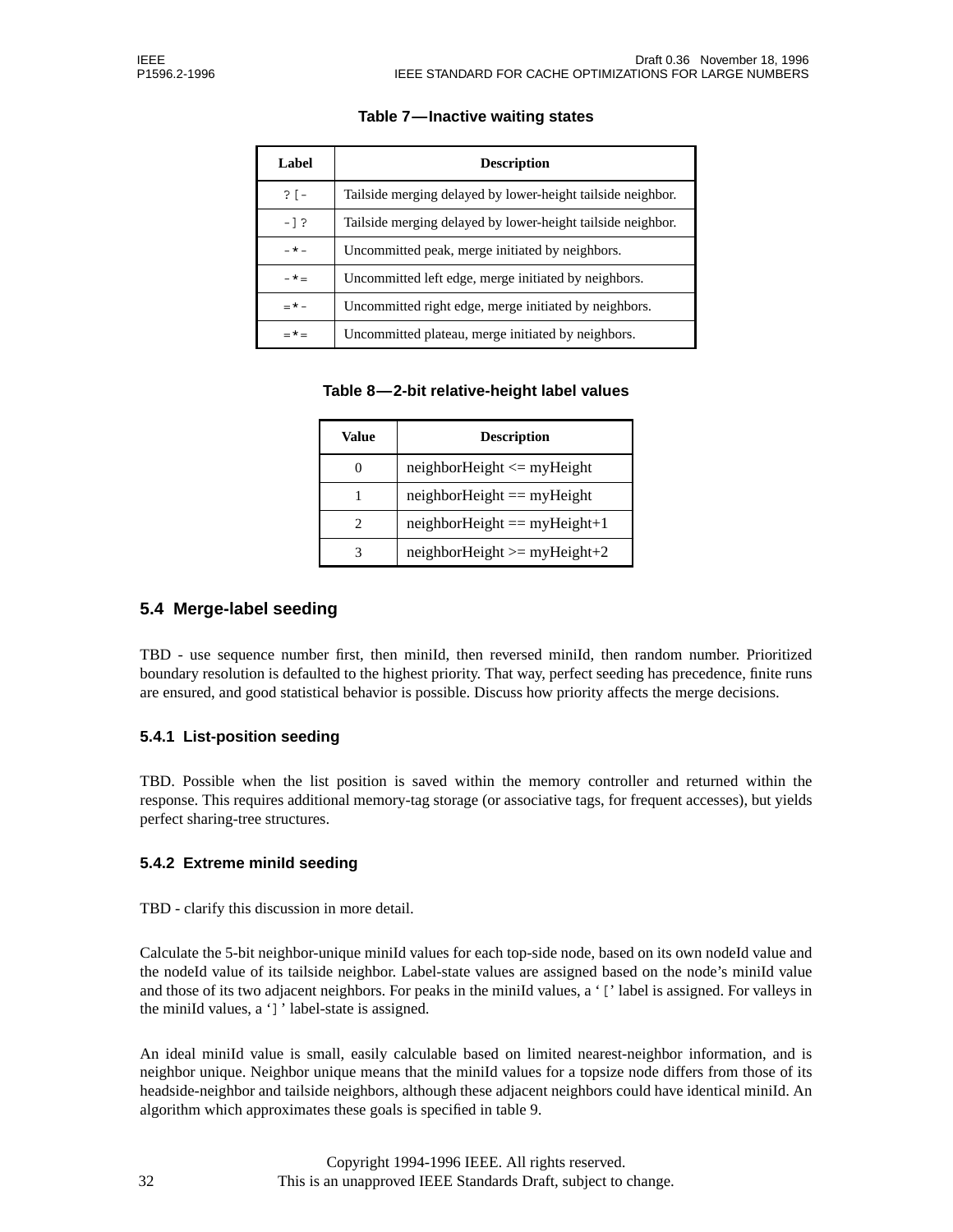#### **Table 9—Calculating miniId values**

```
unsigned Encode16To20(Doublet);
unsigned
MakeMiniId(Doublet thisNodeId, nextNodeId)
{
 unsigned thisId, miniId;
  thisId = Encode16To20(thisNodeId); \qquad /* encoding of your nodeId */
  nextId = Encode16To20(nextNodeId); /* encoding of next nodeId */
  <code>miniId = FirstOne(~thisId & nextId, 20); /* The LSB that goes 0-to-1 */</code>
 return(miniId);
}
/* Generate code values, where for any two distinct code values there is a
* 0-to-
1 transitions in one of the bit positions within the two code words. */
unsigned
Encode16To20(Doublet x)
{
 unsigned data:16, zeros:4, code:20;
 data = x;zeros = ZerosCount(x); \frac{1}{x} /* Count number of zero bits */
  \text{code} = (\text{zeros} \ltimes 16) | \text{data}; /* Prepend zero-count to x */
 return(code);
}
/* Return one less than the number of zero bits within the input data value.
 * The returned value is always positive, since the all 1s value is not used.
*/
unsigned
ZerosCount(unsigned x)
{
 int i, count;
 assert(x < 0XFFFF); \frac{1}{x} The encode-able values \frac{x}{x}count = -1;<br>
for (i = 1; i <= 0X8000; i <<= 1) \qquad /* Count starts from 0 */<br>
for (i = 1; i <= 0X8000; i <<= 1) \qquad /* and is incremented for */
  for (i = 1; i \le 0X8000; i \le 1)count += ((x \& i) == 0); /* each of the zero bits */return(count);
}
/* Find the first one bits within the input data value. */
unsigned
FirstOne(unsigned x, unsigned bits)
{
  int i, count;
 mask = 1; \frac{1}{2} /* Check starts with the LSB \frac{x}{2}for (i = 0; i < bits; i+= 1, mask <<= 1) /* Other bits are checked until */
   if (x & mask) /* the first zero bit is found */
     break;
  }
  return(i);
}
```
We have identified two *Encode16To20()* functions, as listed here and in annexxx. The encoding described within the annex is technically superior but would have been much more complex to implement.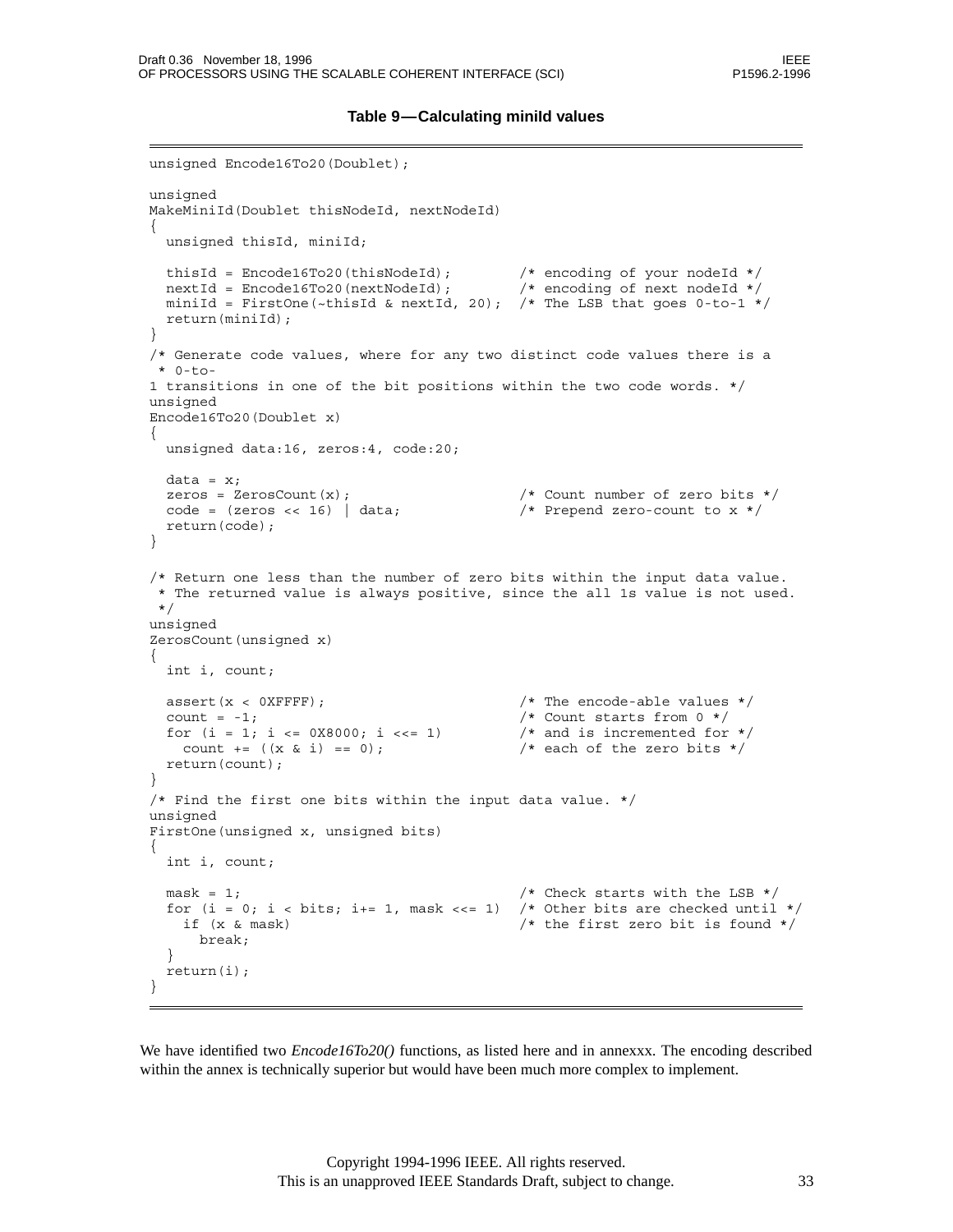The *FirstOne()* routine identifies the least-significant bit that is 0 within *thisId* and 1 within *nextId*, where *thisId* and *nextId* are encoded forms of the *thisNodeId* and *nextNodeId* argument values. The returned *miniId* value is a positive integer and should not be confused with labels normally assigned to bits within data formats. We propose that miniId is based on the least-significant 0-to-1 transition, so that only the smaller count values are generated when a subset of the node identifiers are used.

Note that only one *Encode16To20()* computation is needed if the *Encode16To20(thisNodeId)* value is precomputed when the system is initialized. Implementation options for the miniId computations are as follows:

- a) ROM lookup. The "y = Encode16To20(x)" operation is performed using a table lookup, i.e.  $y =$  table[x]. A 64K by 20-bit ROM is required.
- b) RAM lookup. The "y = MakeMiniId(x)" operation is performed using a table lookup, i.e. y = table[x]. A 64K by 6-bit RAM is required; the values in this RAM are initialized after the node's nodeId value is assigned.
- c) Combinational logic. The encoded values are generated by prepending four bits to x, where the 4 bits represent one less than the count of zero bits within the binary representation of x.

### **5.4.3 Reversed miniId seeding**

Bit reverse and complement the original 5-bit miniId values, then pick the peaks for '[' and the valleys for ']'.

#### **5.4.4 Random number seeding**

TBD. Flip a coin concept, using random or pseudo-random number generator. The pseudo-random number generators are seeded with the node identifier, to decorrelate the behavior between (otherwise identical) nodes. The definition of this pseudo-random number generator is TBD.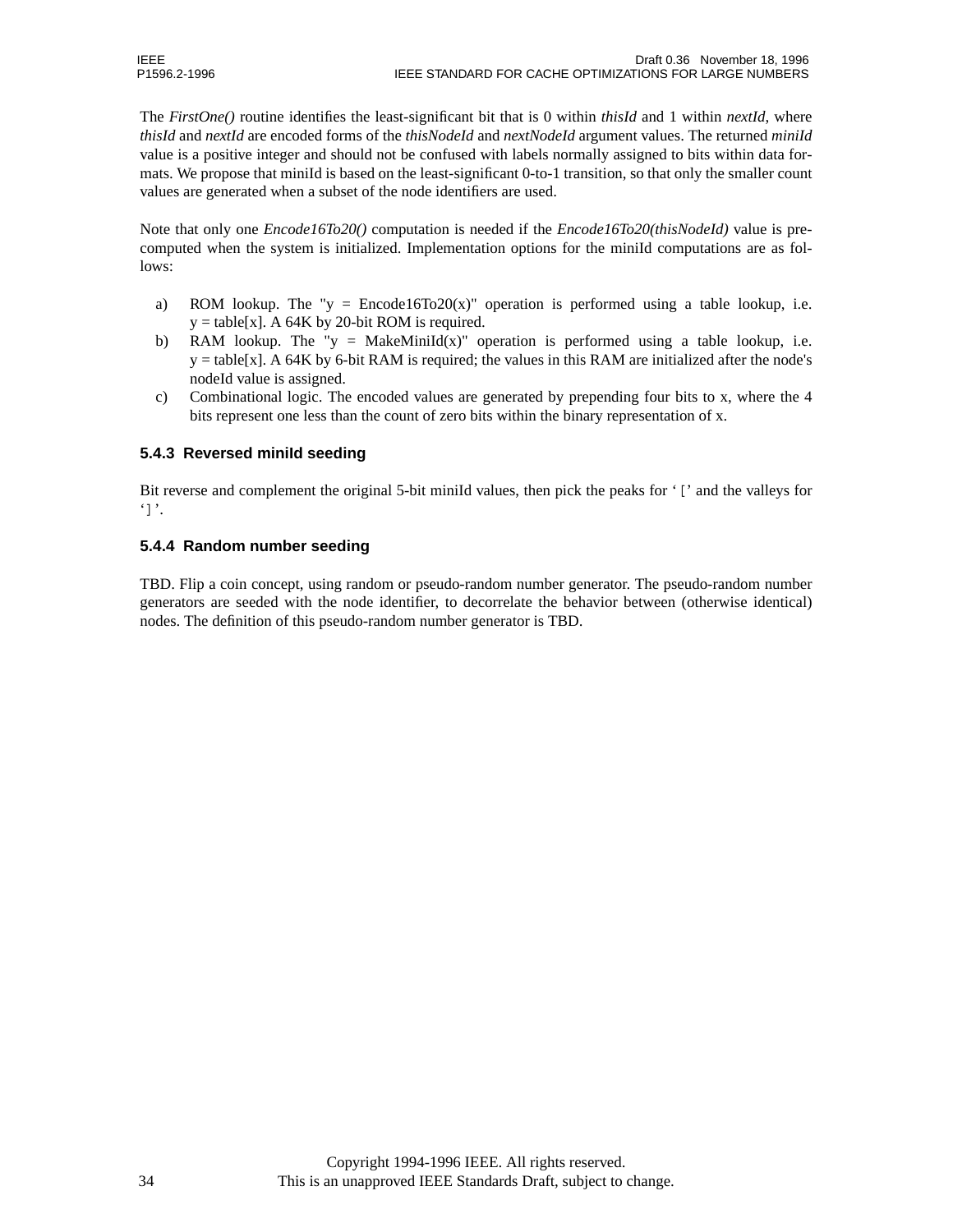# **6. GLOW extensions: Topology-dependent sharing trees**

GLOW extensions for widely shared data are based on building *k*-ary sharing trees that map well onto the network topology of a system. STEM captures *temporal locality* in the sharing tree: requesting nodes, in close proximity in *time*, end up neighbors in the sharing tree. GLOW captures *geographical locality*, because the structure of its sharing trees is not dependent on the timing of the requests. By *geographical locality* we mean that nodes in physical proximity become neighbors in the sharing tree, regardless of the timing of their requests. Such locality in the tree leads to protocols where messages do not travel very fare .GLOW captures the geographical locality by mapping the sharing trees on top of the trees formed from the natural traffic patterns.

# **6.1 GLOW agents**

All GLOW protocol processing takes place in strategically selected *bridges* (that connect two or more SCI rings) in the network topology. In general, all read requests for a specific data block from the nodes of an SCI ring will be routed to a remote memory (located on another SCI ring) through the same bridge. This bridge contains cached directory information and optionally a copy of the data block. It *intercepts* requests and satisfies them locally on a ring whenever possible. Such a bridge is called a *GLOW agent*. The GLOW agents do not intercept all SCI read requests but just those specially tagged as requests for widely-shared data.



**Figure 21—GLOW sharing tree on a** *3***-ary** *3***-cube**

The GLOW sharing tree comprises the SCI caches that have a copy of the data block and the GLOW agents that hold the relevant directory information. All the SCi caches in a GLOW sharing tree have a copy of the data in state FRESH. The sharing trees are built out of small, linear SCI sharing lists. In figure 21 a full, perfectly ordered, sharing tree on a 3-ary 3-cube topology made of SCI rings is shown. The agents are represented by triangles and the SCI caches by small rectangles. The shading of the agents and the SCI caches shows their position in the topology. An agent and the cache directly connected to it having the same color, coincide in the same node.

Generally, in a GLOW tree each list is confined to one physical ring. The job of the agent is to impersonate the remote memory, however far away it is, on the local ring. The small SCI lists are created under the agent when read requests from nodes on a ring are intercepted and satisfied either directly by the agent (as if it were the remote memory) or by another close-by node (usually on the same ring). Without GLOW agents,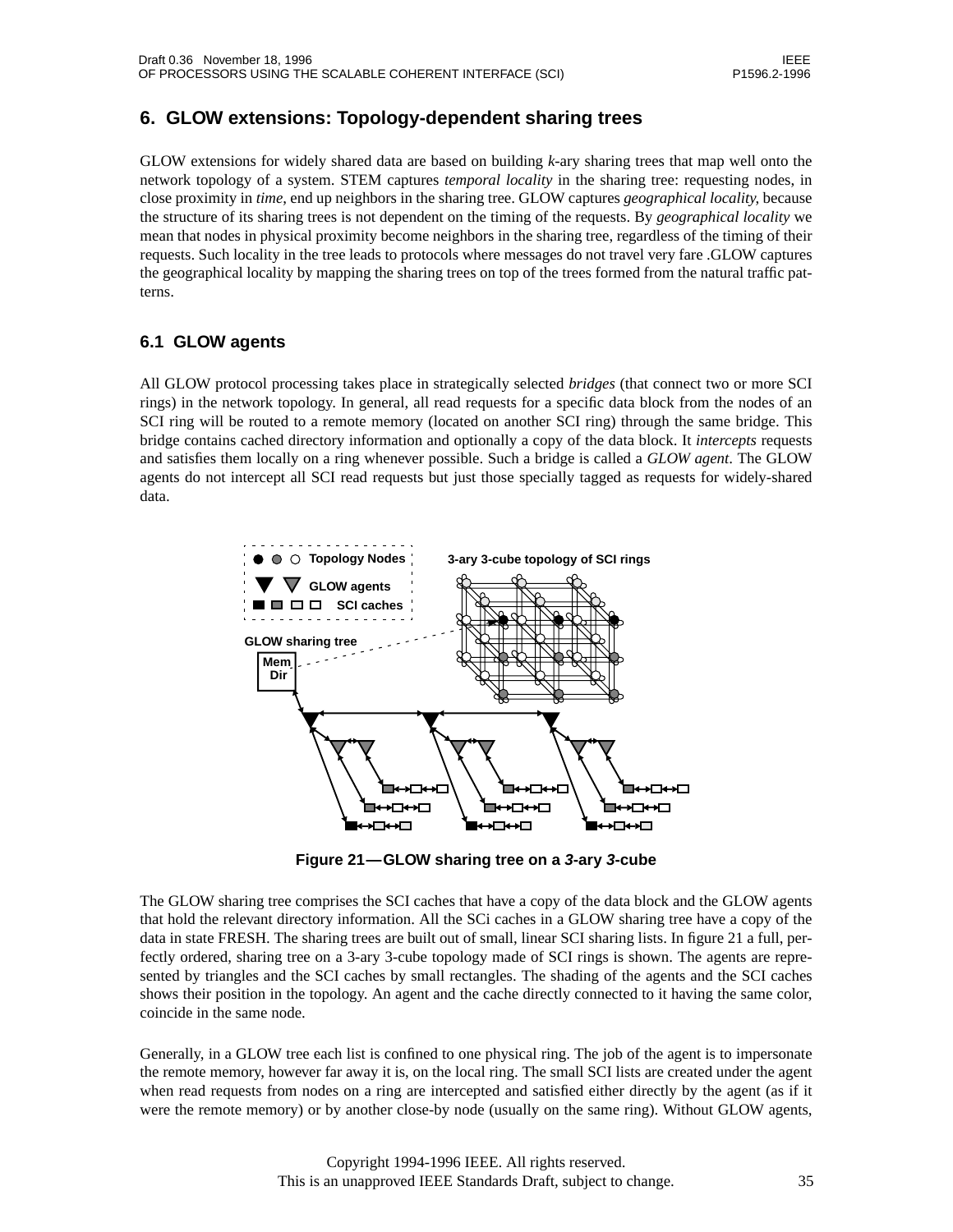read requests would go all the way to the remote memory and would join a global SCI list. The agent itself, along with other nodes in the higher level ring (the next ring towards the remote memory), will in turn be serviced by yet a higher level agent impersonating the remote memory on that ring. This recursive building of the sharing tree out of small child-lists continues up to the ring containing the real remote memory.

A GLOW agent has a dual personality: towards its children it behaves as if it were the SCI memory directory; towards its parent agent (or towards the memory directory itself) it behaves as if it were an ordinary SCI cache. For example, in figure 21, as far as the memory directory is concerned, it points to a list of SCI caches, whereas in reality it points to the first level of agents holding the rest of the sharing tree. Similarly as far as the SCI caches (the leaves of the sharing tree) are concerned, they have been serviced directly by memory where in fact they were serviced by the agents impersonating memory.

Although the GLOW agents can behave like memory directories there are two differences in the way GLOW agents and memory directories hold SCI lists. The first difference is in the number of SCI lists that the agents can hold. In contrast to the SCI memory directory which can only hold one SCI list (per data block), the agents have a number of pairs of pointers (head\_n and tail\_n), called child pointers, so they can hold an SCI list (called child-list) in any of the rings they service<sup>3</sup>. The actual number of child-lists is not specified, but is considered an implementation parameter, reflecting both topology and cost considerations.



**Figure 22—GLOW agent holding 2 child-lists**

The second difference is in the way the GLOW agents hold the child-lists. In contrast to the memory directories which only point to the head of a list the GLOW agents hold lists from both ends. This is achieved, in an SCI compatible way, by the agent presenting itself as a *virtual tail* to the first node that joins each child-list. Virtual nodes are a convenient way for the agent to manipulate an SCI list. When the agent appears a a vir-

<sup>&</sup>lt;sup>3</sup>One less than the total number of rings they are connected to.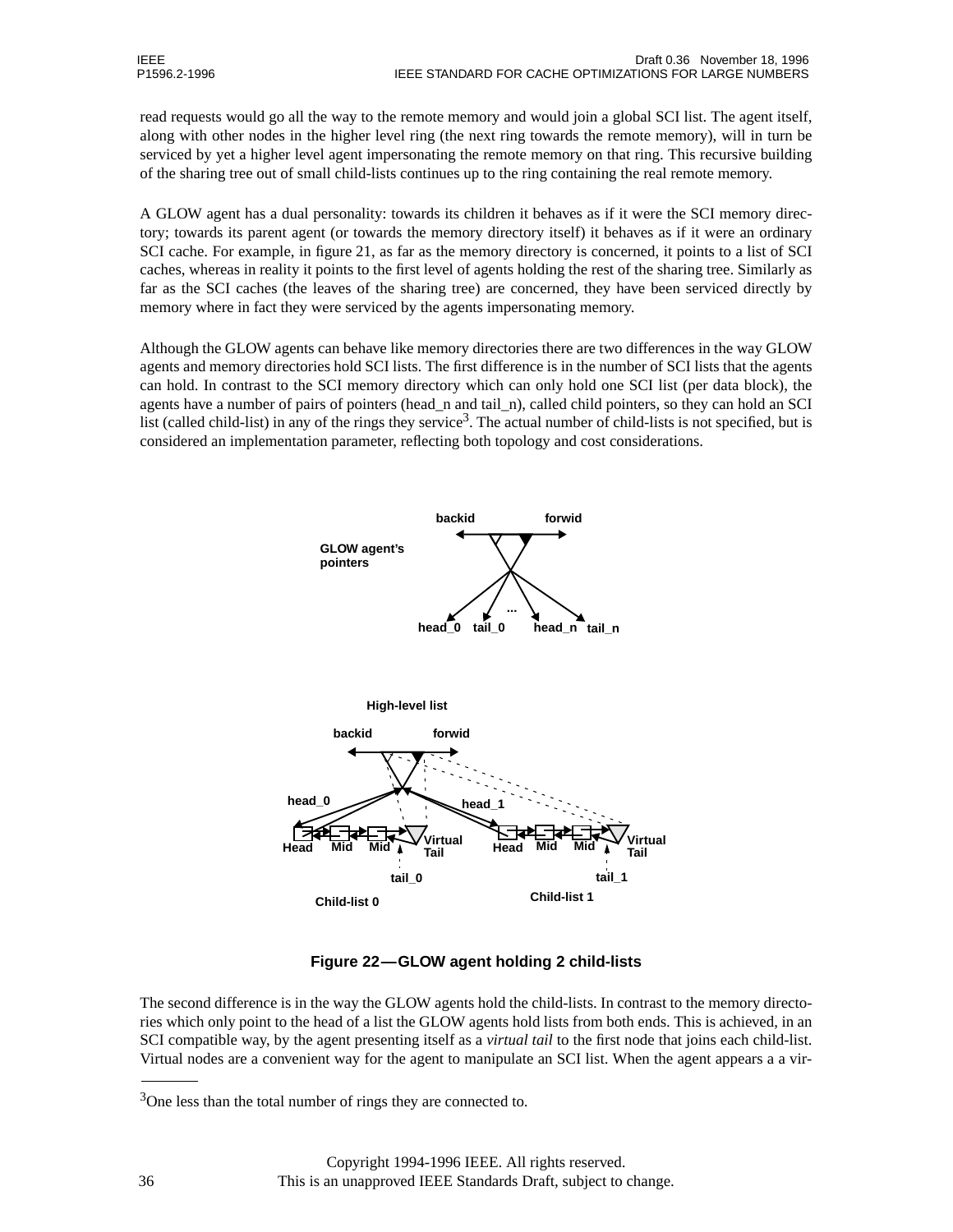tual tail in one SCI list, in effect it has a pointer (tail\_n pointer) to the node that would be the actual tail. This pointer is updated correctly with deletions from the list and it always points to the node that would be the actual tail. In figure 27 the agent is represented by a triangle and the SCI caches by rectangles. For every child-list the GLOW agent has a *head* and a *tail* pointer (see figure 27). The agents also have a *forward* and a *backward* pointer, permitting them to join SCI lists and act like ordinary SCI caches.

It is neither necessary to have a copy of the data in the GLOW agents nor is it necessary to maintain multilevel inclusion in the caching of the directory information in the GLOW agents. Caching the data in the GLOW agents is completely optional and it can be avoided to conserve storage. The implication of not enforcing multilevel inclusion is twofold: First, it is easier to avoid protocol deadlocks in arbitrary topologies. Second, it is possible to avoid invalidating all descendents whenever an entry high up in the hierarchy is replaced. Since multilevel inclusion is not enforced, the involvement of the GLOW agents is not necessary for correctness.

# **6.2 Wide-sharing read requests**

There is an overhead in building the sharing tree, namely the overhead of invoking all the levels of GLOW agents from the leaves to the memory directory. However, the first node in an SCI ring, will invoke the GLOW agent, which will subsequently service, at a small additional cost, the rest of the nodes on the ring. The degree of sharing (how many nodes are actually sharing a data block) is important in determining whether the overhead of building the tree is sufficiently leveraged by the nodes that have their requests satisfied locally on the ring by the agent.

Because of the overhead, GLOW is used only for widely shared data. A special request for such data allows the agents to intercept it. This request is a variant of the FRESH request. This is not a change in the SCI protocol for non-GLOW nodes. The special request need only be recognized by the GLOW agents but it can interpreted as an ordinary FRESH request at anytime, by any node in the system.

TBD. Exact format of the request for widely shared data.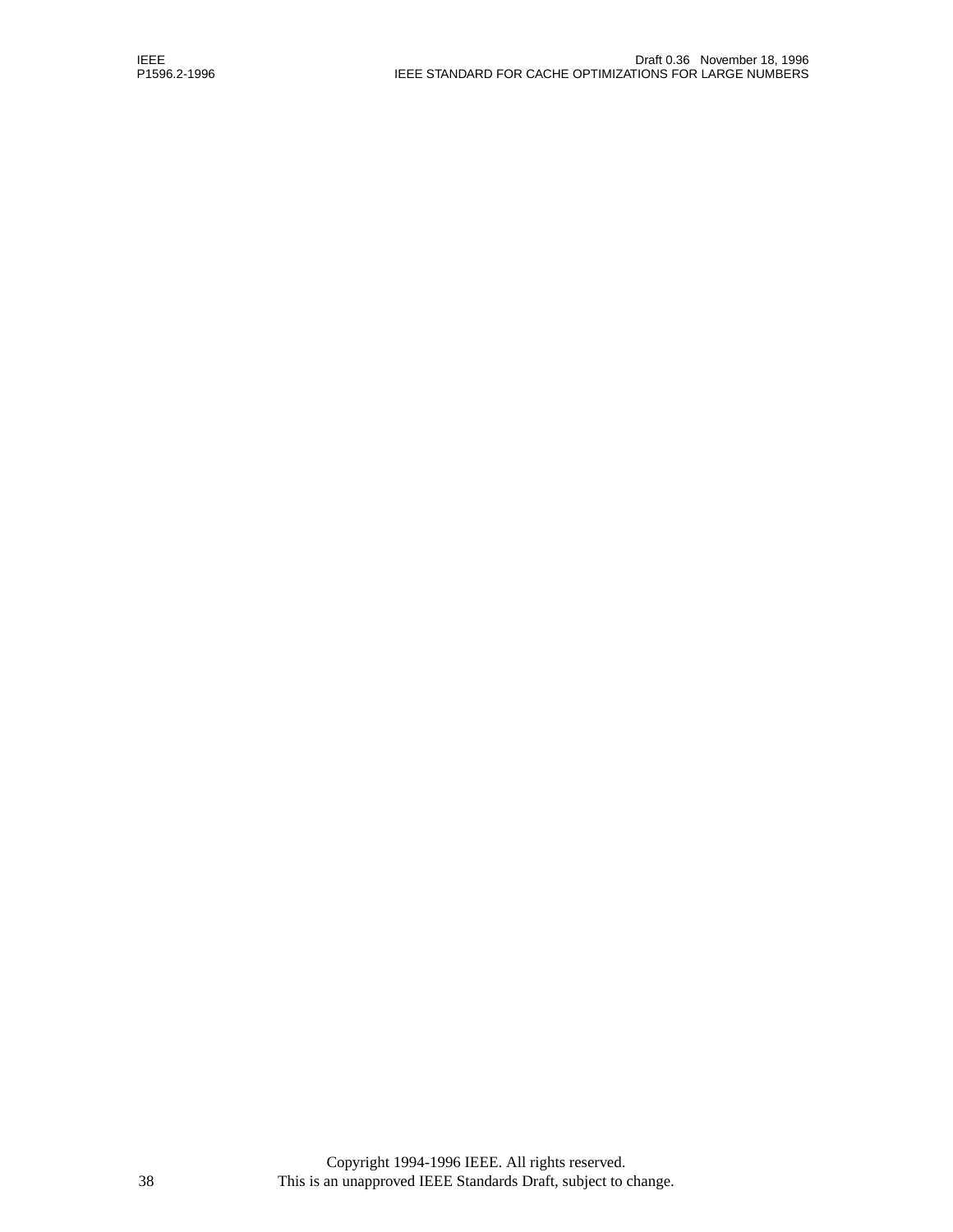# **7. Construction and destruction of GLOW sharing trees**

# **7.1 Construction**

The GLOW sharing trees are constructed with the involvement of the GLOW agents that impersonate the memory directory in various places in the topology. A node uses a special request to access a line of widelyshared data. A normal request would go to the memory directory and the node would be instructed to attach to an SCI list and get the data from the head (if the list was stable) or the last node that joined the list if the data were still in transit (as in figure 27). However, the special request is intercepted at the first agent (where the request would change rings), *at the agent's discretion*. The intercept causes a lookup in the agent's directory storage to find information (a tree tag) about the requested line which will result in a *hit* if there is an allocated tag or a *miss* otherwise:

If the lookup results in a miss, the agent sends its own special request for the data block towards the home node (figure 27). The agent instructs the requesting node to attach to a child list comprised only of the virtual tail (the agent itself) and wait for the data<sup>4</sup>. As soon as the agent gets a copy of the line it will pass it to the child-lists through the virtual tails. Through the use of the virtual tail the SCI node cannot tell the difference between a GLOW agent and the actual memory directory.



**Figure 23—Node attaching to a prepend SCI list**



#### **Figure 24—GLOW agent intercepts node's request and generates its own request (Miss in the agent's directory)**

If the lookup results in a hit, the requesting node is instructed to attach to the appropriate child-list. It will get the data from either the agent (if it caches data) or the previous head of the child-list.

<sup>4</sup> Unlike the base SCI protocol, where nodes continuously request the data until they are available (polling), the GLOW extensions assume that nodes make only one request for the data, which are then forwarded from a sibling when they become available.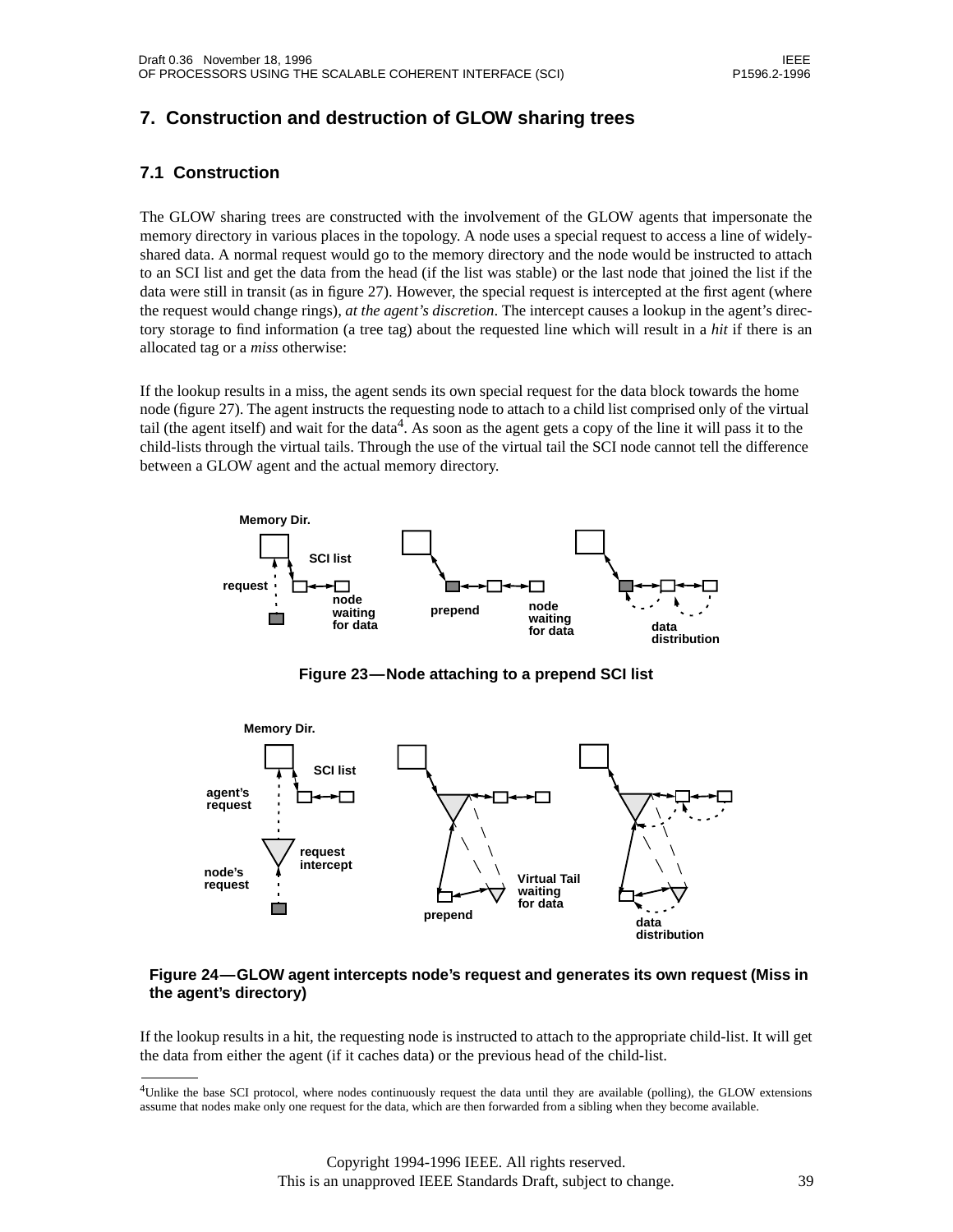

### **Figure 25—Hit in agent; node joins a pre-existing child list**

Since a GLOW agent can have multiple child lists the requesting node might be the first in a child list while the agent has other child-lists. In this case, i.e., when the requesting node attaches directly to the virtual tail in a new child list the agent has to *fetch* the data from one of its other child-lists. Notice that the agent cannot repeat its request to get the data, since this would result in joining the sharing tree twice.

The fetching of data is achieved by the agent attaching as a virtual head in front of one of its populated child lists and reads the data. Fetching data can be applied recursively (descending the sharing tree) until a node that actually has the data is found.



**Figure 26—Hit in agent, node joins a new child-list**

In the case of a miss in the agent, its own request will be treated the same way in the next agent. Eventually the last agent will get the data from memory and pass it to its child-lists. When all nodes simultaneously read a cache line (for example, after a global barrier) all the linear lists can be constructed in parallel. Copies of the cache line are distributed down the tree concurrently with list construction.

Request combining occurs because the GLOW agents generally do not let intercepted requests pass them by. Instead when the agent is invoked, it generates its own request and sends it towards the remote memory directory. The memory directory sees only the requests of the first level of agents. Such behavior has two effects: First it eliminates memory hot spots, the situation where a node receives a disproportionately large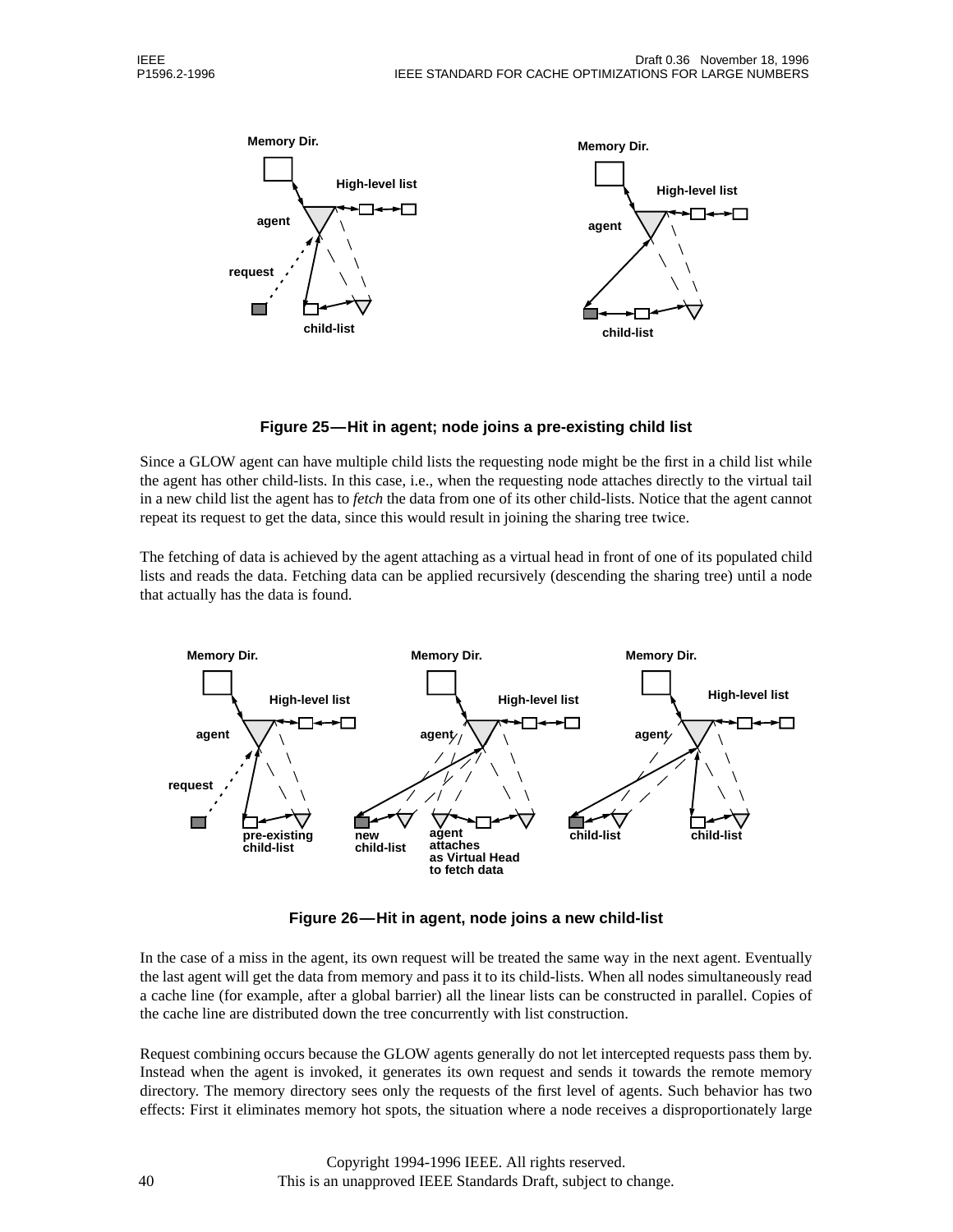number of requests in a short time compared to other nodes in the system. Second, because the requests are satisfied locally, messages travel only short distances, thus decreasing the load on the network.

# **7.2 Agent deadlock avoidance**

An agent may choose to ignore a request completely. This does not affect the correctness of the protocols at all, but it may have a negative impact on performance. When an agent ignores a request the request is passed to the next hierarchical level where hopefully it will be serviced by the higher level agent. In this case the node that issued the original request joins a linear list in a higher hierarchical level than normally. The request may be ignored by multiple agents all the way to the home node where eventually it will be serviced by the memory directory. The agents may ignore requests to avoid deadlocks due to storage conflicts.

Specifically, a request is always ignored when it requires storage for a tree tag that is currently taken by another tree tag in a waiting state (not yet part of a stable tree). A deadlock can occur when two different sharing trees in construction, require the same tree tags in two different GLOW agents. Assume that one sharing tree occupies a tree tag (in a transient state since the tree is still being constructed) in the first agent, while the other sharing tree occupies a tree tag in the second agent. If each of the trees requires the tree tag in the agent occupied by the other tree in order to complete construction then there is an unavoidable deadlock. By letting the agent ignore requests that need a transient tree tag occupied by another sharing tree this problem is avoided. If a tree tag is in a stable state (in a stable part of a sharing tree) then it can be deleted (rolled out) to be used for new tree.

### **7.3 GLOW tree deletions**

#### **7.3.1 SCI cache rollout from a GLOW sharing tree**

An ordinary SCI cache leaves the tree (rolls out) because of a replacement or as a prerequisite for writing the data. The SCI caches follow the standard SCI protocol to rollout from the sharing tree.

### **7.3.2 GLOW agent rollout from a GLOW sharing tree**

Agents roll out because of conflicts in their directory (or data) storage or because they are left childless.

Childless agents are not allowed in the tree. As soon as the last child rolls out the agent rolls out too. This is necessary since a childless and dataless agent would have to repeat its request for data in order to service new children. As mentioned above, agents are not allowed to repeat their requests.

TBD. Other options may exist. Can an agent repeat its request and not join an SCI list again ?

When an agent finds itself childless it is only connected to the tree with its *forward* and *backward* pointers, just like an SCI cache. In this case the rollout is the standard SCI rollout.

The agent rollout permits the structure of the tree to degrade gracefully. The rollout is based on chaining the child-lists and subsequently substituting the chained child-lists in the place of the agent in tree. This is feasible because of the policy of not enforcing multilevel inclusion in GLOW. In the opposite case the subtree beneath the agent would have to be destroyed.

In figure 27 A we depict a segment of a sharing tree where the agent in the middle of the high level list is about to rollout. The agent becomes *virtual head* in all its child-lists with *attach* requests (figure 27 A and B). The previous heads of the child-lists are now mid nodes. All the virtual nodes are in reality only one entity (the agent itself) and there is no change in the pointers of any node. The only change is in the perception of the nodes that were heads of the child lists. Before the attach these nodes believed the agent to be the memory directory, while after the attach they believe the agent is just another node in from of them..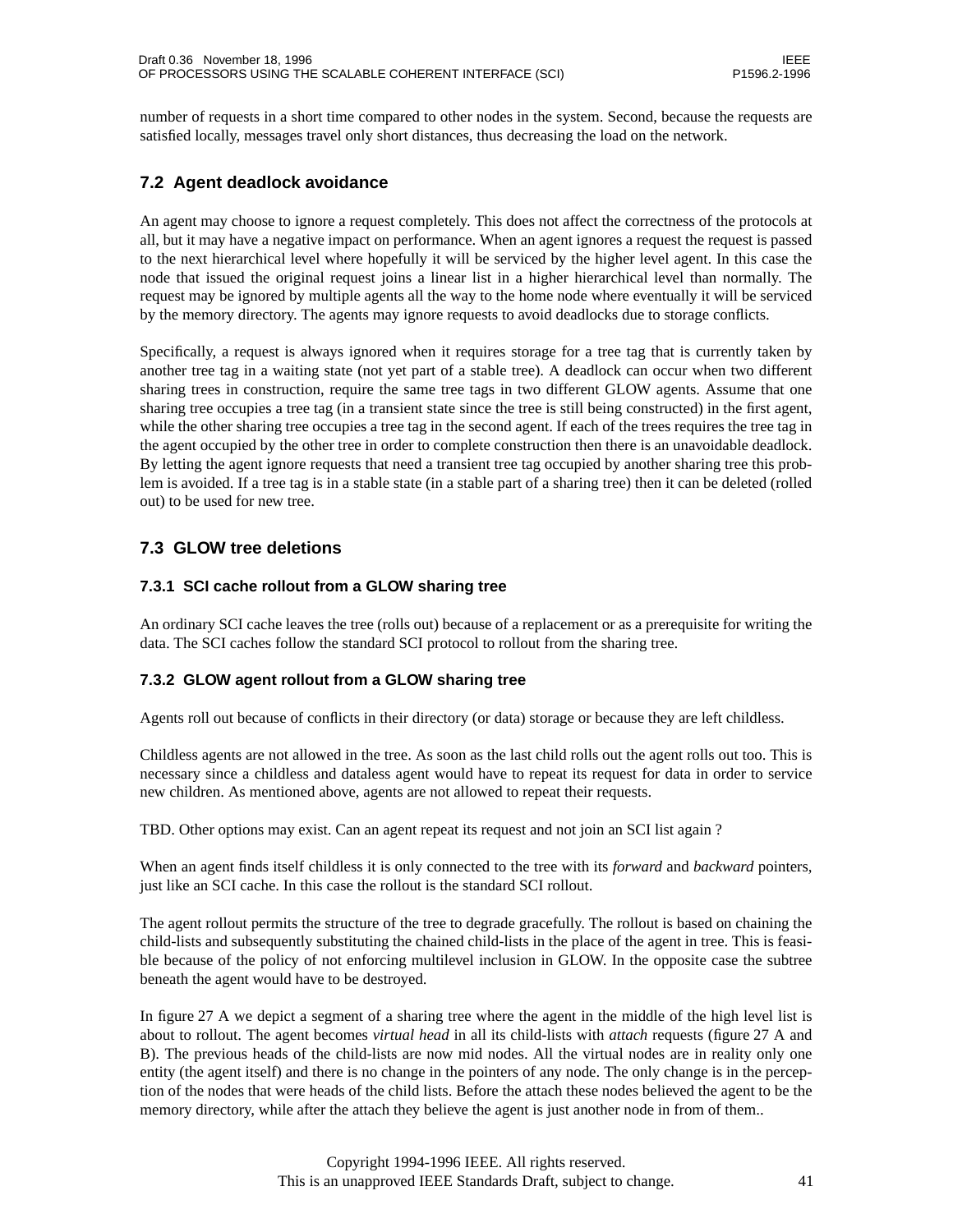

**Figure 27—GLOW Agent as virtual head in front of all its child-lists**

Since the virtual tail of the leftmost child-list and the virtual head of the rightmost child-list are the same node (the agent) they can rollout as one (in one atomic rollout) and leave the two child-lists connected into one (figure 27 A). In this way any number of child-lists can be concatenated into one list in one step. Concurrently, the agent rolls out as virtual head and virtual tail of the concatenated child-lists (figure 27 A). The sharing tree after the agent rollout is shown in figure 27 B.



**Figure 28—Child-list concatenation and agent rollout**

Although the sharing tree degrades over time as agents rollout this method is potentially more effective than the alternative of invalidating all the agent's child-lists (a method we call Destructive Rollout). Two arguments support this claim: First, there is minimal interference to other nodes: while in the Destructive Rollout many shared copies that are potentially in use, are invalidated, this scheme requires only the participation of the heads and tails in the concatenation of the child-lists. Second, the latency of invalidating a subtree can be higher than the latency of chaining the child-lists together and substituting the agent. Therefore replacements in the agent's directory storage can be much faster.

# **7.4 GLOW sharing tree destruction**

In order to write a cache line a node must first become the head of the top-level list connected directly to the memory directory in the home node (figure 27 A,B). In this position the node is the *root* of the sharing tree and it is the only node that has write permission to the cache line. A node has to rollout from the sharing tree before becoming root.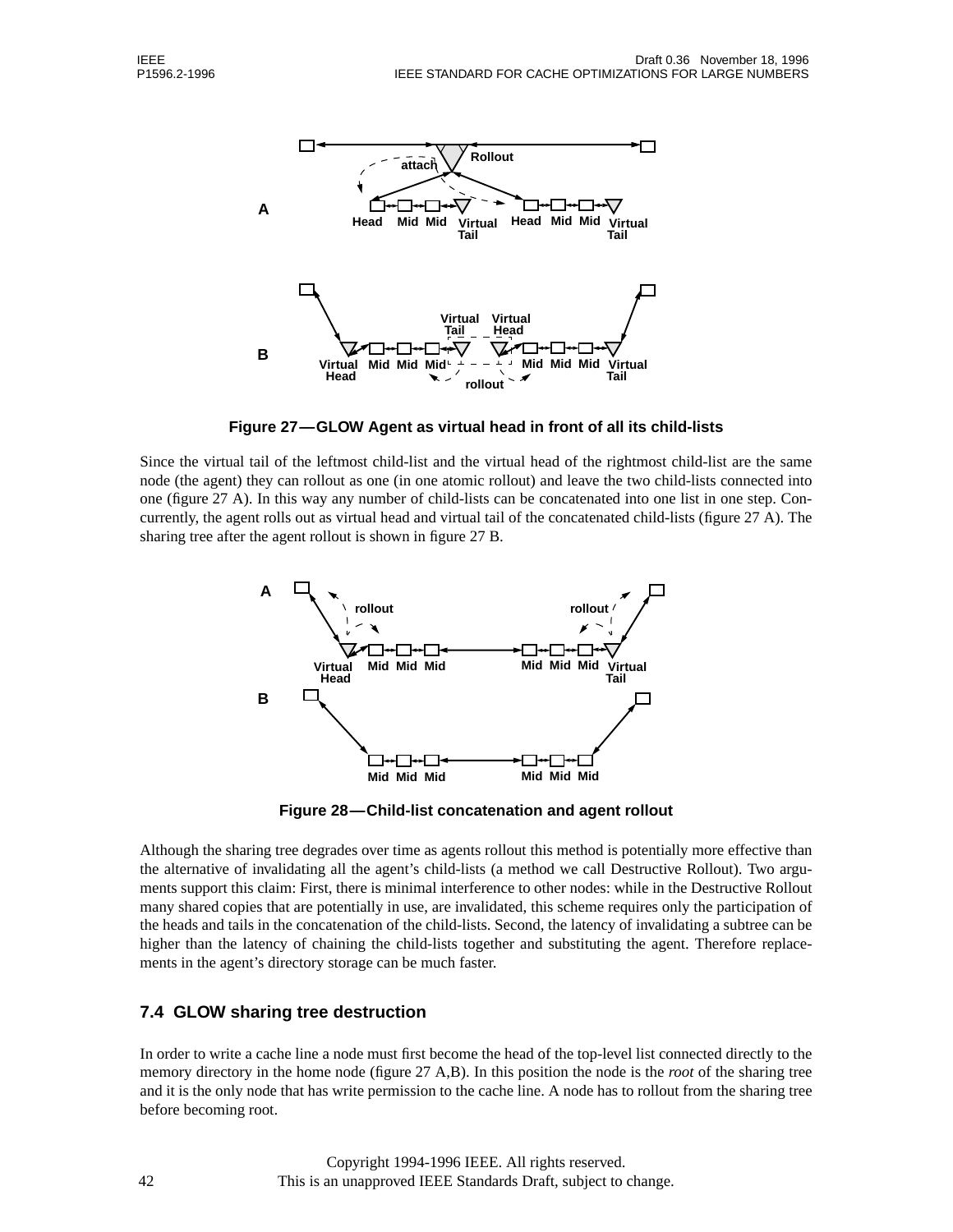After the cache line is written, the node starts invalidating the highest level of the sharing tree using the SCI invalidation protocol. However the GLOW agents react differently to invalidation messages than the SCI caches. On receipt of an invalidation message the GLOW agent concurrently does the following:

- Ignores the node that send the invalidation message pretending that it is about to rollout (figure 27 B). TBD- a negative acknowledgment to the initial invalidation request may be required to deal with time-outs.
- Forwards the invalidation to its downstream neighbor; if the downstream node happens to be an SCI node and responds with a new pointer the agent proceeds with invalidating the next node (figure 27 B).
- Attaches to its child-lists and as a virtual head starts invalidating them using the SCI invalidation algorithm (figure 27 C).

When the agent is done invalidating its child-lists it waits until it becomes tail in its list. This will happen because it will either invalidate all its downstream nodes or they will rollout by themselves (if they are GLOW agents). When the agent finds itself childless and tail in its list it will invalidate and rollout from its upstream neighbor, freeing it to invalidate itself (figure 27 D).



**Figure 29—Invalidation of GLOW sharing Tree**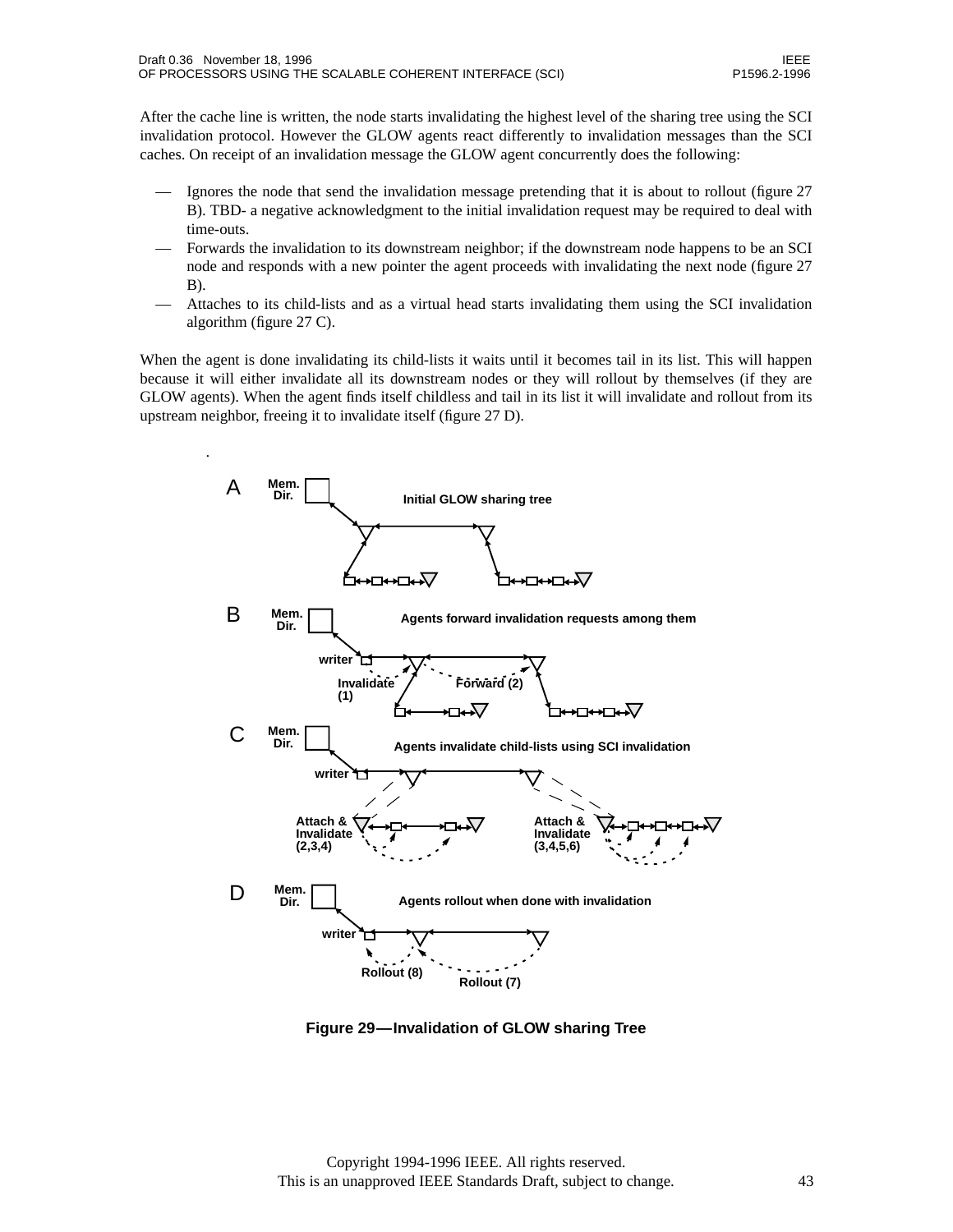# **7.5 GLOW Update (StoreUpdate)**

TBD. This section needs further development.

With a GLOW Update protocol a sharing tree is constructed and it is subsequently used to distribute updates. There are several issues in implementing such a scheme. For sequential consistent memory models, a central place is needed where updates can be serialized. This is either the memory directory itself or the root of the sharing tree if it is unique as is the case for GLOW. It is desired for writer nodes not to leave their place in the tree so the tree structure remains unaffected.

### **7.5.1 Full GLOW tree update**

A writer node becomes the root of the tree and sends updates down the tree. Updates are forwarded by all nodes in the tree (GLOW agents and SCI nodes). When the updates reach the leaves of the tree acknowledgments are returned to the root. The root node prohibits any other node of becoming root until it receives all the required acknowledgments. Although, currently the writer nodes leave their place in the tree to do updates we do have a solution for the nodes to do the updates in place. This update protocol does not assume sequentially consistent memory.

This form of update requires changes in the SCI protocols: update of SCI nodes and request forwarding.

TBD. Status of the SCI Update protocol.

#### **7.5.2 Partial Update**

Partial Update protocol is when only the GLOW agents are updated. This protocol is exactly the same as GLOW invalidation except that only SCI nodes are actually invalidated and deleted from the tree. GLOW nodes are updated and remain in the tree.

GLOW agents forward the updates among them. Intervening SCI nodes are invalidated (the GLOW update message is equivalent to the SCI invalidate message). The rest nodes in the sharing tree are invalidated and they have to request the data again. In this way we decrease the update traffic by updating only a few GLOW agents and we bring the data closer to nodes that might potentially access them in the future.

Partial Update requires no change in the SCI nodes.

### **7.5.3 Pipelined Updates**

Pipelined Update tries to solve the problem of delaying any further updates until the writer node gets all acknowledgments back. It still guarantees that all nodes of the same tree will observe the same order of updates. The updates are pipelined and the pipeline stages correspond to the hierarchical levels of the tree. Each hierarchical level signals the receipt of the update immediately to its parent level, at which point the next update is allowed to proceed. Depending on whether we care the final acknowledgments of the updates (that ascend the tree to the root) must be observed in order or not, we may impose pipelining to the returning acknowledgments. As of yet, the details of this scheme have not been carefully examined.

#### **7.5.3.1 Pipelined Updates in SCI**

TBD. Pipelined Updates are applicable in SCI. Describe.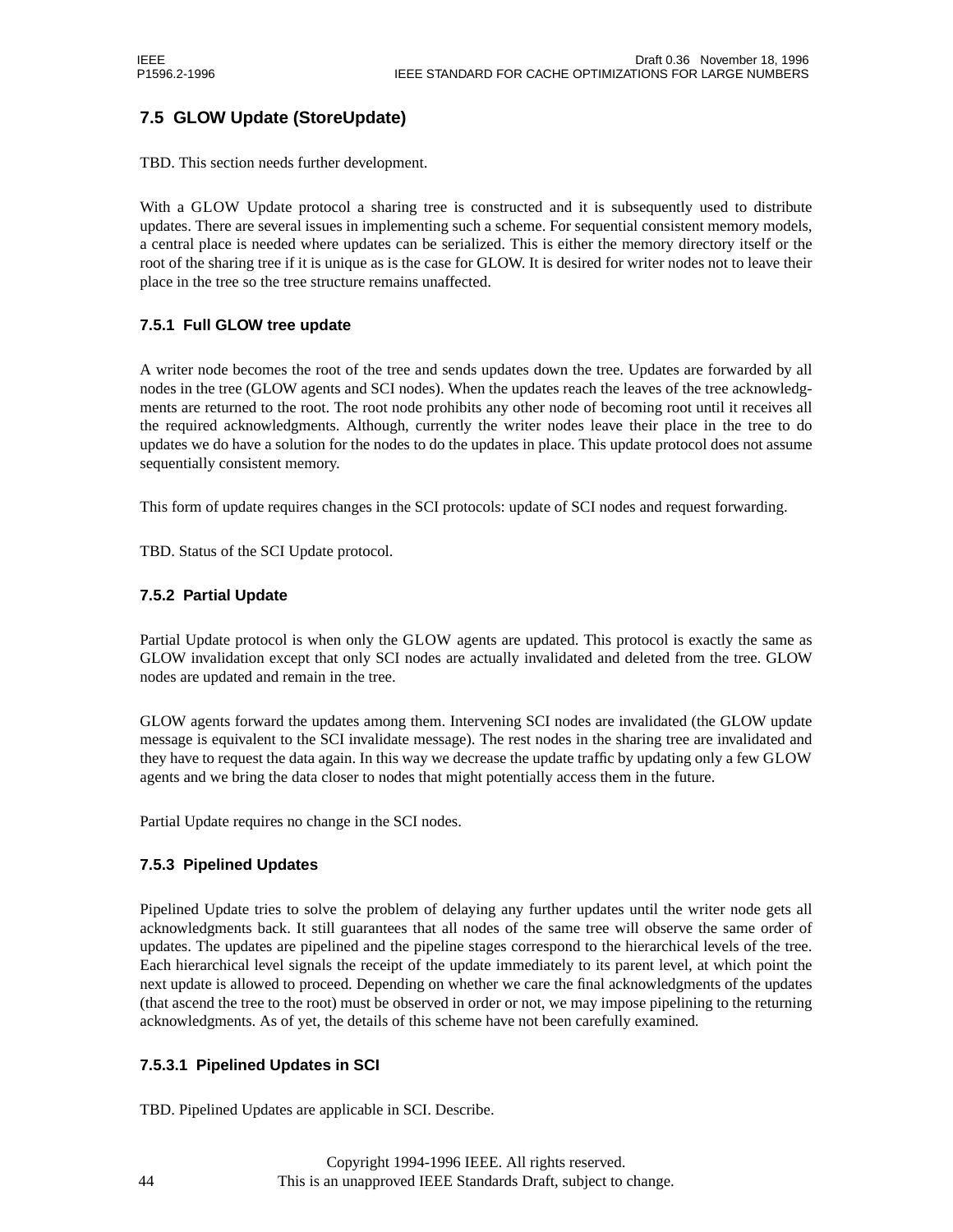# **7.6 Combinable Fetch&**Φ **in GLOW**

GLOW performs combining of reads (independently of their timing) thus speeding up accesses to widely shared data. An opportunity arises here to leverage the cost of having GLOW agents for more complex operations such as combinable Fetch&Add or Fetch&Increment and combinable Test&Set. This would expand the use of GLOW to synchronization objects such as high contention locks and barrier counters, and it would help in the implementation of various algorithms such as reductions or centralized work queues. Even without these enhancements GLOW Update can be rather useful in implementing barrier synchronization in systems that do not provide for it in hardware. The details of these enhancements have not been examined closely. It should be noted however that implementing Fetch&Add in GLOW is rather difficult.

# **7.7 Adaptive GLOW**

GLOW is used only for widely shared data. For this a special request (a variant of the FRESH) request is employed. Widely shared data can be defined by the user or compiler. The special requests are generated by the processor when it accesses such data or alternatively a special processor instructions (e.g., favored or colored loads) or a sequence of instructions generate such requests.

GLOW can be extended to discover widely shared data dynamically. This is useful when special requests cannot be generated easily or the widely shared data are unknown. In this section, enhancements to the GLOW extensions are discussed. The adaptive GLOW discovers widely shared data at run time. The full responsibility for handling widely shared data is transferred entirely to the coherence protocols. However, adaptive GLOW may require small changes in the SCI nodes.

### **7.7.1 Discovery of widely shared data**

There is a single point in the shared memory machine where the history of data block can be observed. This is the memory directory at the home node of the data block. Widely shared data can be discovered at run time with a counter in the memory directory that counts write runs (the number of reads in-between writes). The counter is incremented for every read request and it is reset to zero with a write request. This assumes that the writer must notify the memory directory in order to write the cache line (in accordance to the FRESH state of the nodes in the sharing tree). If the counter exceeds a certain threshold the data are deemed widely shared. The counter does not need to be very large to detect widely shared data and its size does not need to be proportional to the size of the system. This is because, most shared memory programs either share data among very few nodes or (in the case of widely shared data) among all (or almost all) of the nodes. This bi-modal behavior of shared-memory programs has been observed in many benchmarks programs.

TBD - Extend discussion on the counter size.

After the detection of widely shared data, the objective is to either set up the GLOW agents in the topology to handle the widely shared data transparently or notify all nodes about the nature of the data block so they can use GLOW for further accesses (by issuing special requests).

TBD- Detecting widely shared data requires changes in the SCI memory directories. Discuss specific changes and their implementation.

### **7.7.2 Top-down trees**

In this scheme the sharing trees are build top-down. Ordinary read requests arrive at the memory directory which can detect widely shared data. When the memory directory detects widely shared data it starts sending back special responses. On their way back to the requesting nodes, the special responses build the sharing trees by invoking the GLOW agents.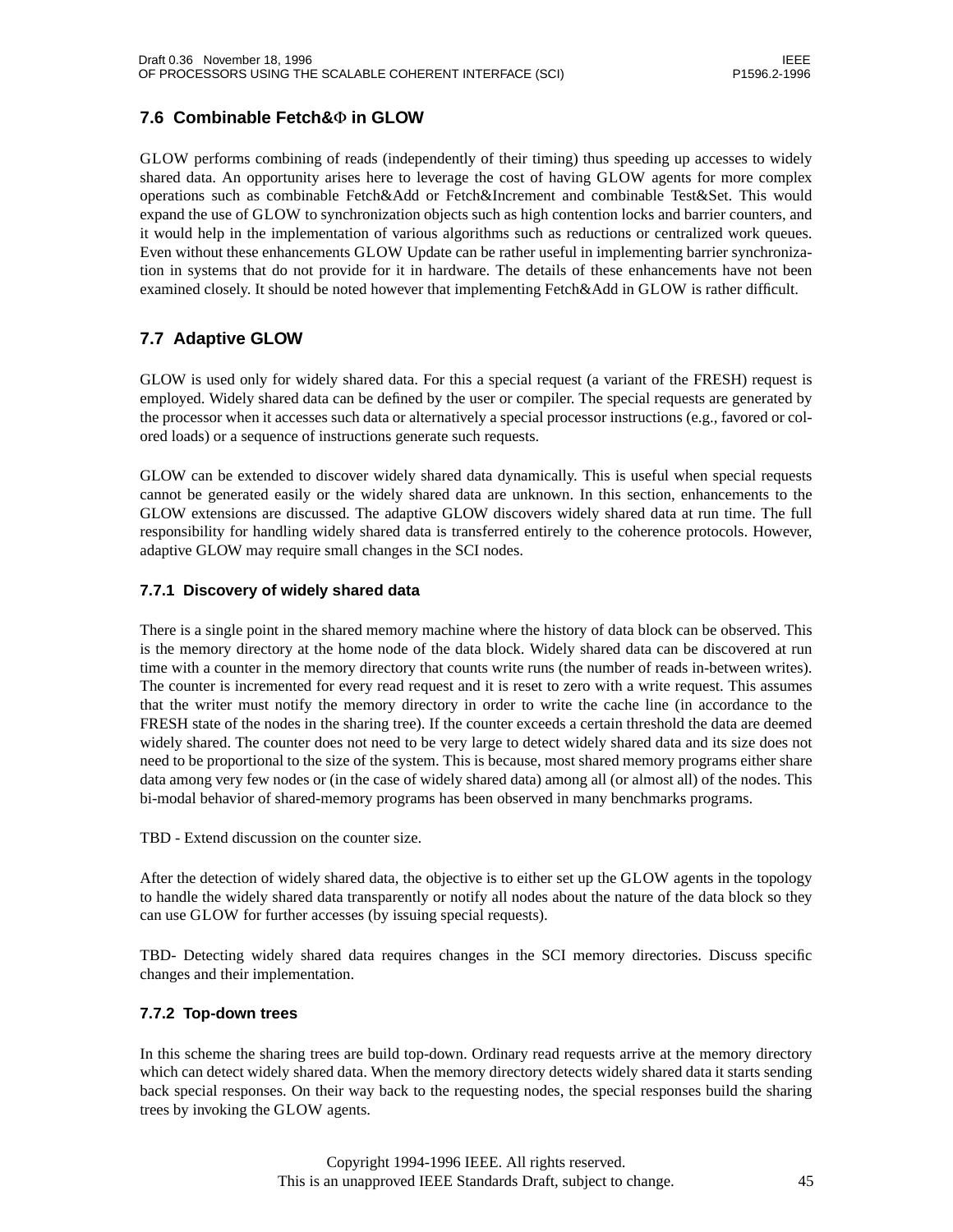In detail this scheme works as follows: Nodes read a data block by sending ordinary requests to the memory directory. A counter per data block in the memory directory counts the read requests between the writes. The counter is reset with every write. While the value of the counter is low, the memory directory services the nodes by returning ordinary responses to the read requests. If the counter exceeds a certain value, the data block is considered to be widely shared. All read requests beyond this point are serviced by special responses. These special responses have to return from the same path the corresponding requests took and they invoke every GLOW agent on their way. The GLOW agents are instructed (by the special responses) to install the appropriate information in their caches and start intercepting any further requests for the relevant data block that go toward the memory. The sharing trees are build top-down from the memory directory toward the requesting nodes. A few of the first requests as well as a few requests that will escape the agents will not be handled as widely shared. This scheme however, has some disadvantages:

- 1) It is very sensitive to timing in the network: whether the agents (after they are invoked by the special responses) will be able to stop a burst of requests going toward memory depends on the exact timing of the requests and the latencies of the system components.
- 2) It is topology dependent since it requires that the special responses take the reverse path of the corresponding requests.
- 3) It requires that the GLOW agents snoop at everything, possibly slowing down every transaction in the system. After the GLOW agents are instructed to install the appropriate information about a data block in their caches they have to snoop at every passing request in case it has to be intercepted

# **7.7.3 Direct notification**

The notification of which data block is widely shared, goes to the nodes instead of the GLOW agents. This information is then stored in a table in each node. On subsequent cache misses, the nodes consult the table before they send out any request. If, according to the table, the requested data are widely shared, then a special GLOW request is sent and the building of the sharing tree proceeds as described in previous sections. The notifications are sent directly by the memory directory to all nodes (broadcast) at the point when the memory directory decides that the data block is widely shared. This method also has some drawbacks:

- 1) If the broadcast of the notification arrives at the nodes after they have sent their requests to memory (*i.e.,* too late) the opportunity to build a sharing tree is lost.
- 2) If the data change from widely to non-widely shared, a scheme is needed to detect this change and notify the nodes again. Unfortunately, since the nodes believe that it is widely shared they will use the GLOW agents for their accesses. The GLOW agents will mask requests from the memory directory which means that it no longer has a correct picture of the access behavior in the system.

# **7.7.4 Hot tags**

Notification about which data block is widely shared is transferred to the nodes by overloading the invalidation messages. The notification is sent when a writer invalidates the readers of widely shared data. The writer notifies the memory directory before writing the data. The memory directory informs the writer that the data block was widely shared (based on the value of the counter). The writer overloads its invalidation messages with the value of the counter which is then received by all readers (but potentially not all nodes in the system). The invalidated readers can keep the information about the widely-shared nature of the block in special tables as mentioned before or in the invalidated cache blocks themselves, called *Hot Tags.*

Since we do not need the data of an invalidated cache block, we can store the counter value that was carried by the invalidation messages in the data area so we do not need to increase the size of the tag itself. A new tag state ("Invalid\_with\_counter") is required to distinguish between the invalidated data and the counter value. If the counter value is not used at all to make local decisions regarding the nature of the data, a new state ("Invalid\_widley\_shared") suffices. When the node references again the cache line (assuming it was not replaced) it finds it in an extended invalid state. This forces the node to use a special GLOW request to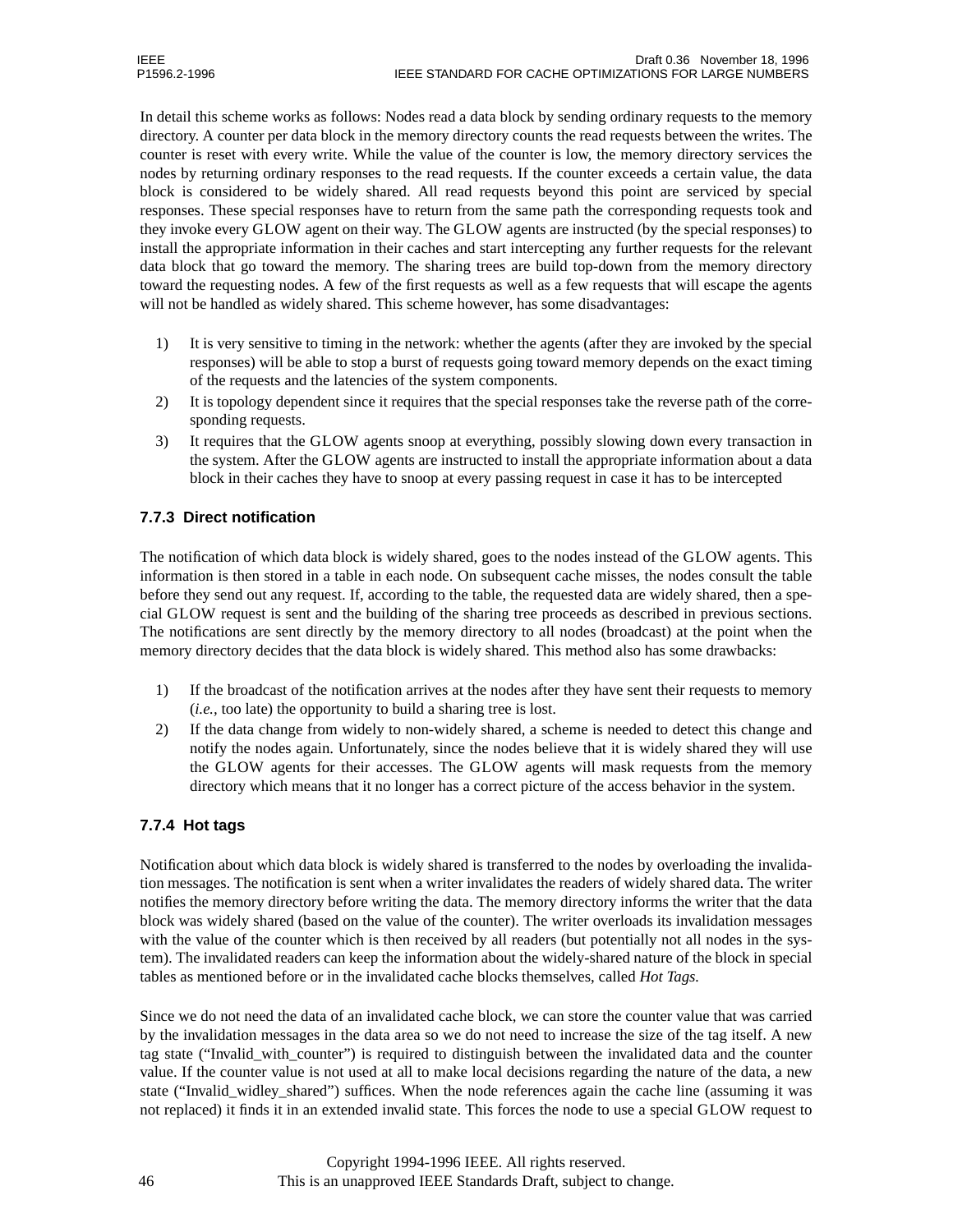access the data block. The building of the sharing tree proceeds bottom-up as described in previous sections. There are two reasons why this scheme could be successful:

- 1) Many programs that have widely shared data are bimodal in their degree of sharing, *i.e.,* they have low and high degrees of sharing but not much in between. This means that with the invalidation of a widely shared data block most nodes are notified about its nature.
- 2) In the case where widely shared data are frequently written (*e.g.*, inside a loop), it is unlikely that the hot tags will be replaced, thereby losing the information, by the next time the nodes will reference the same block. This case is very important because frequently written widely shared data are a serious performance concern.

The reason why such a scheme could not be very successful for some programs is that some data blocks are widely shared only once. This scheme fails to do anything for the first time the data are widely accessed. Furthermore this scheme also does not adapt instantaneously to a change in the nature of data from widely to non-widely shared. However, given enough time unused hot tags are likely to be replaced, returning the nodes to a state where they do not have any knowledge about the nature of the data.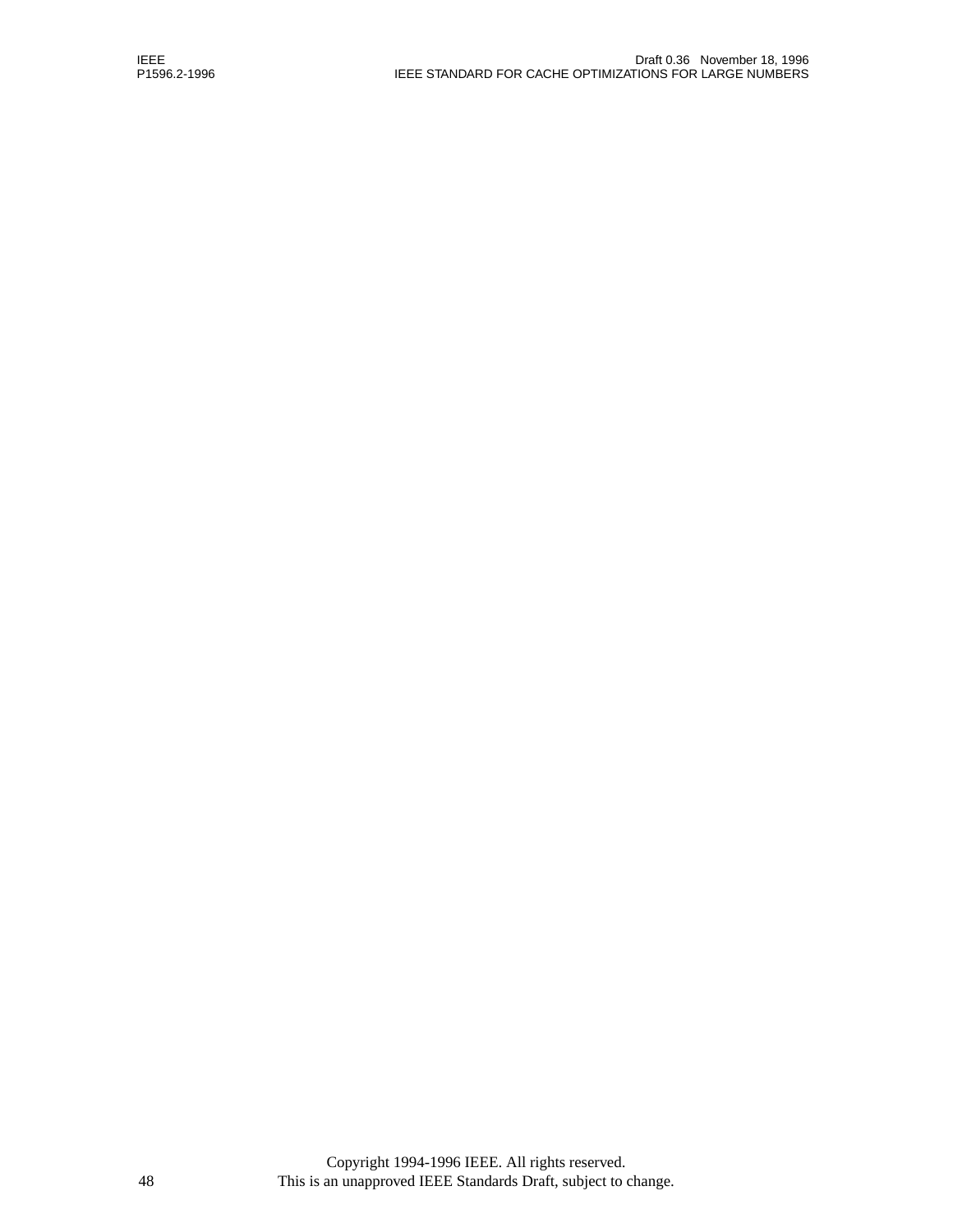# **8. Integration of STEM and GLOW**

TBD - This work is in early stage.

GLOW and STEM can be integrated in one protocol. GLOW can be used to provide topology specific request combining. If the GLOW agents provide very few tree tags, replacements in the GLOW tree are going to convert it to a liner list. STEM can be used to convert these lists to trees. In this way STEM trees inherit the geographical locality of the GLOW trees. The exact point when STEM can kick-in and start converting lists into trees is not clear at this point. STEM can be used on the GLOW tree itself, to convert childlists into trees.

The existence of GLOW agents has serious implications for STEM's merging algorithms. GLOW can provide local merge-labeling.

TBD - Implications of using GLOW agents to provide request combining for STEM trees.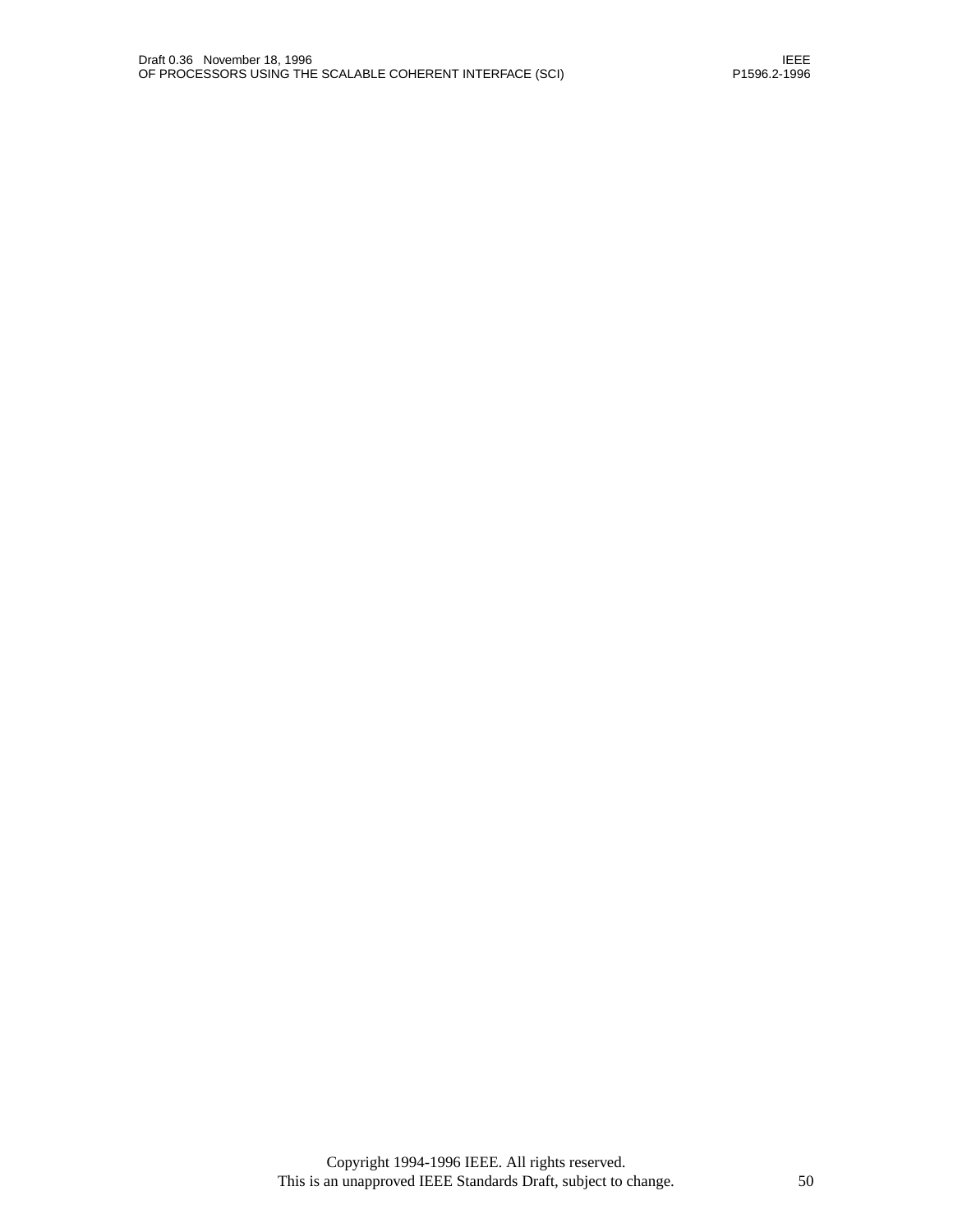# **9. SCI issues**

### **9.1 Local memory tags**

### **9.1.1 Partitioned DRAM storage**

TBD - Complete this section. Be careful to ensure emulation of SCI behavior and ensure forward progress.

We expect that many nodes will be shared processor/memory/cache nodes. In these cases, the node's dynamic RAM can be partitioned into a portion that is mapped as global memory (and appears directly in the node address offset) and a portion that is used to cache remote accesses. When accessing the global memory from the local processor, there is no point in copying the data into DRAM cache, since the speed of the DRAM cache and DRAM memory are approximately the same.

Within these environments, the local processor should participate in the SCI coherence protocols when remote processors share or modify the data. However, costs should be minimized by eliminating the need to provide extra cache tags for the local processor.

To do this, the node implements the FRESH memory state. Other nodes can join a FRESH sharing list, but cannot modify the data while it is in the FRESH state. Thus, the local processor can have read-only access to the FRESH state. The local hardware can detect remotely-invoked FRESH-to-GONE changes in the memory state and invalidate the processor's copy.

#### **9.1.2 Transient cache-line behavior**

The local processor can generate conflicts with remotely-cached data in the following circumstances:

- a) Writing shared data. The local processor modifies data, when its memory state is FRESH.
- b) Sharing modifiable data. The local processor reads data, when its memory state is GONE.
- c) Writing modifiable data. The local processor writes data, when its memory state is GONE.

In all of these cases, the node allocates a transient cache tag, to emulate the behavior of a caching processor. Only a few of these cache tags are needed, since the cache tag is only used while converting between memory states.

In case (a), the node joins the old sharing list head, invalidates the other entries, and deletes itself from the sharing list (converting it to the HOME state). The existing SCI coherence protocols efficiently support this behavior, allowing the use of the memory-provided data while the other sharing-list entries are being purged.

In case (b), the node fetches the data from the old sharing list head, converts it into the FRESH state, and deletes itself from the sharing list. To improve system performance, the transaction which prepends to the old sharing list is combined with the transaction which deletes the transient cache entry from the newly formed sharing list.

In case (c), the node joins the old sharing list head, copies the data from the list (leaving it in the STALE state), modifies the data, and purges the remaining sharing-list entry. The existing SCI coherence protocols efficiently support this behavior, allowing the use of the list-provided data before the stale entry is purged. Although one might be tempted to invalidate the old sharing-list directly, the two-transaction access of dirty data is needed to support fault-recovery protocols after transmission failures.

Note that this transient-caching behavior also improves system performance when shared data is accessed by a remote node. The locally cached data is returned to memory and the local node behaves as though the data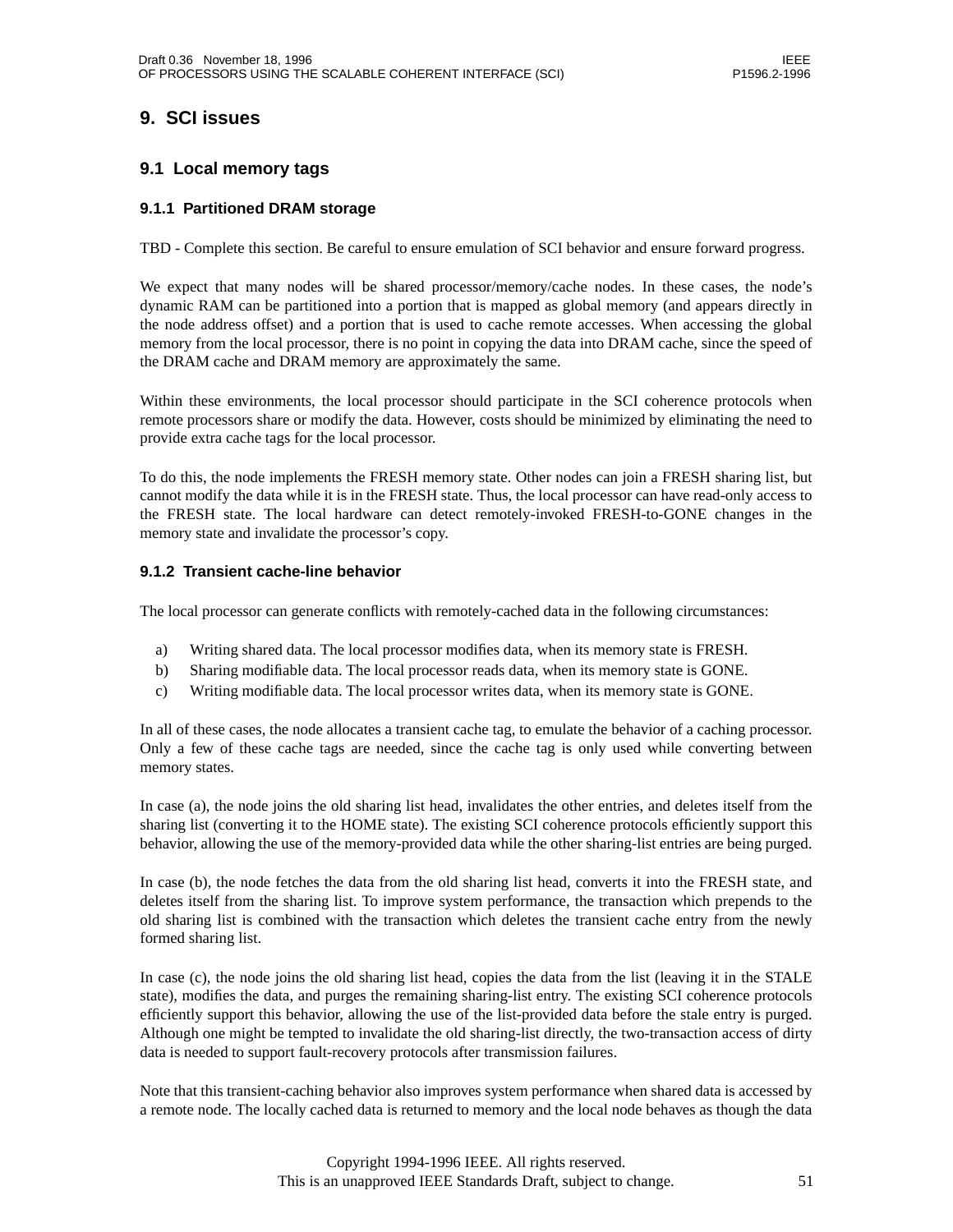were in a FRESH memory state. The node-local cache interrogation delays request-transaction processing, but is otherwise architecturally transparent to the remote node which joins the sharing list.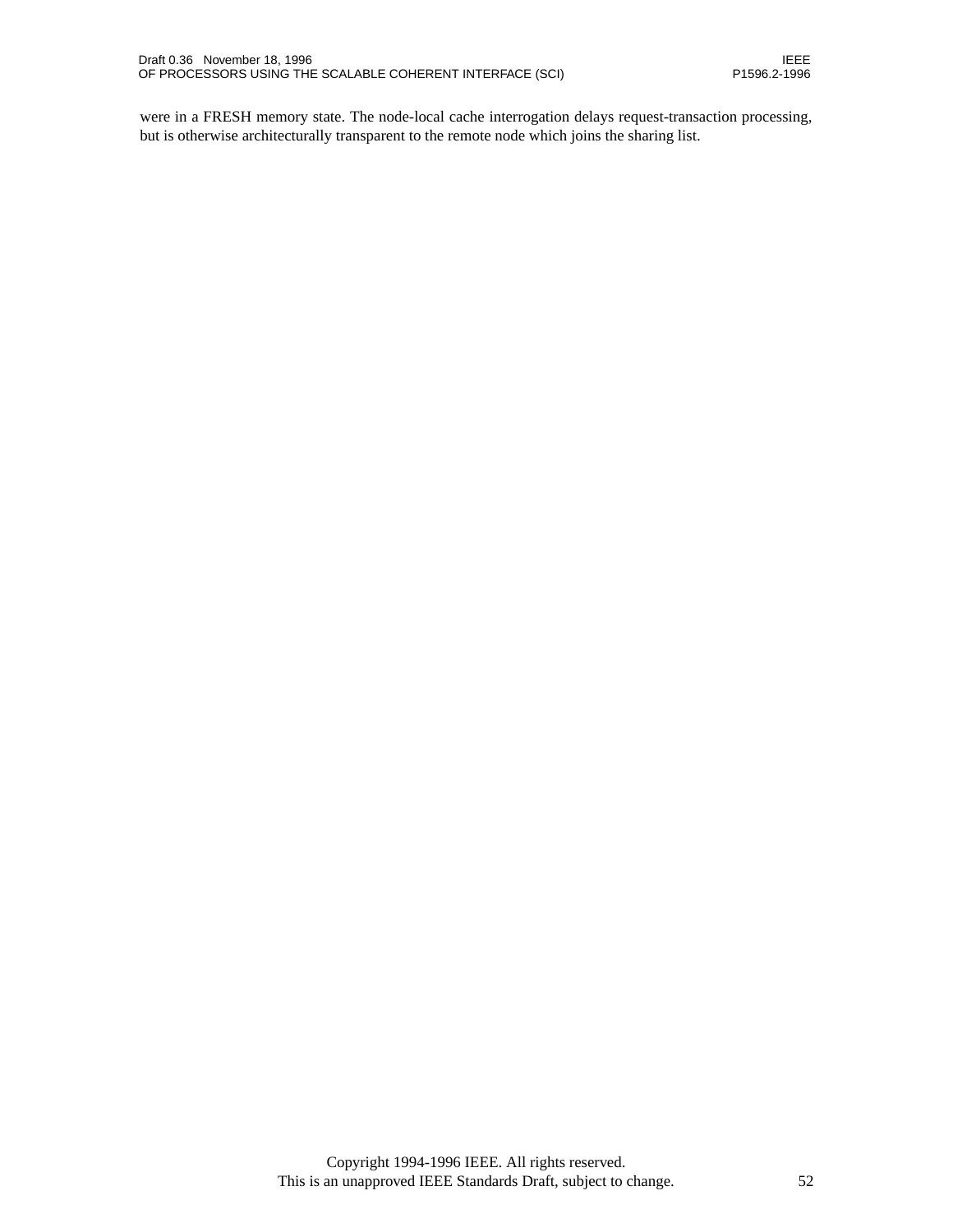# **Annexes**

# **Annex A Bibliography**

(informative)

[Serial] P1394, SerialBus.<sup>1</sup>

[Caches] Michael Dubois and Shreekant Thakkar (editors), "Cache Architectures in Tightly Coupled Multiprocessors," *Computer*, June 1990, Volume 23, No 6.(special issue).

[DashDir] Daniel Lenoski, et. al., "The Directory Based Cache-Coherence Protocol for the DASH Multiprocessor," Proceedings of the 17th International Symposium on Computer Architecture, May 1990, 148-159.

[DashSys] Daniel Lenoski, et. al., "The Stanford Dash Multiprocessor," *Computer*, March 1992, Volume 25, No 3, pp. 63-80.

[Limit] D. Chaiken, J. Kubiatowicz, and A. Agarwal, "LimitLESS directories: a scalable cache coherence scheme", presented at the Fourth International Conference on Architectural Support for Programming Languages and Operating Systems, Santa Clara, CA, April 8-11, 1991.

[SciDir] David V. James, Anthony T. Laundrie, Stein Gjessing, and Gurinday S. Sohi, "Scalable Coherent Interface," *IEEE Computer*, June 1990, Volume 23, No 6, 74-77.

[ExtJohn] Ross Evan Johnson, "Extending the Scalable Coherent Interface for Large-Scale Shared-Memory Multiprocessors," PhD Thesis, Computer Sciences Department, University of Wisconsin-Madison, February 1993. Computer Sciences Technical Report #1136.

[NYU] Gottlieb, A. et. al., "The NYU Ultracomputer — Designing an MIMD Shared Memory Parallel Computer," *IEEE Trans. on Computers*, February 1983, Volume C-32, No 2, 175-189.

<sup>&</sup>lt;sup>1</sup>P1394 is an authorized standards project that is unapproved at the time of this document's publication. The latest version of this document is available from the IEEE Computer Society.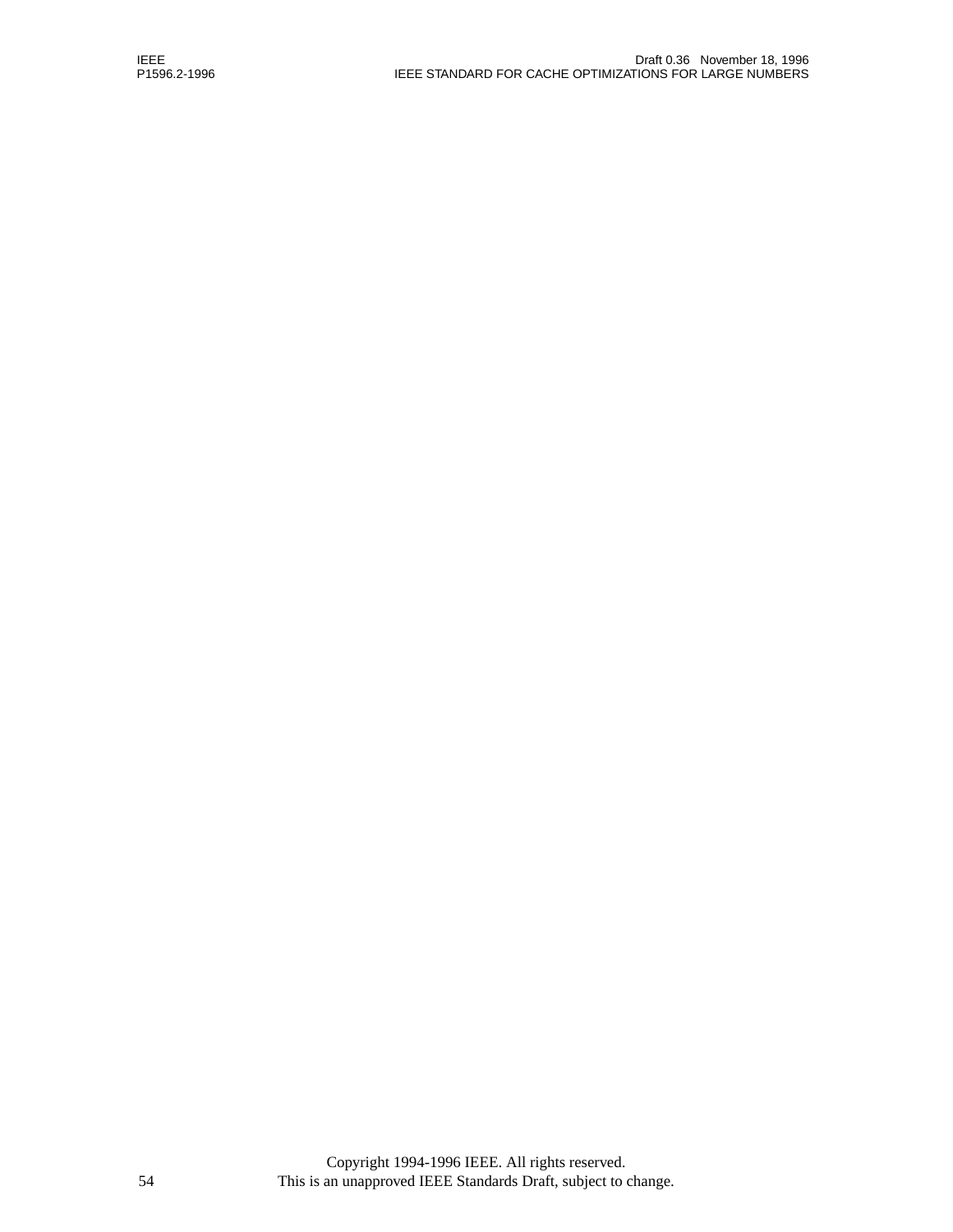# **Annex B Instructions set requirements**

TBD - complete the clause.

This clause describes the features within a processor instruction set which allow heterogeneous multiprocessors to communicate using the features of this standard.

# **B.1 Read and write operations**

TBD - describe how these are defined within the CSR Architecture and shared-data-formats standards.

read1,2,4,8,16,64 write1,2,4,8,16,64 writesb

Note that write64 is useful for message passing.

TBD - should we really encourage indivisible accesses of 64 byte linelets?

Note that writesb is a performance optimization.

# **B.2 Basic lock operations**

TBD - describe how these are defined within the CSR Architecture and shared-data-formats standards.

```
mask&swap, compare&swap, fetch&addBig, fetch&addLittle
4- and 8-byte data sizes
```
# **B.3 Extended lock operations**

TBD - describe how accumulate8 is an optimization of the fetch&add8 instruction.

accumulate8

### **B.4 Transactional memory support**

TBD - We need to think about this one some more. Recent article from Harold Stone should provide some guidance.

### **B.5 Store update**

StoreUpdate8 shall be implemented (for barrier synchronization). StoreUpdatesb and StoreUpdate64 should also be implemented.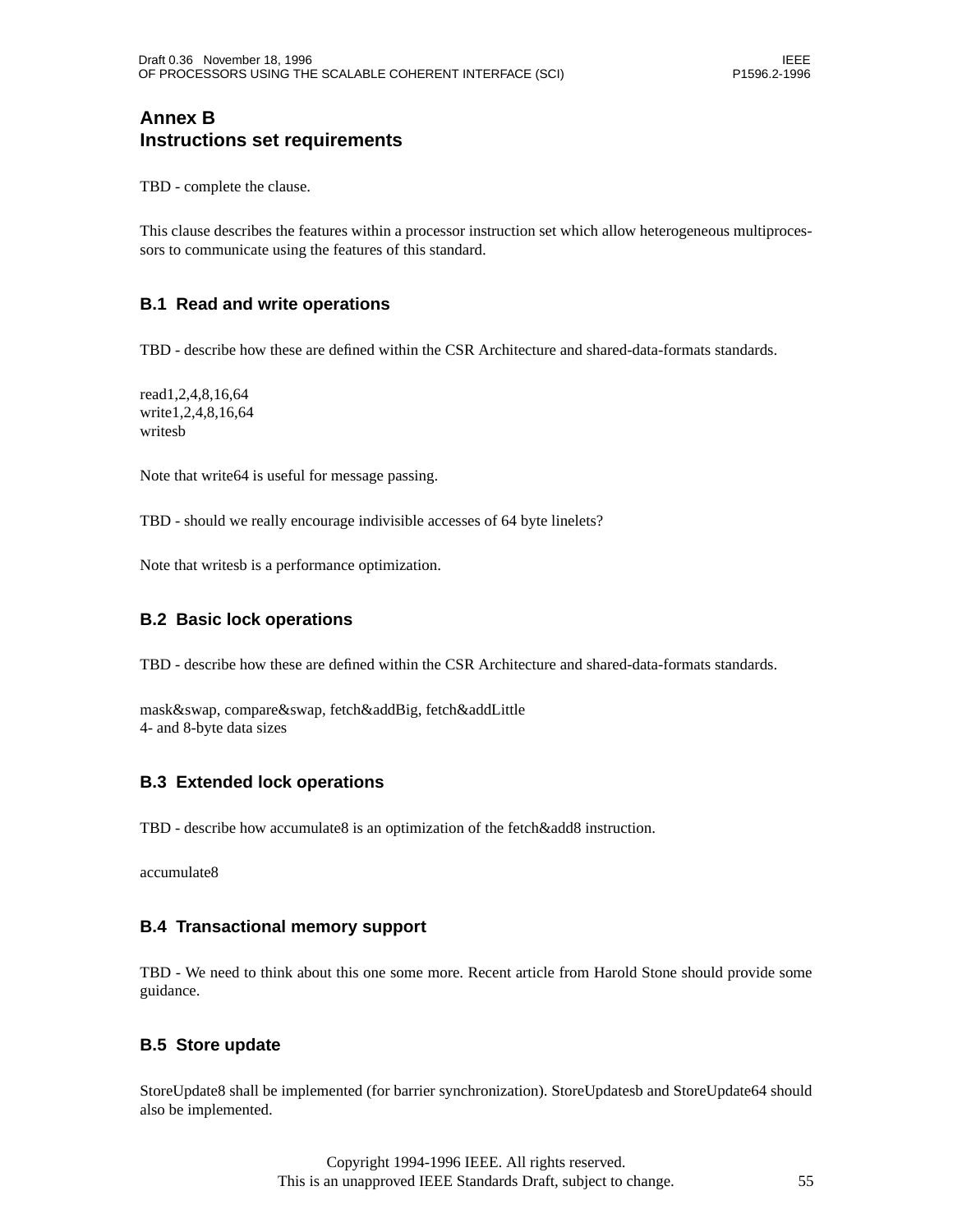# **B.6 Interrupts**

#### **B.6.1 Memory-mapped interrupts**

Interrupts can generate queue-dependency deadlocks if processor nodes delay the acceptance of interrupt requests until other transactions complete. An example is a processor that delays the acceptance of interrupts (these write4 transactions are busied) while higher-priority interrupts are being serviced.

To illustrate such an interrupt-queue deadlock, consider the execution of high-priority interrupt service routines on physically separate processors. If each interrupt service routine sends lower-priority interrupts to the other processor, both interrupt transactions would be continually busied, waiting for the other processor to lower its interrupt-service priority, as illustrated in figure B.1.



**Figure B.1—Deadlocked multiprocessor interrupts**

Processors can avoid this type of deadlock by providing sufficient storage to queue all outstanding interrupts or by not using interrupt-related resources when processing queued interrupts.

### **B.6.2 Maskable interrupt bits**

To immediately queue all memory-mapped interrupts, processors are expected to provide external writeaccess to the least-significant half of a 64-bit interrupt-bits register. Special interrupt-set and interrupt-clear control registers provide local software access, and a mask selectively enables higher-priority interrupts, as illustrated in figure 2.



**Figure 2: Processor interrupt model**

Interrupt-queue bits are preferred to a finite-sized interrupt-vector queue, since the interrupt-queue bits never overflow. Each interrupt-queue bit typically corresponds to a completion-status queue in memory, which can be directly accessed by processors and I/O devices.

### **B.6.3 Prioritized interrupt bits**

TBD - Illustrate a 256-level fixed-priority implementation as well.

# **B.7 Clock synchronization**

TBD - discuss global clock format (integer seconds and fractions-of-a-second components). Illustrate implications of the clock-strobe packet.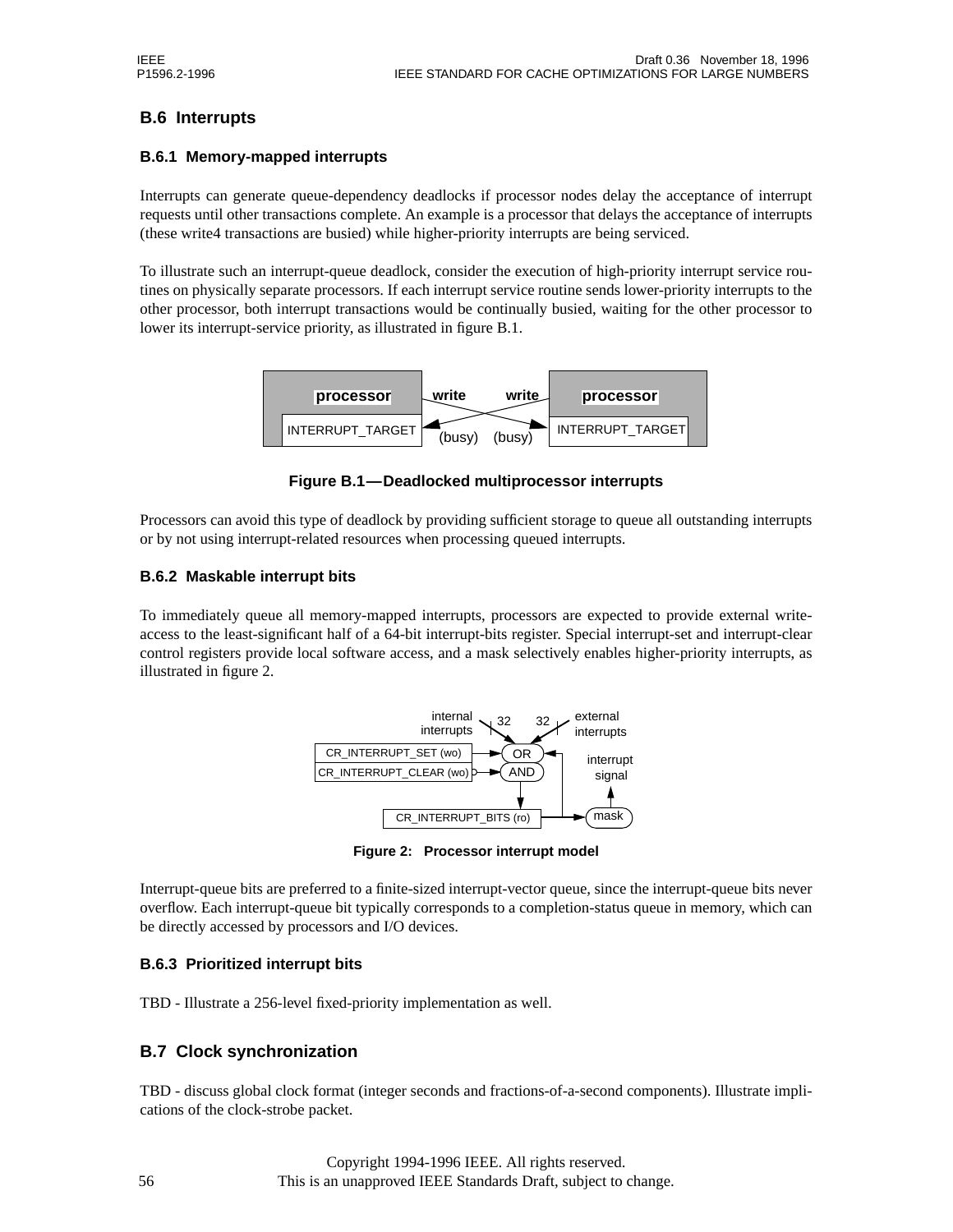To support real-time applications, processors are expected to support 64-bit synchronized clocks which represent time in seconds and fractions of a second, as illustrated in figure B.3.

| integer seconds | fractions of a second |
|-----------------|-----------------------|
| 32 bits         |                       |

**Figure B.3—Globally-synchronized time**

Synchronization of these clocks requires an adjustable clock-tick register (to control clock speed), a clocksample register (to sample clock value on an interconnect-provided clock-strobe signal), and a clock-alarm register for generating interrupts after alarm times are reached, as illustrated in figure B.3.



**Figure B.4—Processor clock model**

# **B.8 Endian ordering**

TBD - discuss the usefulness of a byte-swap instruction, as illustrated in figure B.5.



**Figure B.5—Byte-swap instruction capability**

# **B.9 Cache hashing**

TBD - nodeId-dependent hashing of virtual addresses to cache-index values may be desired to minimize concurrent cache-line rollouts caused by cache-line conflicts.

# **B.10 Page protection**

TBD - discuss 64 byte and 4K protection models. A 64-byte protection model is useful when providing userlevel access to I/O devices.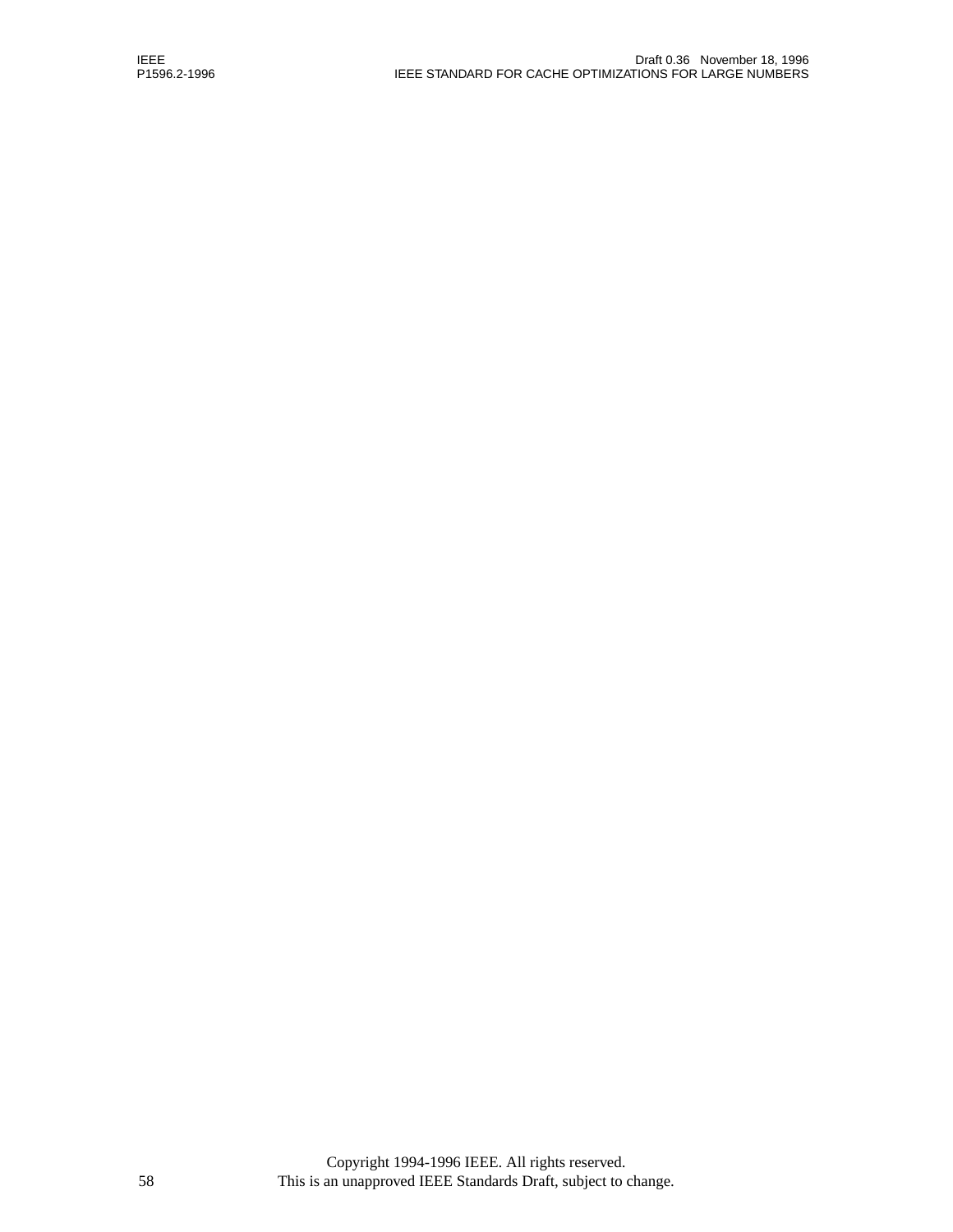# **Annex C Special benchmark considerations**

TBD - complete the clause.

This clause describes the common operations, whose performance requirements have influenced the design of this standard.

## **C.1 Barrier synchronization**

#### **C.1.1 Simple barrier synchronization**

With confidence that the basic sharing-tree structures handled many of the coherent sharing applications, we proceeded to examine "worst-case" scenarios. In particular, we considered synchronization of multiprocessors at barrier points within code (barrier synchronization).

For a design model, we assumed that barrier synchronization involved multiple processes, each of which calls a Barrier() routine, as illustrated in table 1, when its task completes. For n processors, the value of *next* is n larger than the value used on the previous barrier.

#### **Table 1—Simple barrier-synchronization code**

```
Barrier(int *sum, int next) {
  int old;
 FetchAdd(sum, 1);
  /* Wait for barrier to be reached */
 while (*sum != next);}
```
Analysis of this algorithm found potential performance problems. In typical applications, the *FetchAdd()* and *while()* accesses will occur concurrently. Sharing-tree thrashing can occur: each *FetchAdd()* operation destroys the existing sharing-tree structure; each *while()* access rebuilds a portion of the final sharing-tree structure. In addition to generation of unnecessary interconnect traffic, thrashing increases barrier-synchronization delays.

#### **C.1.2 Two-phase barriers**

To improve barrier-synchronization performance, we assume that different addresses (not in the same cache line) are used during the *accumulate* and *notify* phases of barrier synchronization. Processes increment the *add* value before the barrier has been reached and then poll the *sum* value to determine when the barrier has been reached, as illustrated in table 2.

This code avoids the thrashing problem; the sharing tree for the sum location is unaffected by the arithmetic operations performed on the add value.

To improve the performance of repetitive barrier synchronization operations, a StoreUpdate instruction distributes the sum value. The sum value is written into the sharing list head and then distributed to other sharing-tree entries. By using StoreUpdate, rather than Store, the sharing tree structure is preserved for use during the notify phase of following barrier-synchronization operations.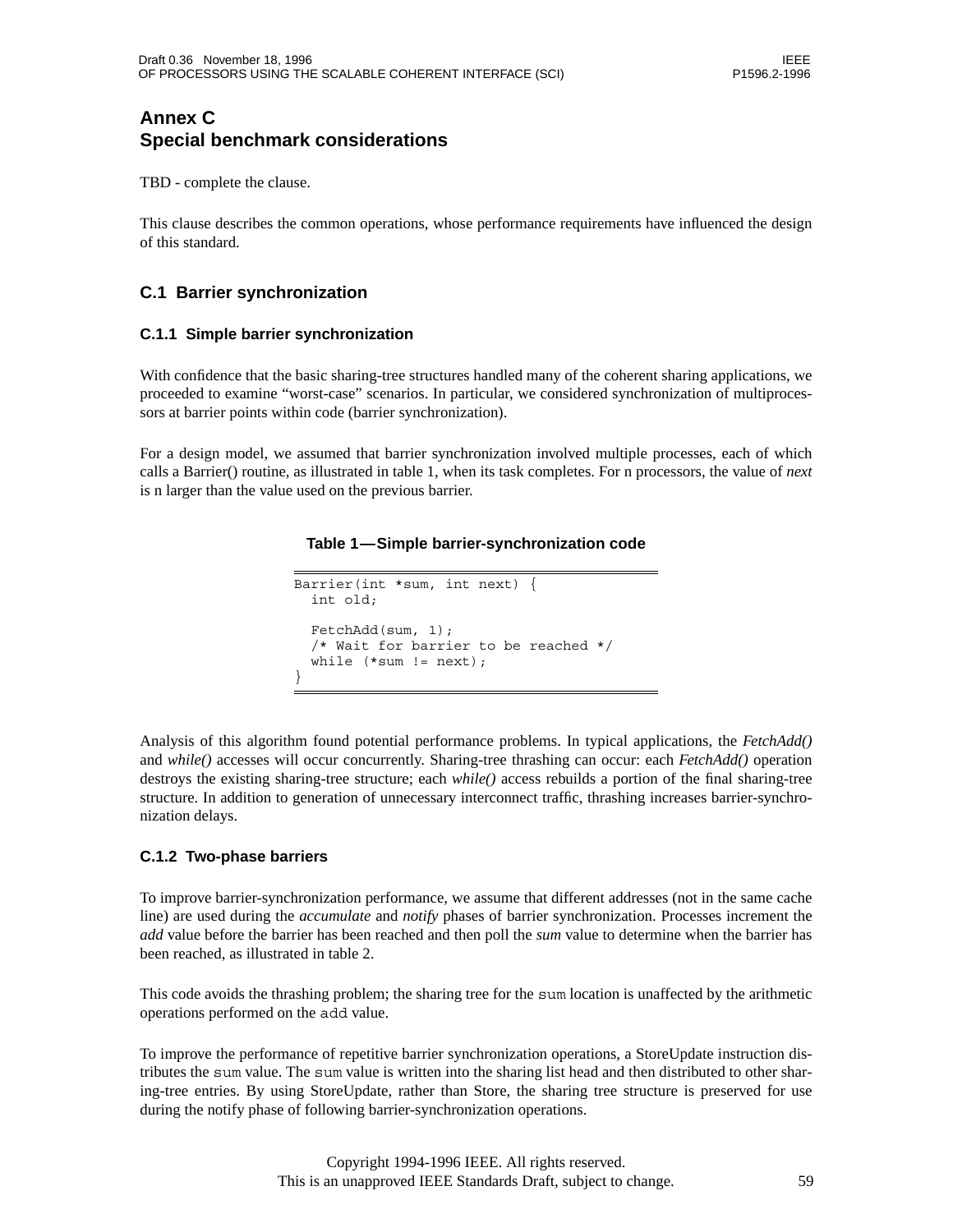#### **Table 2—Two-phase barrier code**

```
Barrier(int *add, int *sum, int next) {
  int old;
  old = Accumulate(add, 1);
  if (old == (next-1))/* Notify others, barrier was reached */
    StoreUpdate(sum, next);
  else
    /* Wait for barrier to be reached */
    while (*sum != next);
}
```
#### **C.1.3 Accumulate vs. FetchAdd**

To improve performance, we have replaced the *FetchAdd()* operation with an *Accumulate()*. Accumulate differs from FetchAdd in that a NULL (zero) value (rather than the previous data value) may be returned for intermediate (but never the final) Accumulate calculations.

This distinction allows Accumulate operations to be combined within a stateless interconnect. When combined, an immediate NULL response is returned.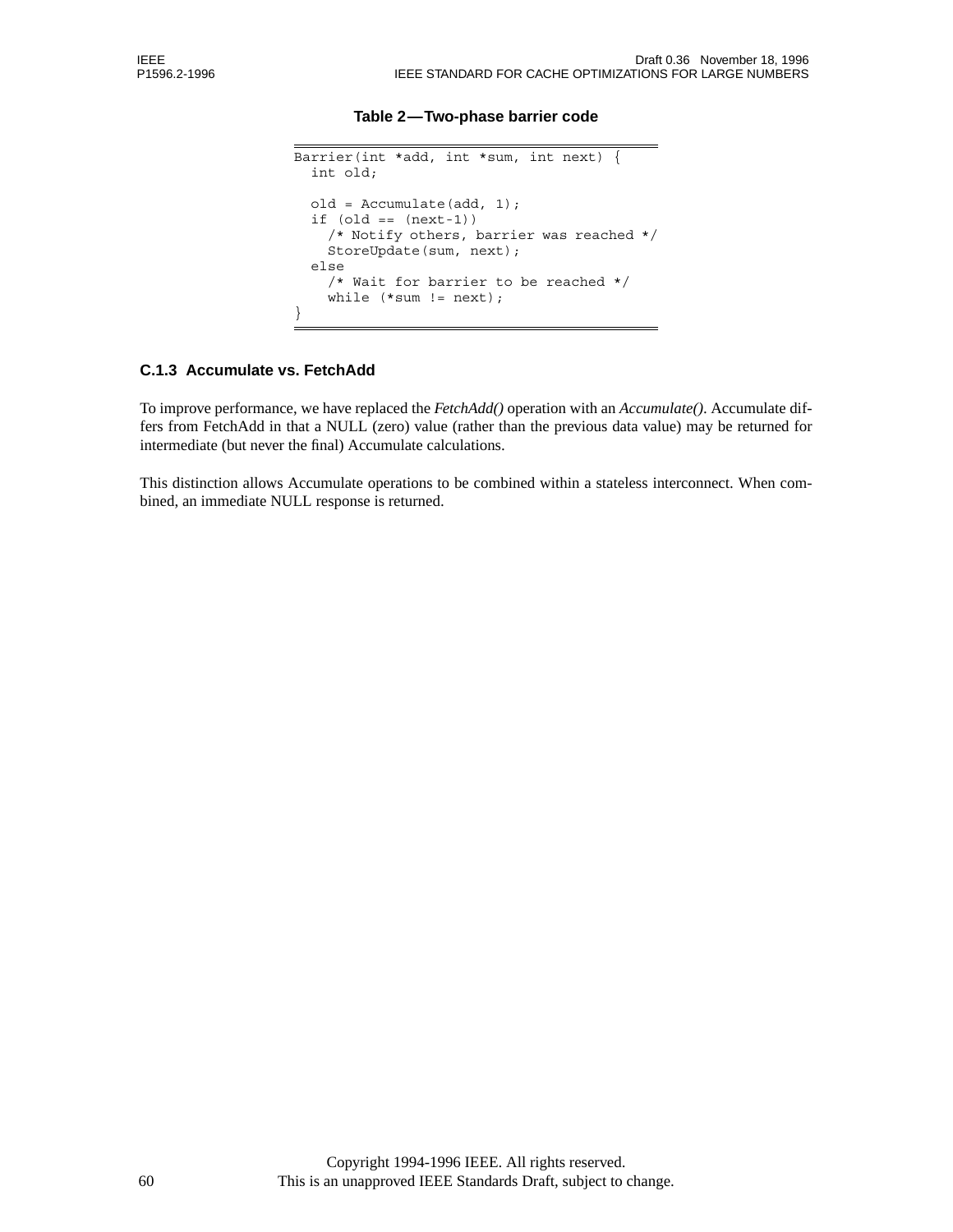## **Annex D M ulti-linc nodes**

TBD - describe the structure of a multi-linc node, as described within the SCI C code.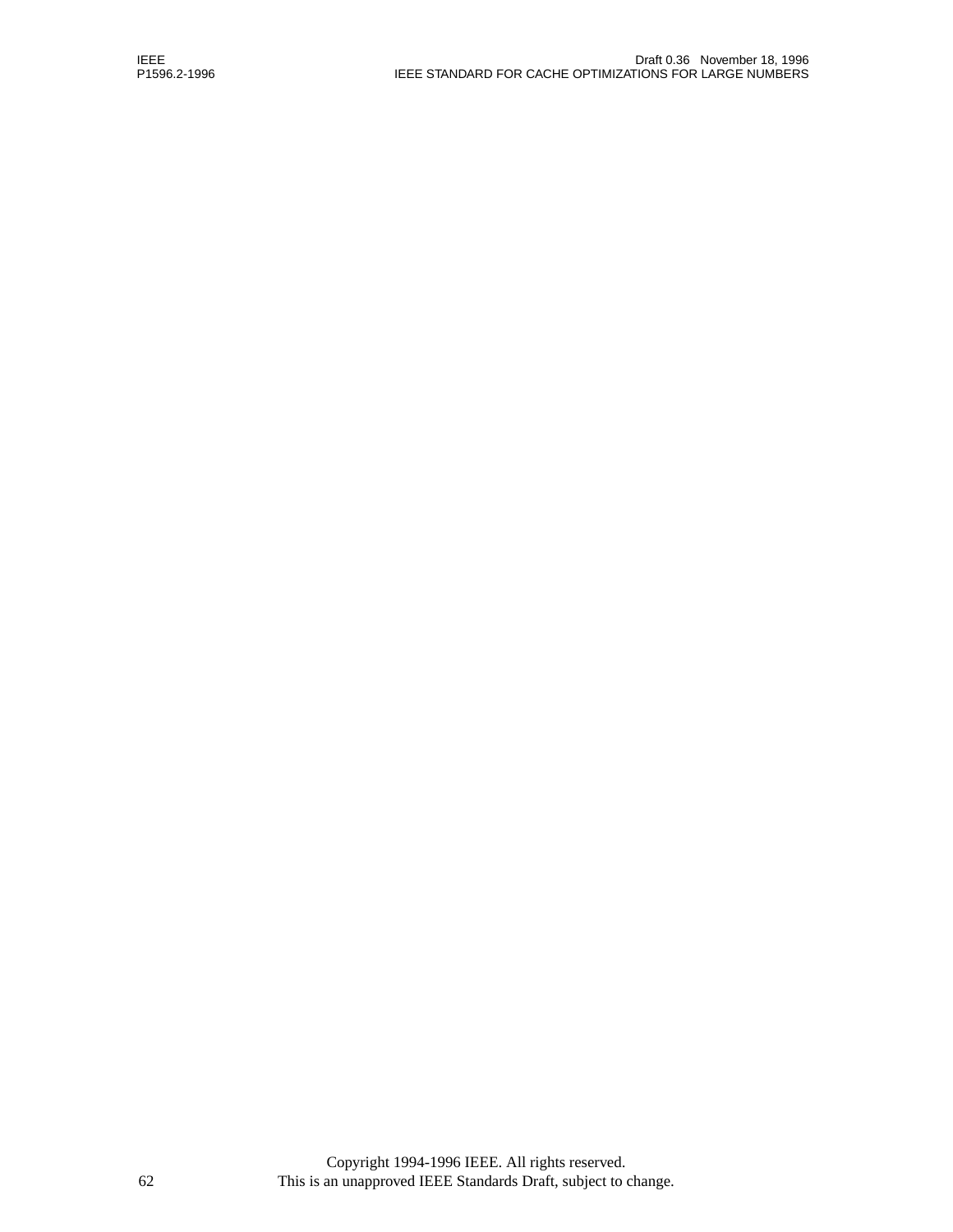## **Annex E DC free encoding**

## (informative)

This standard uses a sub-optimal 20-bit encoding for intermediate miniId calculations. This annex illustrates how its theoretically possible to use a smaller 19-bit encoding with the same properties, i.e. any to distinct code words have a 0-to-1 transition in one of their bit values. Although fewer miniId values would have been generated (19 values instead of 20), the complexity of this encoding didn't justify its additional complexity.

We describe a technique for generation of a monotonically-increasing function for mapping a range of unsigned integers into their DC-free code-word values. By DC-free, we mean that a binary form of the code word contains an equal number of 1's and 0's. For a 2<sup>\*</sup>N-bit encoding, the total number of values that can be encoded is as follows:

 $2N * (2N-1) * ... * (N+1)$ total = --------------------------  $N * (N-1) * ... * 2$ 

This represents the number of ways that N objects (in this case 1 bits) can be picked from a set of  $2*N$ objects (in this case, encoded bits). For this application, interesting values for N and M are as follows:

20 values can be encoded in 6 bits 184,756 values can be encoded in 20 bits

The algorithm for generating these codes is referenced in:

J. P. M. Schalkwijk, "An algorithm for source coding," IEEE Trans. Inform. Theory, vol. IT-18, pp. 395-399, May 1972.

As discovered (by Dave James) in the following reference:

Richard F. Lyon, "Two-Level Block Encoding for Digital Transmission," IEEE Transactions on Communications, Vol COM-21, No. 12, December 1973.

Lyon's description of this algorithm is as follows:

"Schalkwijk's algorithm involves a walk through a matrix whose elements are binomial coefficients (i.e., elements of Pascal's triangle)." The following table shows the matrix used to generate 6-bit codewords"

```
| start here
v
* 10 * 6 * 3 *
* 4* 3* 2*
* 1* 1* 1*
* 0* 0* 0*
               \hat{\phantom{1}}| finish here
```
"The coding is accomplished by defining a walk through the matrix, starting at the upper left asterisk (\*). Cross a number to the right if it can be subtracted from the value to be coded with zero or positive remainder; otherwise, move down one position. If a subtraction can be performed the difference becomes the new value to be coded. Each move right gives a code letter 1, and each move down gives a code letter 0." After three 1's and 0's, the path ends at the lower right corner.